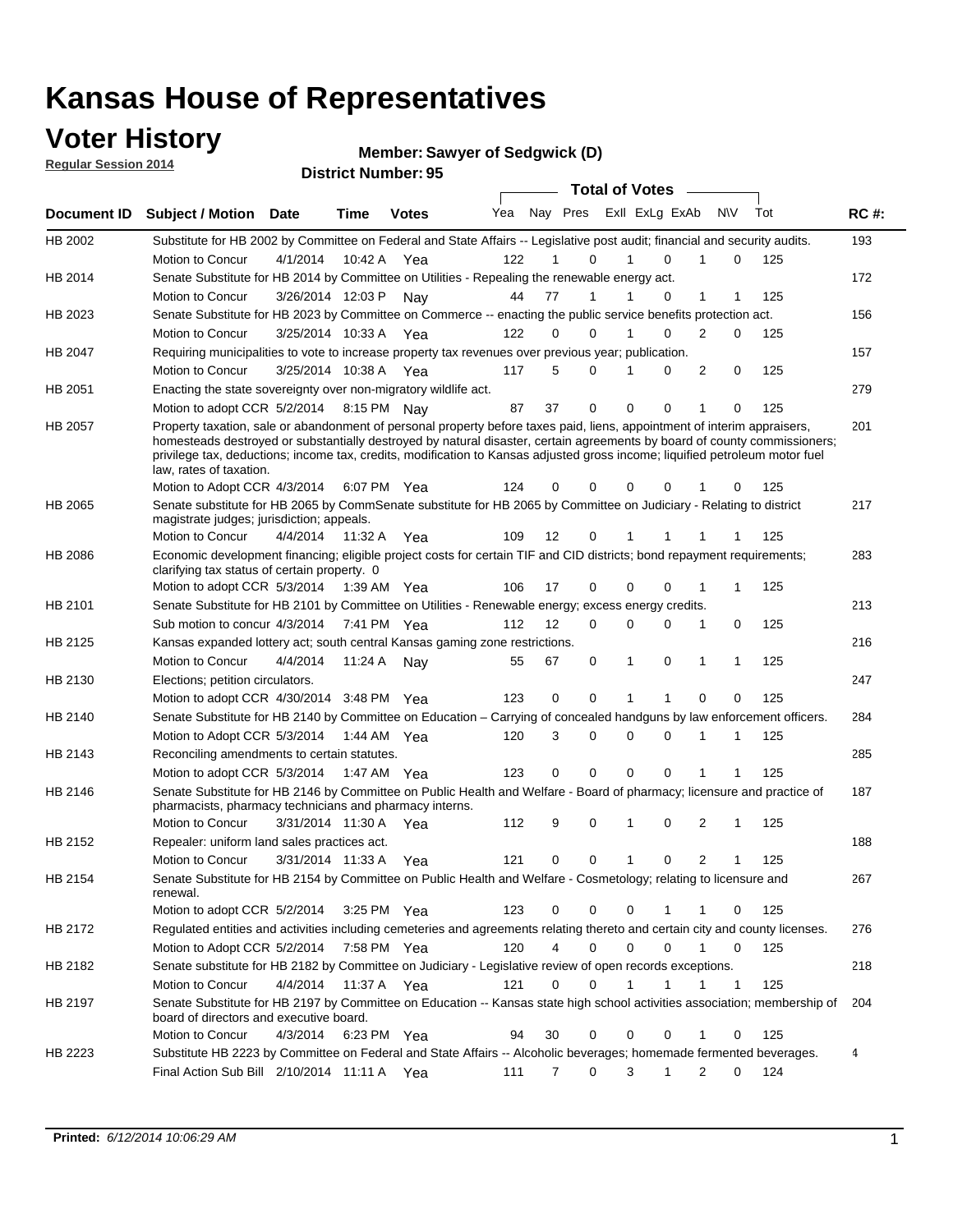| <b>Voter History</b>        |                                                                                                                                                                                                                                                                                                                                                                                                                                                                                                                                                                                                                                                                                                                                                                                                                                                                                                                 |                       |         | Member: Sawyer of Sedgwick (D) |                             |                |   |             |                       |                          |           |     |             |
|-----------------------------|-----------------------------------------------------------------------------------------------------------------------------------------------------------------------------------------------------------------------------------------------------------------------------------------------------------------------------------------------------------------------------------------------------------------------------------------------------------------------------------------------------------------------------------------------------------------------------------------------------------------------------------------------------------------------------------------------------------------------------------------------------------------------------------------------------------------------------------------------------------------------------------------------------------------|-----------------------|---------|--------------------------------|-----------------------------|----------------|---|-------------|-----------------------|--------------------------|-----------|-----|-------------|
| <b>Regular Session 2014</b> |                                                                                                                                                                                                                                                                                                                                                                                                                                                                                                                                                                                                                                                                                                                                                                                                                                                                                                                 |                       |         | <b>District Number: 95</b>     |                             |                |   |             |                       |                          |           |     |             |
|                             |                                                                                                                                                                                                                                                                                                                                                                                                                                                                                                                                                                                                                                                                                                                                                                                                                                                                                                                 |                       |         |                                |                             |                |   |             | <b>Total of Votes</b> |                          |           |     |             |
|                             | Document ID Subject / Motion Date                                                                                                                                                                                                                                                                                                                                                                                                                                                                                                                                                                                                                                                                                                                                                                                                                                                                               |                       | Time    | <b>Votes</b>                   | Yea Nay Pres ExII ExLg ExAb |                |   |             |                       |                          | <b>NV</b> | Tot | <b>RC#:</b> |
| HB 2223                     | Substitute for HB 2223 by Committee on Federal and State Affairs—Alcoholic beverages; homemade fermented beverages;<br>microbrewery gallonage expanded; liquor license length of citizenship.<br>Motion to Concur                                                                                                                                                                                                                                                                                                                                                                                                                                                                                                                                                                                                                                                                                               | 4/3/2014              |         | 6:27 PM Yea                    | 115                         | 9              | 0 | 0           |                       | 0<br>1                   | 0         | 125 | 205         |
| HB 2231                     | Senate Substitute for Substitute for HB 2231 by Committee on Ways and Means - Appropriations for FY 2014, FY 2015, FY<br>2016, FY 2017 and FY 2018 for various state agencies; capital improvement projects; claims against the state.<br>Motion to adopt CCR 5/2/2014 9:48 PM Nay                                                                                                                                                                                                                                                                                                                                                                                                                                                                                                                                                                                                                              |                       |         |                                | 70                          | 54             | 0 | $\Omega$    |                       | $\Omega$<br>$\mathbf{1}$ | 0         | 125 | 282         |
| HB 2246                     | Substitute for HB 2246 by Committee on Commerce, Labor and Economic Development - Peer review for certain licensed<br>technical professions.                                                                                                                                                                                                                                                                                                                                                                                                                                                                                                                                                                                                                                                                                                                                                                    |                       |         |                                |                             |                |   |             |                       |                          |           |     | 38          |
|                             | EFA Sub Bill                                                                                                                                                                                                                                                                                                                                                                                                                                                                                                                                                                                                                                                                                                                                                                                                                                                                                                    | 2/21/2014 1:34 PM Yea |         |                                | 120                         | 0              | 0 | 1           |                       | 2<br>0                   | 1         | 124 |             |
| HB 2246                     | Substitute for HB 2246 by Committee on Commerce, Labor and Economic Development - Peer review for certain licensed<br>technical professions.                                                                                                                                                                                                                                                                                                                                                                                                                                                                                                                                                                                                                                                                                                                                                                    |                       |         |                                |                             |                |   |             |                       |                          |           |     | 260         |
|                             | Motion to Concur                                                                                                                                                                                                                                                                                                                                                                                                                                                                                                                                                                                                                                                                                                                                                                                                                                                                                                | 5/2/2014              | 11:40 A | Yea                            | 124                         | 0              | 0 | 0           |                       | 0<br>1                   | 0         | 125 |             |
| HB 2272                     | Kansas expanded lottery act; southeast Kansas gaming zone; privilege fee and investment threshold amount reduced.                                                                                                                                                                                                                                                                                                                                                                                                                                                                                                                                                                                                                                                                                                                                                                                               |                       |         |                                |                             |                |   |             |                       |                          |           |     | 200         |
|                             | Motion to Concur                                                                                                                                                                                                                                                                                                                                                                                                                                                                                                                                                                                                                                                                                                                                                                                                                                                                                                | 4/2/2014              |         | 4:18 PM Nay                    | 84                          | 36             | 0 | $\mathbf 0$ |                       | $\mathbf 0$<br>1         | 4         | 125 |             |
| HB 2296                     | Campaign finance; permitted uses of campaign funds; increased exemption amount for certain candidates; contributor<br>information; lobbyist filings.                                                                                                                                                                                                                                                                                                                                                                                                                                                                                                                                                                                                                                                                                                                                                            |                       |         |                                |                             |                |   |             |                       |                          |           |     | 248         |
|                             | Motion to adopt CCR 4/30/2014 3:53 PM Yea                                                                                                                                                                                                                                                                                                                                                                                                                                                                                                                                                                                                                                                                                                                                                                                                                                                                       |                       |         |                                | 119                         | 4              | 0 |             |                       | 0                        | 0         | 125 |             |
| HB 2296                     | Campaign finance; permitted uses of campaign funds; increased exemption amount for certain candidates; contributor<br>information; lobbyist filings.<br>Motion to Override                                                                                                                                                                                                                                                                                                                                                                                                                                                                                                                                                                                                                                                                                                                                      | 5/30/2014 10:24 A     |         | Yea                            | 96                          | 5              | 0 | 0           |                       | 0<br>0                   | 24        | 125 | 287         |
| HB 2298                     | Veto<br>Senate Sub for HB 2298 by Committee on Judiciary - Uniform controlled substances act. Senate Sub for HB 2298 by<br>Committee on Judiciary - Uniform controlled substances act.                                                                                                                                                                                                                                                                                                                                                                                                                                                                                                                                                                                                                                                                                                                          |                       |         |                                |                             |                |   |             |                       |                          |           |     | 209         |
|                             | Motion to Concur                                                                                                                                                                                                                                                                                                                                                                                                                                                                                                                                                                                                                                                                                                                                                                                                                                                                                                | 4/3/2014              |         | 6:40 PM Yea                    | 123                         | $\mathbf{1}$   | 0 | 0           |                       | 0<br>1                   | 0         | 125 |             |
| HB 2303                     | Relating to driver's license fees; driving under the influence equipment fund.                                                                                                                                                                                                                                                                                                                                                                                                                                                                                                                                                                                                                                                                                                                                                                                                                                  |                       |         |                                |                             |                |   |             |                       |                          |           |     | 1           |
|                             | Motion to adopt CCR 1/22/2014 11:45 A Yea                                                                                                                                                                                                                                                                                                                                                                                                                                                                                                                                                                                                                                                                                                                                                                                                                                                                       |                       |         |                                | 109                         | 11             | 0 | 1           |                       | 0<br>4                   | 0         | 125 |             |
| HB 2312                     | Local governments; investment of idle funds; changes.                                                                                                                                                                                                                                                                                                                                                                                                                                                                                                                                                                                                                                                                                                                                                                                                                                                           |                       |         |                                |                             |                |   |             |                       |                          |           |     | 253         |
|                             | Motion to Concur                                                                                                                                                                                                                                                                                                                                                                                                                                                                                                                                                                                                                                                                                                                                                                                                                                                                                                | 5/1/2014              |         | 4:31 PM Yea                    | 123                         | $\overline{2}$ | 0 | $\mathbf 0$ |                       | $\mathbf 0$<br>0         | 0         | 125 |             |
| HB 2338                     | Substitute for HB 2338 by Committee on Ways and Means - Judicial branch; supplemental appropriation for fiscal year 2015,<br>judiciary operations; increasing various docket fees and creating new docket fees; annually, allowing the allocation of a budget<br>for each judicial district court operations, chief judge would have the authority to expend funds as necessary to carry out the<br>functions of such district if such chief judge elected to do so, including establishing what court personnel are necessary and<br>their compensation; district court judges in judicial district elect chief judge and court of appeals judges elect chief judge of the<br>court of appeals; district judge and district magistrate judge vacancies; statutory authority for longevity bonus for judicial<br>branch employees repealed; nonseverability clause.<br>Motion to Adopt CCR 4/4/2014 7:17 PM Nay |                       |         |                                |                             |                |   |             |                       | 57 0 0 0 2 0             |           | 125 | 229         |
| HB 2378                     | Senate Substitute for HB 2378 by Committee on Assessment and Taxation - Providing sales tax exemption for sales of certain 189                                                                                                                                                                                                                                                                                                                                                                                                                                                                                                                                                                                                                                                                                                                                                                                  |                       |         |                                |                             |                |   |             |                       |                          |           |     |             |
|                             | machinery and equipment used for surface mining activities.<br>Motion to Concur                                                                                                                                                                                                                                                                                                                                                                                                                                                                                                                                                                                                                                                                                                                                                                                                                                 | 3/31/2014 11:35 A Yea |         |                                | 117                         | 4              | 0 | 1           |                       | 2<br>0                   | 1         | 125 |             |
| HB 2389                     | Senate Substitute for HB 2389 by Committee on Judiciary - Crimes and criminal procedure; mistreatment of a dependent adult 277<br>or an elder person; RICO; warrants; discharge of certain persons; appeals.                                                                                                                                                                                                                                                                                                                                                                                                                                                                                                                                                                                                                                                                                                    |                       |         |                                |                             |                |   |             |                       |                          |           |     |             |
|                             | Motion to Adopt CCR 5/2/2014 8:05 PM Yea                                                                                                                                                                                                                                                                                                                                                                                                                                                                                                                                                                                                                                                                                                                                                                                                                                                                        |                       |         |                                | 123                         | 1              | 0 | 0           |                       | 0<br>1                   | 0         | 125 |             |
| HB 2398                     | Relating to the Kansas revised limited liability company act.                                                                                                                                                                                                                                                                                                                                                                                                                                                                                                                                                                                                                                                                                                                                                                                                                                                   |                       |         |                                |                             |                |   |             |                       |                          |           |     | 28          |
|                             | <b>Final Action</b><br>Amended                                                                                                                                                                                                                                                                                                                                                                                                                                                                                                                                                                                                                                                                                                                                                                                                                                                                                  | 2/21/2014 11:13 A Yea |         |                                | 120                         | 1              | 0 | 1           |                       | 0<br>2                   | 0         | 124 |             |
| HB 2402                     | National day of the cowboy.                                                                                                                                                                                                                                                                                                                                                                                                                                                                                                                                                                                                                                                                                                                                                                                                                                                                                     |                       |         |                                |                             |                |   |             |                       |                          |           |     | 163         |
|                             | <b>Final Action</b>                                                                                                                                                                                                                                                                                                                                                                                                                                                                                                                                                                                                                                                                                                                                                                                                                                                                                             | 3/26/2014 10:55 A     |         | Yea                            | 116                         | 7              | 0 | 1           |                       | 0<br>1                   | 0         | 125 |             |
| HB 2417                     | Expansion of rural opportunity zones.                                                                                                                                                                                                                                                                                                                                                                                                                                                                                                                                                                                                                                                                                                                                                                                                                                                                           |                       |         |                                |                             |                |   |             |                       |                          |           |     | 61          |
|                             | <b>Final Action</b><br>Amended                                                                                                                                                                                                                                                                                                                                                                                                                                                                                                                                                                                                                                                                                                                                                                                                                                                                                  | 2/27/2014 10:16 A     |         | Yea                            | 104                         | 19             | 0 | 0           |                       | 0<br>1                   | 0         | 124 |             |
| HB 2418                     | Adult care home licensure act; removal of outdated rule and regulation reference.                                                                                                                                                                                                                                                                                                                                                                                                                                                                                                                                                                                                                                                                                                                                                                                                                               |                       |         |                                |                             |                |   |             |                       |                          |           |     | 6           |

2/12/2014 Final Action Yea 124

121 0 0 1 0 2 0 124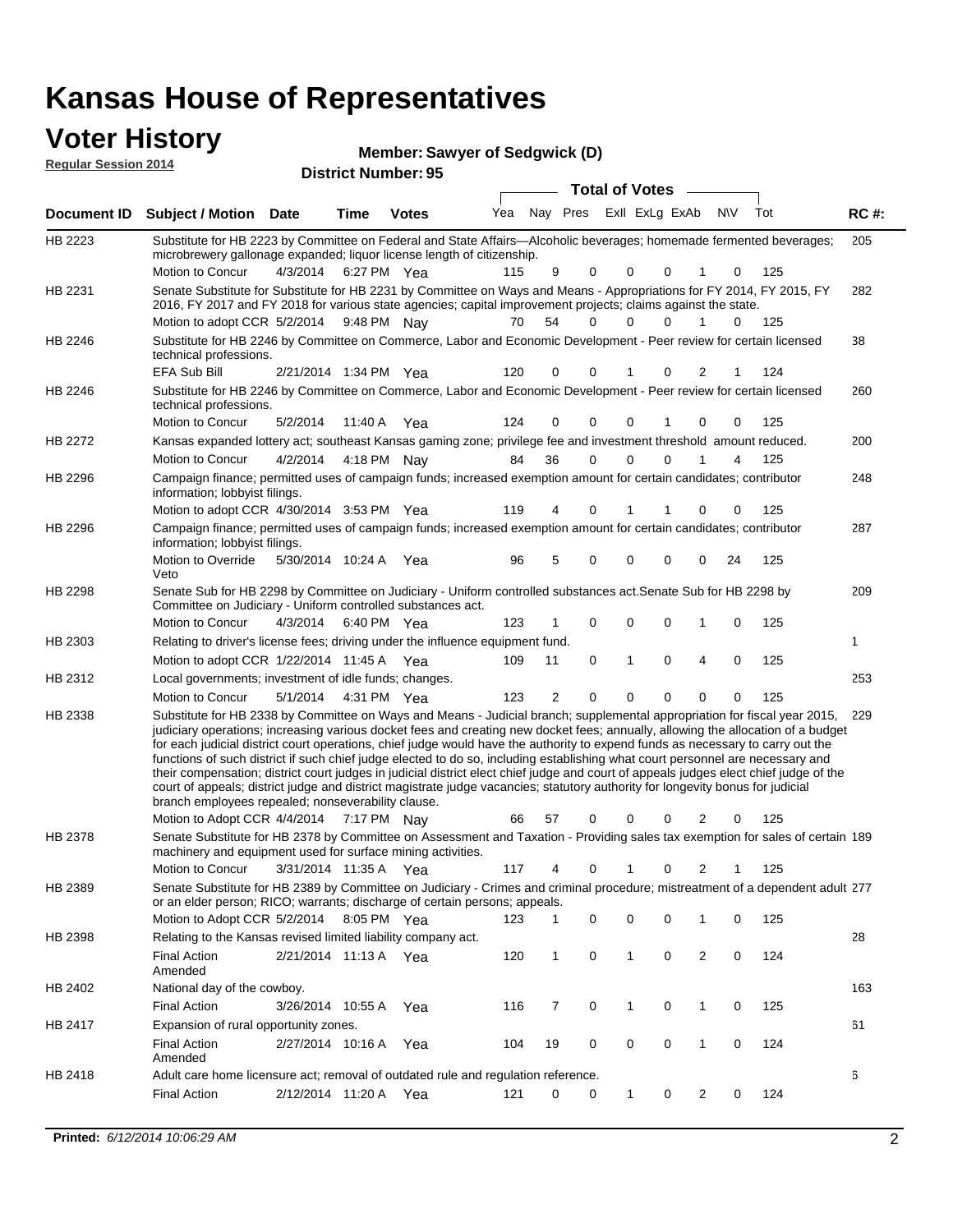### **Voter History**

**Regular Session 2014**

#### **Member: Sawyer of Sedgwick (D)**

|             |                                                                                                                                                                                                                                                                                                                                                      |                       |             | DISTRICT MAILINGL 33 |     |          |          |              | <b>Total of Votes</b> |                |              |     |                |
|-------------|------------------------------------------------------------------------------------------------------------------------------------------------------------------------------------------------------------------------------------------------------------------------------------------------------------------------------------------------------|-----------------------|-------------|----------------------|-----|----------|----------|--------------|-----------------------|----------------|--------------|-----|----------------|
| Document ID | <b>Subject / Motion</b>                                                                                                                                                                                                                                                                                                                              | Date                  | Time        | <b>Votes</b>         | Yea |          | Nay Pres |              | Exll ExLg ExAb        |                | N\V          | Tot | <b>RC#:</b>    |
| HB 2418     | Kansas department for aging and disability services; adult care homes                                                                                                                                                                                                                                                                                |                       |             |                      |     |          |          |              |                       |                |              |     | 221            |
|             | <b>Motion to Concur</b>                                                                                                                                                                                                                                                                                                                              | 4/4/2014              | 11:49 A     | Yea                  | 122 | 0        | 0        | 1            | 1                     | 1              | 0            | 125 |                |
| HB 2419     | City annexation; fire district territory; detachment.                                                                                                                                                                                                                                                                                                |                       |             |                      |     |          |          |              |                       |                |              |     | 120            |
|             | <b>Final Action</b>                                                                                                                                                                                                                                                                                                                                  | 3/17/2014 11:19 A     |             | Yea                  | 122 | 0        | 0        | 0            | 0                     | $\overline{2}$ | $\mathbf{1}$ | 125 |                |
| HB 2419     | City annexation; fire district territory; detachment.                                                                                                                                                                                                                                                                                                |                       |             |                      |     |          |          |              |                       |                |              |     | 196            |
|             | Motion to Concur                                                                                                                                                                                                                                                                                                                                     | 4/2/2014              | 10:32 A     | Yea                  | 122 | 0        | 0        | 0            | 0                     | $\overline{2}$ | 1            | 125 |                |
| HB 2420     | School crossing quards.                                                                                                                                                                                                                                                                                                                              |                       |             |                      |     |          |          |              |                       |                |              |     | 5              |
|             | <b>Final Action</b><br>Amended                                                                                                                                                                                                                                                                                                                       | 2/10/2014 11:12 A     |             | Yea                  | 118 | 0        | 0        | 3            | 1                     | $\overline{2}$ | 0            | 124 |                |
| HB 2420     | School crossing guards.                                                                                                                                                                                                                                                                                                                              |                       |             |                      |     |          |          |              |                       |                |              |     | 197            |
|             | Motion to Concur                                                                                                                                                                                                                                                                                                                                     | 4/2/2014              | 10:34 A     | Yea                  | 123 | 0        | 0        | 0            | 0                     | 2              | 0            | 125 |                |
| HB 2422     | Defining watercraft for purposes of taxation.                                                                                                                                                                                                                                                                                                        |                       |             |                      |     |          |          |              |                       |                |              |     | 14             |
|             | <b>Final Action</b><br>Amended                                                                                                                                                                                                                                                                                                                       | 2/14/2014 11:13 A     |             | Yea                  | 118 | 0        | 0        | 2            | $\mathbf 0$           | $\overline{4}$ | 0            | 124 |                |
| HB 2424     | Robert G. (Bob) Bethell interchange.                                                                                                                                                                                                                                                                                                                 |                       |             |                      |     |          |          |              |                       |                |              |     | 85             |
|             | <b>EFA Sub Bill</b>                                                                                                                                                                                                                                                                                                                                  | 2/27/2014 4:03 PM Yea |             |                      | 119 | 4        | 0        | $\Omega$     | $\Omega$              | 1              | 0            | 124 |                |
| HB 2424     | Substitute for HB 2424 by Committee on Transportation - Designating the Robert G. (Bob) Bethell interchange; the SGT David 190<br>Enzbrenner memorial highway; t the Pack S Clair highway; the ancient Indian traders trail; the Harper county veterans<br>memorial highway; the Bonnie Huy memorial highway; the Bonnie Sharp memorial interchange. |                       |             |                      |     |          |          |              |                       |                |              |     |                |
|             | Motion to Concur                                                                                                                                                                                                                                                                                                                                     | 3/31/2014 11:37 A Yea |             |                      | 117 | 3        | $\Omega$ | 1            | 0                     | $\overline{2}$ | 2            | 125 |                |
| HB 2429     | Making the water conservation program part of and supplemental to the Kansas water appropriation act.                                                                                                                                                                                                                                                |                       |             |                      |     |          |          |              |                       |                |              |     | $\overline{7}$ |
|             | <b>Final Action</b><br>Amended                                                                                                                                                                                                                                                                                                                       | 2/12/2014 11:22 A Yea |             |                      | 121 | $\Omega$ | $\Omega$ | 1            | 0                     | $\overline{2}$ | $\mathbf 0$  | 124 |                |
| HB 2430     | Promoting employment across Kansas act; benefits.                                                                                                                                                                                                                                                                                                    |                       |             |                      |     |          |          |              |                       |                |              |     | 90             |
|             | <b>EFA Sub Bill</b>                                                                                                                                                                                                                                                                                                                                  | 2/27/2014 4:08 PM Yea |             |                      | 110 | 13       | 0        | $\mathbf 0$  | 0                     |                | 0            | 124 |                |
| HB 2430     | Substitute for HB 2430 by Committee on Commerce, Labor and Economic Development - Promoting employment across<br>Kansas act; benefits.                                                                                                                                                                                                               |                       |             |                      |     |          |          |              |                       |                |              |     | 278            |
|             | Motion to adopt CCR 5/2/2014                                                                                                                                                                                                                                                                                                                         |                       | 8:09 PM Yea |                      | 114 | 10       | 0        | 0            | 0                     | 1              | 0            | 125 |                |
| HB 2433     | Relating to the Kansas uniform securities act.                                                                                                                                                                                                                                                                                                       |                       |             |                      |     |          |          |              |                       |                |              |     | 62             |
|             | <b>Final Action</b><br>Amended                                                                                                                                                                                                                                                                                                                       | 2/27/2014 10:17 A Yea |             |                      | 123 | 0        | 0        | $\mathbf 0$  | $\mathbf 0$           | 1              | 0            | 124 |                |
| HB 2433     | Relating to the Kansas uniform securities act.                                                                                                                                                                                                                                                                                                       |                       |             |                      |     |          |          |              |                       |                |              |     | 243            |
|             | Motion to adopt CCR 4/30/2014 3:27 PM Yea                                                                                                                                                                                                                                                                                                            |                       |             |                      | 123 | $\Omega$ | $\Omega$ | 1            | 1                     | $\Omega$       | 0            | 125 |                |
| HB 2436     | Substitute for HB 2436 by Committee on Vision 2020 - Boards of cosmetology and barbering; agreements on inspectors of<br>dual-licensed facilities.                                                                                                                                                                                                   |                       |             |                      |     |          |          |              |                       |                |              |     | 19             |
|             | Final Action Sub Bill 2/19/2014 11:32 A                                                                                                                                                                                                                                                                                                              |                       |             | Yea                  | 122 | ი        | 0        | O            | 0                     | 2              | 0            | 124 |                |
| HB 2436     | Substitute for HB 2436 by Committee on Vision 2020 - Boards of cosmetology and barbering; agreements on inspectors of<br>dual-licensed facilities.                                                                                                                                                                                                   |                       |             |                      |     |          |          |              |                       |                |              |     | 206            |
|             | Motion to Concur                                                                                                                                                                                                                                                                                                                                     | 4/3/2014              | 6:30 PM Yea |                      | 117 | 7        | 0        | 0            | 0                     | 1              | 0            | 125 |                |
| HB 2440     | Emerging industry investment act; treatment of certain bioscience companies.                                                                                                                                                                                                                                                                         |                       |             |                      |     |          |          |              |                       |                |              |     | 39             |
|             | <b>Emergency Final</b><br>Action                                                                                                                                                                                                                                                                                                                     | 2/21/2014 1:36 PM Yea |             |                      | 116 | 4        | 0        | $\mathbf{1}$ | 0                     | 2              | $\mathbf{1}$ | 124 |                |
| HB 2442     | Escalating penalties for repeat felony evade and elude cases.                                                                                                                                                                                                                                                                                        |                       |             |                      |     |          |          |              |                       |                |              |     | 107            |
|             | EFA Sub Bill                                                                                                                                                                                                                                                                                                                                         | 2/27/2014 4:32 PM Yea |             |                      | 111 | 12       | 0        | 0            | 0                     | $\mathbf{1}$   | 0            | 124 |                |
| HB 2444     | Spendthrift trusts.                                                                                                                                                                                                                                                                                                                                  |                       |             |                      |     |          |          |              |                       |                |              |     | 36             |
|             | <b>Emergency Final</b><br><b>Action Amend</b>                                                                                                                                                                                                                                                                                                        | 2/21/2014 1:32 PM Yea |             |                      | 120 | 0        | 0        | $\mathbf{1}$ | 0                     | $\overline{2}$ | $\mathbf{1}$ | 124 |                |
| HB 2444     | Spendthrift trusts.                                                                                                                                                                                                                                                                                                                                  |                       |             |                      |     |          |          |              |                       |                |              |     | 198            |
|             | Motion to Concur                                                                                                                                                                                                                                                                                                                                     | 4/2/2014              | 10:37 A Yea |                      | 123 | 0        | 0        | 0            | 0                     | $\overline{2}$ | 0            | 125 |                |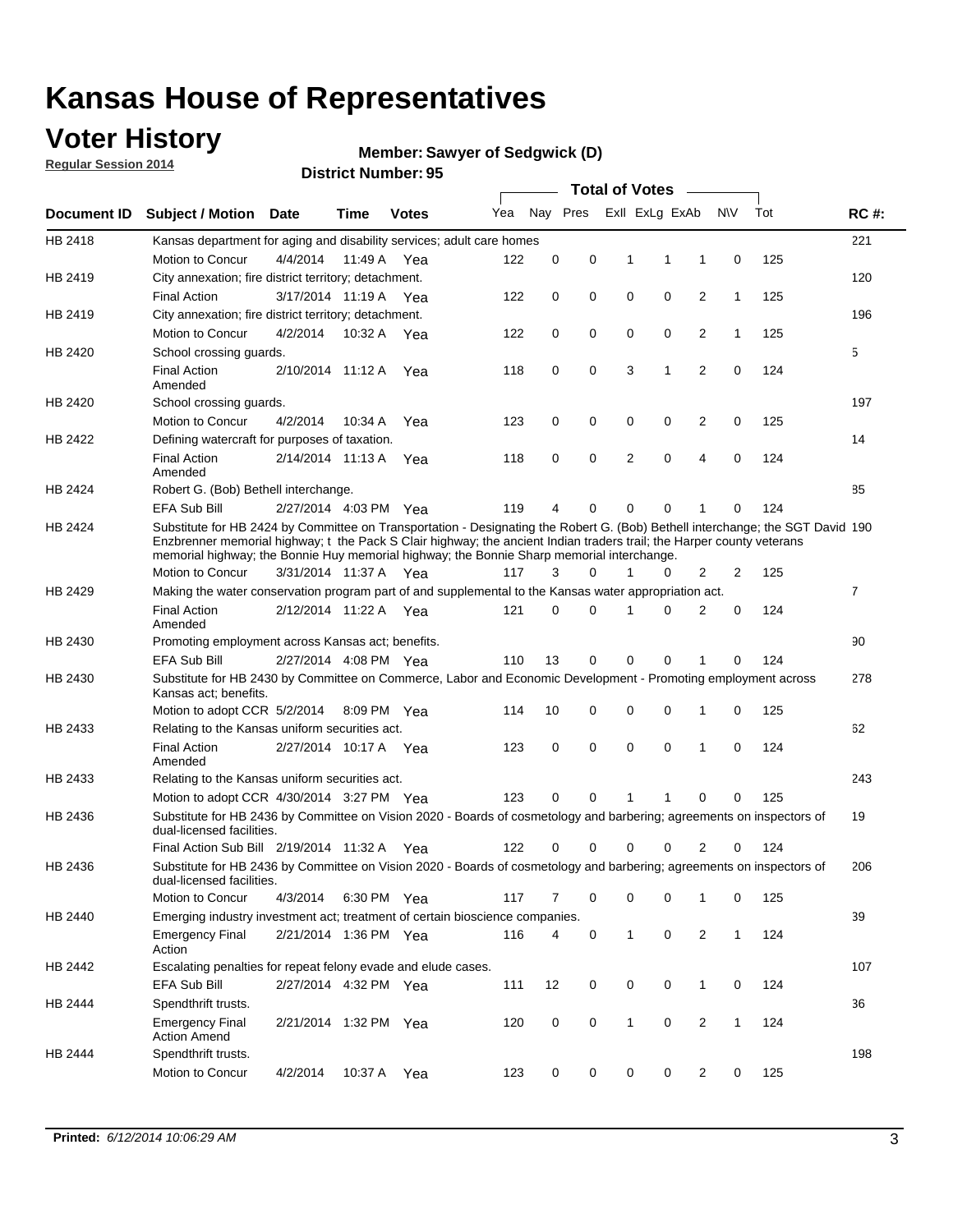#### **Voter History Regular Session 2014**

| Member: Sawyer of Sedgwick (D) |  |  |
|--------------------------------|--|--|
|--------------------------------|--|--|

|                    |                                                                                                                                                                                                                                                                                                                                 |                       |      |              |     |                |          |   | <b>Total of Votes</b> |             |                |           |   |     |             |
|--------------------|---------------------------------------------------------------------------------------------------------------------------------------------------------------------------------------------------------------------------------------------------------------------------------------------------------------------------------|-----------------------|------|--------------|-----|----------------|----------|---|-----------------------|-------------|----------------|-----------|---|-----|-------------|
| <b>Document ID</b> | <b>Subject / Motion</b>                                                                                                                                                                                                                                                                                                         | <b>Date</b>           | Time | <b>Votes</b> | Yea |                | Nay Pres |   | Exll ExLg ExAb        |             |                | <b>NV</b> |   | Tot | <b>RC#:</b> |
| HB 2445            | Allowing for criminal discovery materials to be provided to defendant or defendant's counsel.                                                                                                                                                                                                                                   |                       |      |              |     |                |          |   |                       |             |                |           |   |     | 63          |
|                    | <b>Final Action</b><br>Amended                                                                                                                                                                                                                                                                                                  | 2/27/2014 10:19 A     |      | Yea          | 123 | 0              | 0        |   | $\Omega$              | $\mathbf 0$ | 1              |           | 0 | 124 |             |
| HB 2446            | District courts; court trustee operations fund, judicial process; concerning sentencing dispositions, probation and postrelease<br>supervision; concerning expungement of driving under the influence and criminal refusal convictions; concerning trials,<br>conduct of jury after case is submitted.                          |                       |      |              |     |                |          |   |                       |             |                |           |   |     | 8           |
|                    | <b>Final Action</b>                                                                                                                                                                                                                                                                                                             | 2/12/2014 11:23 A     |      | Yea          | 121 | 0              | 0        |   |                       | 0           | $\overline{2}$ |           | 0 | 124 |             |
| HB 2446            | Senate Substitute for HB 2446 by Committee on Judiciary - Courts; allocating moneys from driver's license fees to judicial<br>branch nonjudicial salary adjustment fund; allowing chief justice to authorize expenditures from court trustee operations fund in<br>certain judicial districts; time limits for court decisions. |                       |      |              |     |                |          |   |                       |             |                |           |   |     | 239         |
|                    | Motion to adopt CCR 4/30/2014 3:01 PM Yea                                                                                                                                                                                                                                                                                       |                       |      |              | 121 | 2              | 0        |   | 1                     | 1           | 0              |           | 0 | 125 |             |
| <b>HB 2447</b>     | Real property; trespass and liability.                                                                                                                                                                                                                                                                                          |                       |      |              |     |                |          |   |                       |             |                |           |   |     | 29          |
|                    | <b>Final Action</b><br>Amended                                                                                                                                                                                                                                                                                                  | 2/21/2014 11:14 A Yea |      |              | 119 | 2              |          | 0 | $\mathbf{1}$          | 0           | 2              |           | 0 | 124 |             |
| HB 2447            | Real property; trespass and liability.                                                                                                                                                                                                                                                                                          |                       |      |              |     |                |          |   |                       |             |                |           |   |     | 202         |
|                    | Motion to Adopt CCR 4/3/2014                                                                                                                                                                                                                                                                                                    |                       |      | 6:10 PM Yea  | 122 | $\overline{2}$ | 0        |   | $\mathbf 0$           | $\mathbf 0$ | 1              |           | 0 | 125 |             |
| HB 2448            | Interference with judicial process.                                                                                                                                                                                                                                                                                             |                       |      |              |     |                |          |   |                       |             |                |           |   |     | 30          |
|                    | <b>Final Action</b>                                                                                                                                                                                                                                                                                                             | 2/21/2014 11:16 A     |      | Yea          | 121 | 0              | 0        |   | 1                     | $\Omega$    | $\overline{2}$ |           | 0 | 124 |             |
| HB 2448            | Senate Substitute for HB 2448 by Committee on Judiciary - Updating provisions relating to the Kansas bureau of<br>investigation's DNA database; amending the crime of interference with                                                                                                                                         |                       |      |              |     |                |          |   |                       |             |                |           |   |     | 240         |
|                    | Motion to adopt CCR 4/30/2014 3:10 PM Yea                                                                                                                                                                                                                                                                                       |                       |      |              | 116 | 7              | 0        |   | 1                     | 1           | 0              |           | 0 | 125 |             |
| HB 2451            | Electric utilities; creating the electric highway fee.                                                                                                                                                                                                                                                                          |                       |      |              |     |                |          |   |                       |             |                |           |   |     | 96          |
|                    | EFA Sub Bill                                                                                                                                                                                                                                                                                                                    | 2/27/2014 4:18 PM Nay |      |              | 64  | 59             | 0        |   | $\Omega$              | 0           | 1              |           | 0 | 124 |             |
| HB 2451            | Substitute for HB 2451 by Committee on Transportation - Increasing registration fees for electric vehicles.                                                                                                                                                                                                                     |                       |      |              |     |                |          |   |                       |             |                |           |   |     | 207         |
|                    | Motion to Concur                                                                                                                                                                                                                                                                                                                | 4/3/2014              |      | 6:34 PM Nay  | 94  | 30             | 0        |   | $\Omega$              | 0           |                |           | 0 | 125 |             |
| HB 2452            | Substitute for HB 2452 by Committee on Transportation - Distinctive license plates; donate life, disabled veterans, rotary<br>international, Kansas horse council.                                                                                                                                                              |                       |      |              |     |                |          |   |                       |             |                |           |   |     | 41          |
|                    | <b>EFA Sub Bill</b>                                                                                                                                                                                                                                                                                                             | 2/21/2014 1:39 PM Yea |      |              | 120 | 0              | 0        |   |                       | 0           | 2              |           | 1 | 124 |             |
| HB 2452            | Substitute for HB 2452 by Committee on Transportation - Distinctive license plates; donate life, disabled veterans, rotary<br>international, Kansas horse council, motorcycles.                                                                                                                                                 |                       |      |              |     |                |          |   |                       |             |                |           |   |     | 208         |
|                    | Motion to Concur                                                                                                                                                                                                                                                                                                                | 4/3/2014              |      | 6:37 PM Yea  | 123 | 1              | 0        |   | 0                     | $\mathbf 0$ | 1              |           | 0 | 125 |             |
| HB 2453            | Protecting religious freedom regarding marriage.                                                                                                                                                                                                                                                                                |                       |      |              |     |                |          |   |                       |             |                |           |   |     | 9           |
|                    | <b>Final Action</b><br>Amended                                                                                                                                                                                                                                                                                                  | 2/12/2014 11:28 A Nay |      |              | 72  | 49             |          | 0 | $\mathbf{1}$          | 0           | 2              |           | 0 | 124 |             |
| HB 2455            | Property tax exemption for certain utility systems located on military installation.                                                                                                                                                                                                                                            |                       |      |              |     |                |          |   |                       |             |                |           |   |     | 108         |
|                    | <b>Emergency Final</b><br><b>Action Amend</b>                                                                                                                                                                                                                                                                                   | 3/6/2014              |      | 11:23 A Yea  | 119 | 1              | 0        |   | 2                     | 1           | $\overline{2}$ |           | 0 | 125 |             |
| HB 2456            | Property taxation; defining commercial and industrial machinery and equipment; motor vehicles, members of military service<br>and active guard and reservists.                                                                                                                                                                  |                       |      |              |     |                |          |   |                       |             |                |           |   |     | 49          |
|                    | <b>Final Action</b><br>Amended                                                                                                                                                                                                                                                                                                  | 2/26/2014 11:32 A Yea |      |              | 100 | 23             | 0        |   | 0                     | 0           | 1              |           | 0 | 124 |             |
| HB 2463            | Creating civil liability for acts of terrorism; forfeiture of property related to violations of certain criminal acts.                                                                                                                                                                                                          |                       |      |              |     |                |          |   |                       |             |                |           |   |     | 50          |
|                    | <b>Final Action</b><br>Amended                                                                                                                                                                                                                                                                                                  | 2/26/2014 11:33 A Yea |      |              | 123 | 0              | 0        |   | 0                     | $\mathbf 0$ | 1              |           | 0 | 124 |             |
| HB 2463            | Creating civil liability for acts of terrorism; forfeiture of property related to violations of certain criminal acts.                                                                                                                                                                                                          |                       |      |              |     |                |          |   |                       |             |                |           |   |     | 194         |
|                    | Motion to Concur                                                                                                                                                                                                                                                                                                                | 4/1/2014              |      | 10:46 A Yea  | 123 | 0              | 0        |   | $\mathbf{1}$          | 0           | 1              |           | 0 | 125 |             |
| HB 2464            | Allowing banks, trust companies and savings and loans to claim the expensing deduction for privilege tax filers under the<br>Kansas income tax act.                                                                                                                                                                             |                       |      |              |     |                |          |   |                       |             |                |           |   |     | 15          |
|                    | <b>Final Action</b><br>Amended                                                                                                                                                                                                                                                                                                  | 2/14/2014 11:14 A Yea |      |              | 118 | 0              | 0        |   | 2                     | 0           | 4              |           | 0 | 124 |             |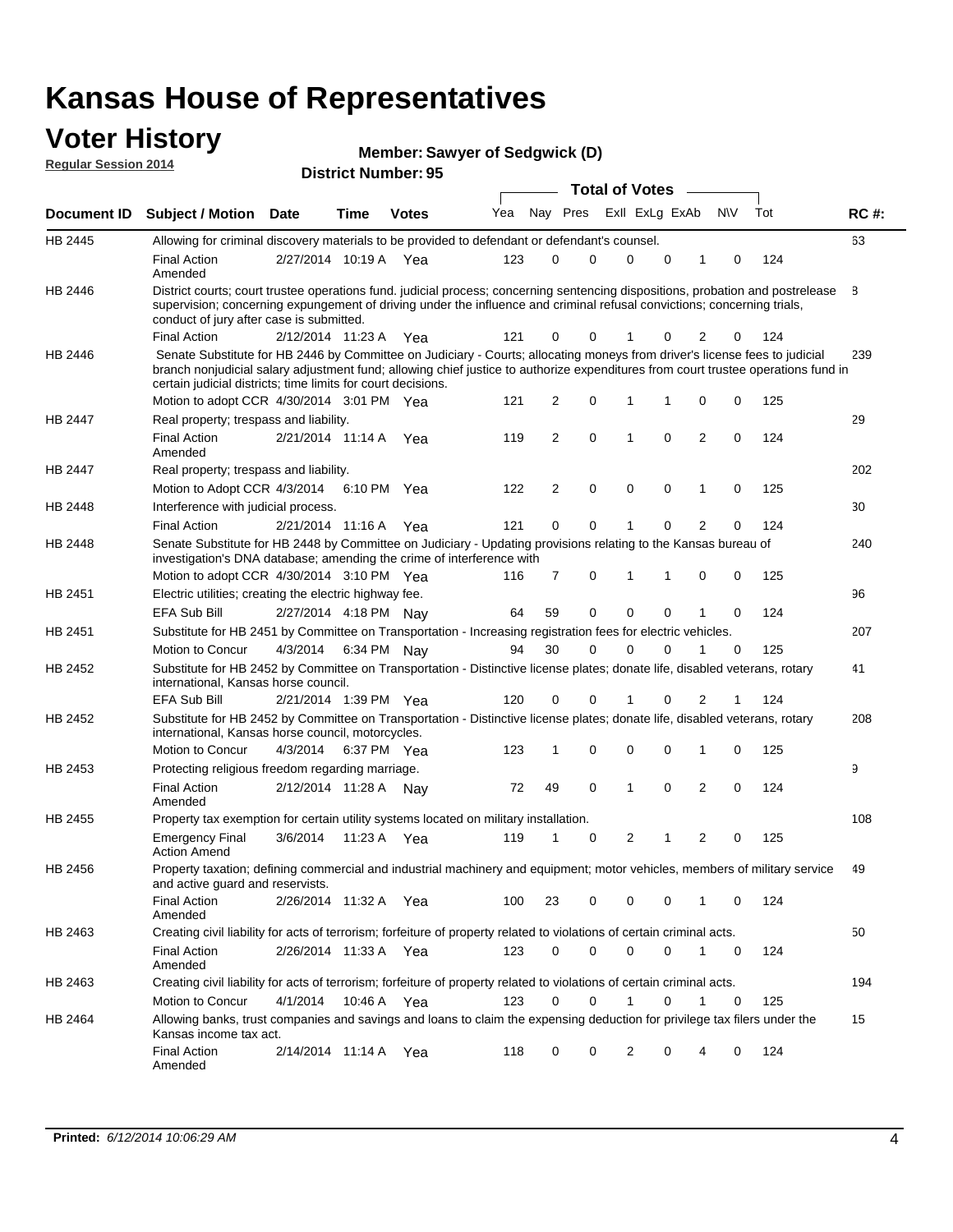### **Voter History**

**Regular Session 2014**

#### **Member: Sawyer of Sedgwick (D)**

|                    |                                                                                                                                                                             |                       |             |              |     | <b>Total of Votes</b> |                         |             |              |             |                |             |     |             |
|--------------------|-----------------------------------------------------------------------------------------------------------------------------------------------------------------------------|-----------------------|-------------|--------------|-----|-----------------------|-------------------------|-------------|--------------|-------------|----------------|-------------|-----|-------------|
| <b>Document ID</b> | <b>Subject / Motion Date</b>                                                                                                                                                |                       | Time        | <b>Votes</b> | Yea |                       | Nay Pres ExII ExLg ExAb |             |              |             |                | N\V         | Tot | <b>RC#:</b> |
| HB 2466            | Relating to administrative procedure; judicial review.                                                                                                                      |                       |             |              |     |                       |                         |             |              |             |                |             |     | 37          |
|                    | <b>Emergency Final</b><br><b>Action Amend</b>                                                                                                                               | 2/21/2014 1:33 PM Yea |             |              | 118 | 2                     |                         | 0           | 1            | $\mathbf 0$ | 2              | 1           | 124 |             |
| <b>HB 2470</b>     | Purchasing authority for certain insurance by the state board of regents for state educational institutions.                                                                |                       |             |              |     |                       |                         |             |              |             |                |             |     | 16          |
|                    | <b>Final Action</b>                                                                                                                                                         | 2/17/2014 11:20 A Yea |             |              | 120 | 0                     |                         | 0           | 3            | 0           | 1              | 0           | 124 |             |
| HB 2475            | Personal financial literacy program as a requirement for high school graduation.                                                                                            |                       |             |              |     |                       |                         |             |              |             |                |             |     | 126         |
|                    | <b>Final Action</b><br>Amended                                                                                                                                              | 3/19/2014 11:22 A Yea |             |              | 110 | 12                    |                         | 0           | 0            | 1           | 2              | 0           | 125 |             |
| HB 2478            | Venue for crimes committed with an electronic device.                                                                                                                       |                       |             |              |     |                       |                         |             |              |             |                |             |     | 51          |
|                    | <b>Final Action</b>                                                                                                                                                         | 2/26/2014 11:34 A     |             | Yea          | 123 | 0                     |                         | 0           | $\Omega$     | $\mathbf 0$ | 1              | $\mathbf 0$ | 124 |             |
| HB 2479            | Removing 2015 sunset provision from law requiring ignition interlock device after first test failure or alcohol or drug-related<br>conviction.                              |                       |             |              |     |                       |                         |             |              |             |                |             |     | 115         |
|                    | <b>Final Action</b><br>Amended                                                                                                                                              | 3/14/2014 11:14 A     |             | Yea          | 117 | 0                     |                         | 0           | 2            | 1           | 4              | 1           | 125 |             |
| HB 2479            | Removing 2015 sunset provision from law requiring ignition interlock device after first test failure or alcohol or drug-related<br>conviction.                              |                       |             |              |     |                       |                         |             |              |             |                |             |     | 210         |
|                    | Motion to Concur                                                                                                                                                            | 4/3/2014              |             | 6:47 PM Yea  | 122 | $\overline{2}$        |                         | 0           | $\mathbf 0$  | 0           | 1              | 0           | 125 |             |
| HB 2480            | Repealing the review of TeleKansas I.                                                                                                                                       |                       |             |              |     |                       |                         |             |              |             |                |             |     | 64          |
|                    | <b>Final Action</b><br>Amended                                                                                                                                              | 2/27/2014 10:20 A Yea |             |              | 123 | 0                     |                         | 0           | $\mathbf 0$  | $\mathbf 0$ | 1              | 0           | 124 |             |
| HB 2480            | Repealing the review of TeleKansas I.                                                                                                                                       |                       |             |              |     |                       |                         |             |              |             |                |             |     | 250         |
|                    | Motion to Concur                                                                                                                                                            | 5/1/2014              | 1:54 PM Yea |              | 123 | $\mathbf{1}$          |                         | 0           | 0            | 0           | 0              | 1           | 125 |             |
| HB 2482            | Authority of state corporation commission to intervene in court proceedings.                                                                                                |                       |             |              |     |                       |                         |             |              |             |                |             |     | 65          |
|                    | <b>Final Action</b><br>Amended                                                                                                                                              | 2/27/2014 10:21 A     |             | Yea          | 121 | 2                     |                         | 0           | 0            | $\mathbf 0$ | 1              | 0           | 124 |             |
| HB 2482            | Senate Substitute for HB 2482 by Committee on Utilities - Creating the energy efficiency investment act.                                                                    |                       |             |              |     |                       |                         |             |              |             |                |             |     | 211         |
|                    | Motion to Concur                                                                                                                                                            | 4/3/2014 7:02 PM Yea  |             |              | 99  | 25                    |                         | $\Omega$    | 0            | $\mathbf 0$ | 1              | 0           | 125 |             |
| HB 2487            | Construction of electric transmission lines and certificates of public convenience and necessity.                                                                           |                       |             |              |     |                       |                         |             |              |             |                |             |     | 66          |
|                    | <b>Final Action</b><br>Amended                                                                                                                                              | 2/27/2014 10:22 A     |             | Yea          | 113 | 10                    |                         | 0           | 0            | 0           | 1              | 0           | 124 |             |
| HB 2487            | Relating to the powers and duties of the state corporation commission; construction of electric transmission lines and<br>certificates of public convenience and necessity. |                       |             |              |     |                       |                         |             |              |             |                |             |     | 254         |
|                    | Sub motion to concur 5/1/2014                                                                                                                                               |                       | 4:36 PM Yea |              | 117 | 8                     |                         | 0           | 0            | $\mathbf 0$ | $\mathbf 0$    | 0           | 125 |             |
| HB 2488            | Kansas electric transmission authority and the purpose and composition of the authority.                                                                                    |                       |             |              |     |                       |                         |             |              |             |                |             |     | 10          |
|                    | <b>Final Action</b><br>Amended                                                                                                                                              | 2/12/2014 11:30 A Yea |             |              | 108 | 13                    |                         | 0           | 1            | 0           | 2              | 0           | 124 |             |
| <b>HB 2488</b>     | Kansas electric transmission authority and the purpose and composition of the authority.                                                                                    |                       |             |              |     |                       |                         |             |              |             |                |             |     | 158         |
|                    | Motion to Concur                                                                                                                                                            | 3/25/2014 10:43 A     |             | Yea          | 107 | 15                    |                         | 0           | 1            | 0           | 2              | 0           | 125 |             |
| HB 2489            | Legislative review of exceptions to disclosure of public records.                                                                                                           |                       |             |              |     |                       |                         |             |              |             |                |             |     | 67          |
|                    | <b>Final Action</b><br>Amended                                                                                                                                              | 2/27/2014 10:23 A Yea |             |              | 122 | $\mathbf{1}$          |                         | 0           | 0            | 0           | 1              | 0           | 124 |             |
| HB 2490            | Criminal procedure; conduct of jury after case is submitted.                                                                                                                |                       |             |              |     |                       |                         |             |              |             |                |             |     | 31          |
|                    | <b>Final Action</b><br>Amended                                                                                                                                              | 2/21/2014 11:17 A Yea |             |              | 121 | 0                     |                         | 0           | $\mathbf{1}$ | $\mathbf 0$ | $\overline{2}$ | $\mathbf 0$ | 124 |             |
| HB 2490            | Capital murder; attempt; murder in the first degree; sentencing.                                                                                                            |                       |             |              |     |                       |                         |             |              |             |                |             |     | 241         |
|                    | Motion to adopt CCR 4/30/2014 3:16 PM Yea                                                                                                                                   |                       |             |              | 123 | 0                     |                         | 0           | $\mathbf{1}$ | 1           | 0              | 0           | 125 |             |
| HB 2491            | Kansas tort claims act; attorney may appear in small claims action.                                                                                                         |                       |             |              |     |                       |                         |             |              |             |                |             |     | 20          |
|                    | <b>Final Action</b><br>Amended                                                                                                                                              | 2/19/2014 11:34 A Yea |             |              | 120 | $\overline{c}$        |                         | 0           | 0            | 0           | $\overline{2}$ | 0           | 124 |             |
| HB 2491            | Kansas tort claims act; attorney may appear in small claims action.                                                                                                         |                       |             |              |     |                       |                         |             |              |             |                |             |     | 199         |
|                    | Motion to Concur                                                                                                                                                            | 4/2/2014              |             | 10:40 A Yea  | 121 | $\overline{2}$        |                         | $\mathbf 0$ | 0            | 0           | $\overline{2}$ | 0           | 125 |             |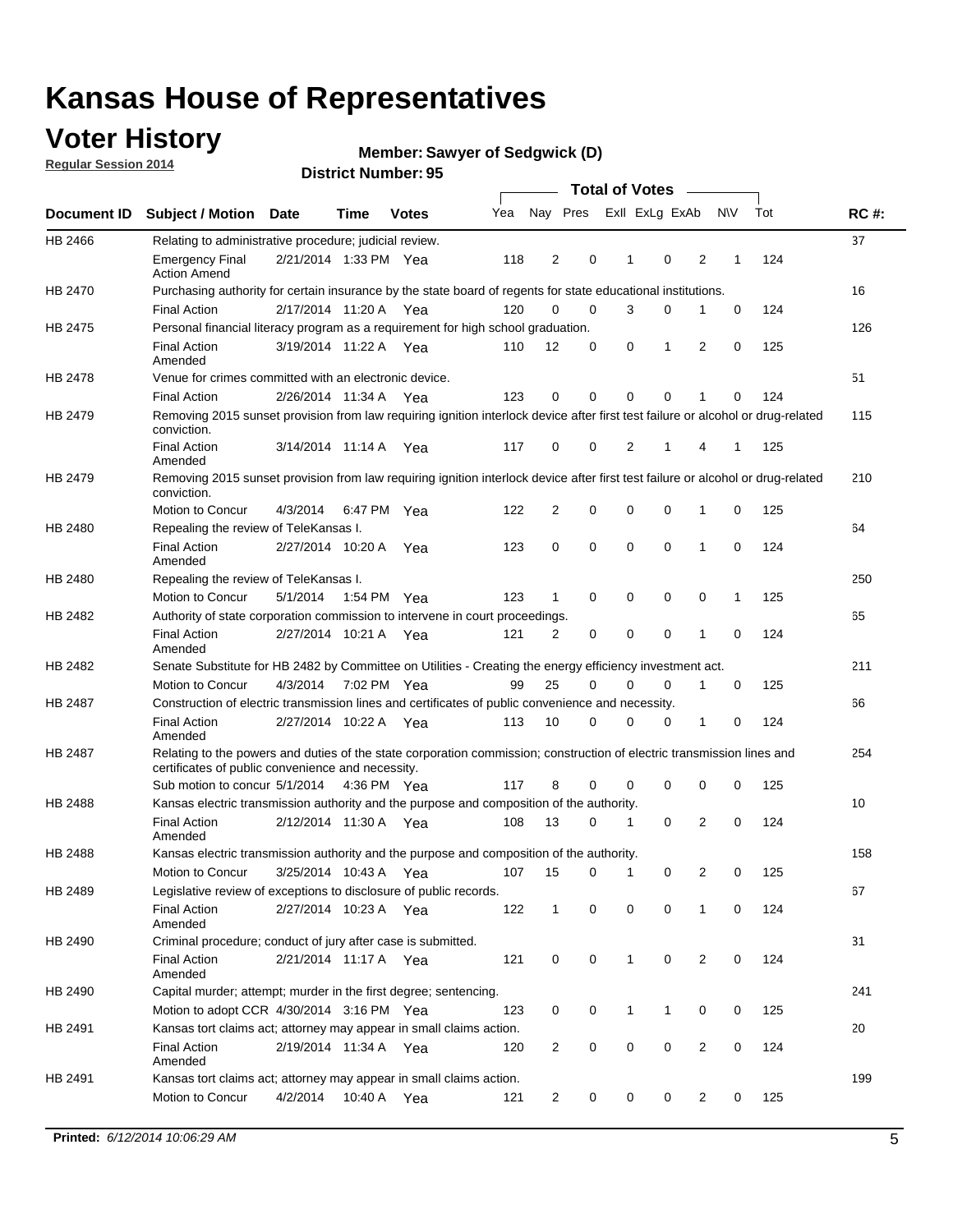### **Voter History**

**Regular Session 2014**

#### **Member: Sawyer of Sedgwick (D)**

|                    |                                                                                                                                                                                                                                                        |                       |             |              |     |          |          | <b>Total of Votes</b> |              |                |              |     |              |
|--------------------|--------------------------------------------------------------------------------------------------------------------------------------------------------------------------------------------------------------------------------------------------------|-----------------------|-------------|--------------|-----|----------|----------|-----------------------|--------------|----------------|--------------|-----|--------------|
| <b>Document ID</b> | <b>Subject / Motion Date</b>                                                                                                                                                                                                                           |                       | Time        | <b>Votes</b> | Yea | Nay Pres |          | Exll ExLg ExAb        |              |                | <b>NV</b>    | Tot | <b>RC#:</b>  |
| HB 2493            | Relating to surety regulation, appearance bonds and unlawful sexual relations.                                                                                                                                                                         |                       |             |              |     |          |          |                       |              |                |              |     | 23           |
|                    | <b>Final Action</b><br>Amended                                                                                                                                                                                                                         | 2/20/2014 11:14 A     |             | Yea          | 113 | 10       | 0        | 0                     | $\mathbf 0$  | 0              | $\mathbf 1$  | 124 |              |
| HB 2495            | Concerning sentencing dispositions, probation and postrelease supervision.                                                                                                                                                                             |                       |             |              |     |          |          |                       |              |                |              |     | 24           |
|                    | <b>Final Action</b><br>Amended                                                                                                                                                                                                                         | 2/20/2014 11:17 A Yea |             |              | 122 | 1        | 0        | 0                     | $\mathbf 0$  | $\mathbf 0$    | -1           | 124 |              |
| HB 2501            | Human trafficking and related crimes; penalties for buying sexual relations; records and reporting by courts; staff secure facility 25<br>requirements.                                                                                                |                       |             |              |     |          |          |                       |              |                |              |     |              |
|                    | <b>Final Action</b><br>Amended                                                                                                                                                                                                                         | 2/20/2014 11:18 A Yea |             |              | 123 | $\Omega$ | 0        | 0                     | $\Omega$     | $\mathbf 0$    | 1            | 124 |              |
| HB 2502            | Allowing victim notification on status change of person confined.                                                                                                                                                                                      |                       |             |              |     |          |          |                       |              |                |              |     | 26           |
|                    | <b>Final Action</b>                                                                                                                                                                                                                                    | 2/20/2014 11:20 A Yea |             |              | 123 | $\Omega$ | 0        | $\mathbf{0}$          | $\Omega$     | $\Omega$       |              | 124 |              |
| HB 2503            | Substitute for HB 2503 by Committee on Federal and State Affairs -- Carrying of concealed handguns by law enforcement<br>officers.                                                                                                                     |                       |             |              |     |          |          |                       |              |                |              |     | 230          |
|                    | Final Action Sub Bill 4/5/2014                                                                                                                                                                                                                         |                       | 10:22 A     | Yea          | 119 |          | 0        | 0                     | 0            | 4              |              | 125 |              |
| HB 2504            | Repealing outdated provisions relating to the purchase of certain real estate by the department of corrections.                                                                                                                                        |                       |             |              |     |          |          |                       |              |                |              |     | 18           |
|                    | <b>Final Action</b>                                                                                                                                                                                                                                    | 2/19/2014 11:31 A Yea |             |              | 122 | $\Omega$ | $\Omega$ | 0                     | $\mathbf{0}$ | $\overline{2}$ | 0            | 124 |              |
| HB 2506            | Repealing K.S.A. 72-60b03, the effective date of the midwestern higher education compact act.                                                                                                                                                          |                       |             |              |     |          |          |                       |              |                |              |     | 52           |
|                    | <b>Final Action</b>                                                                                                                                                                                                                                    | 2/26/2014 11:35 A Yea |             |              | 122 |          | $\Omega$ | 0                     | 0            | 1              | 0            | 124 |              |
| HB 2506            | Senate Substitute for HB 2506 by Committee on Ways and Means - Education; appropriations for FY 2014 and FY 2015 for<br>various state agencies; amendments concerning postsecondary education; amendments to provisions relating to school<br>finance. |                       |             |              |     |          |          |                       |              |                |              |     | 238          |
|                    | Motion to Adopt CCR 4/6/2014                                                                                                                                                                                                                           |                       | 9:45 PM Nav |              | 63  | 57       | 0        | 0                     | 0            | 4              | -1           | 125 |              |
| HB 2509            | Emergency medical services amendments.                                                                                                                                                                                                                 |                       |             |              |     |          |          |                       |              |                |              |     | 101          |
|                    | Emergency Final<br><b>Action Amend</b>                                                                                                                                                                                                                 | 2/27/2014 4:24 PM Yea |             |              | 123 | 0        | 0        | $\mathbf 0$           | 0            | $\mathbf{1}$   | 0            | 124 |              |
| HB 2510            | Pharmacists and pharmacies; pharmacy technicians; registration and grounds for denial of registration.                                                                                                                                                 |                       |             |              |     |          |          |                       |              |                |              |     | 84           |
|                    | <b>Emergency Final</b><br>Action                                                                                                                                                                                                                       | 2/27/2014 4:01 PM Yea |             |              | 71  | 52       | 0        | 0                     | 0            | 1              | 0            | 124 |              |
| HB 2511            | Liability for property tax on personal property; sale or abandonment of personal property.                                                                                                                                                             |                       |             |              |     |          |          |                       |              |                |              |     | 27           |
|                    | <b>Final Action</b>                                                                                                                                                                                                                                    | 2/20/2014 11:21 A     |             | Yea          | 123 | $\Omega$ | $\Omega$ | 0                     | 0            | 1              | 0            | 124 |              |
| HB 2514            | Exemption for Federal Home Loan Bank in certain insolvency proceedings involving insurance companies.                                                                                                                                                  |                       |             |              |     |          |          |                       |              |                |              |     | $\mathbf{2}$ |
|                    | <b>Final Action</b>                                                                                                                                                                                                                                    | 2/10/2014 11:08 A     |             | Yea          | 118 | $\Omega$ | $\Omega$ | 3                     | 1            | 2              | $\mathbf 0$  | 124 |              |
| HB 2515            | Insurance; confidentiality of work papers from analysis of analysis of financial regulation or market regulation of insurance<br>company or affiliates.                                                                                                |                       |             |              |     |          |          |                       |              |                |              |     | 82           |
|                    | <b>Emergency Final</b><br>Action                                                                                                                                                                                                                       | 2/27/2014 3:58 PM Yea |             |              | 123 | 0        | 0        | 0                     | 0            | 1              | 0            | 124 |              |
| HB 2515            | Updating statutory references and making corresponding changes due to Executive Reorganization Order No. 41.                                                                                                                                           |                       |             |              |     |          |          |                       |              |                |              |     | 269          |
|                    | Motion to Adopt CCR 5/2/2014 3:31 PM Yea                                                                                                                                                                                                               |                       |             |              | 118 | 4        | 0        | 0                     | $\mathbf{1}$ | $\mathbf{1}$   | $\mathbf{1}$ | 125 |              |
| HB 2516            | Amendments relating to health care provider liability insurance and to companies organized to provide such insurance.                                                                                                                                  |                       |             |              |     |          |          |                       |              |                |              |     | 3            |
|                    | <b>Final Action</b><br>Amended                                                                                                                                                                                                                         | 2/10/2014 11:10 A Yea |             |              | 118 | 0        | 0        | 3                     | 1            | 2              | 0            | 124 |              |
| HB 2516            | Amendments relating to health care provider liability insurance and to companies organized to provide such insurance.                                                                                                                                  |                       |             |              |     |          |          |                       |              |                |              |     | 191          |
|                    | Motion to Concur                                                                                                                                                                                                                                       | 3/31/2014 11:40 A Yea |             |              | 121 | 0        | 0        | 1                     | 0            | 2              | $\mathbf{1}$ | 125 |              |
| HB 2518            | Relating to ballot language statements.                                                                                                                                                                                                                |                       |             |              |     |          |          |                       |              |                |              |     | 40           |
|                    | Emergency Final<br><b>Action Amend</b>                                                                                                                                                                                                                 | 2/21/2014 1:37 PM Yea |             |              | 116 | 4        | 0        | 1                     | 0            | 2              | 1            | 124 |              |
| HB 2525            | Kansas money transmitter act concerning change of controlling interest and notification.                                                                                                                                                               |                       |             |              |     |          |          |                       |              |                |              |     | 32           |
|                    | <b>Final Action</b>                                                                                                                                                                                                                                    | 2/21/2014 11:18 A Yea |             |              | 105 | 16       | 0        | $\mathbf{1}$          | 0            | 2              | 0            | 124 |              |
| HB 2525            | Kansas money transmitter act concerning change of controlling interest and notification.                                                                                                                                                               |                       |             |              |     |          |          |                       |              |                |              |     | 252          |
|                    | Motion to Concur                                                                                                                                                                                                                                       | 5/1/2014              |             | 1:59 PM Yea  | 112 | 13       | 0        | 0                     | 0            | 0              | 0            | 125 |              |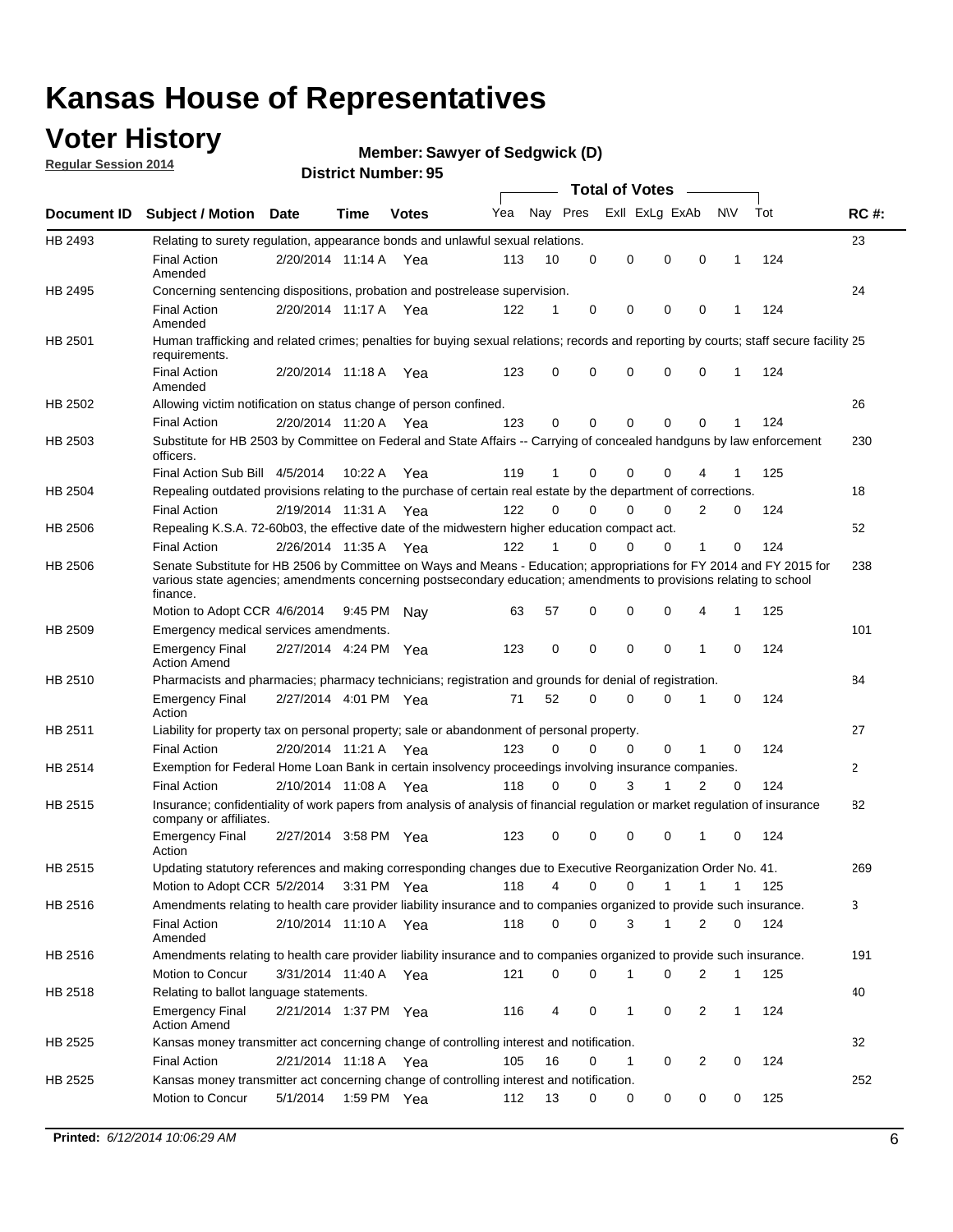#### **Voter History Regular Session 2014**

|                |                                                                                                                                                                                                                                                                                                                                           |                        |             | DISUILU NUIIIDEI . 3J |     |    |          | <b>Total of Votes</b> |                |              |   |     |             |
|----------------|-------------------------------------------------------------------------------------------------------------------------------------------------------------------------------------------------------------------------------------------------------------------------------------------------------------------------------------------|------------------------|-------------|-----------------------|-----|----|----------|-----------------------|----------------|--------------|---|-----|-------------|
| Document ID    | <b>Subject / Motion Date</b>                                                                                                                                                                                                                                                                                                              |                        | Time        | <b>Votes</b>          | Yea |    | Nay Pres |                       | Exll ExLg ExAb | <b>NV</b>    |   | Tot | <b>RC#:</b> |
| HB 2533        | Changing interest credit amounts, member distributions upon termination or death and retirement annuities under the KPERS 42<br>Act of 2015.                                                                                                                                                                                              |                        |             |                       |     |    |          |                       |                |              |   |     |             |
|                | <b>Emergency Final</b><br><b>Action Amend</b>                                                                                                                                                                                                                                                                                             | 2/21/2014 1:40 PM Nav  |             |                       | 94  | 26 | 0        | 1                     | 0              | 2            | 1 | 124 |             |
| HB 2537        | Eliminating font size and type requirement for disclosure statements contained in insurance contracts and explanatory<br>materials printed in any language other than English.                                                                                                                                                            |                        |             |                       |     |    |          |                       |                |              |   |     | 81          |
|                | <b>Emergency Final</b><br>Action                                                                                                                                                                                                                                                                                                          | 2/27/2014 3:56 PM Yea  |             |                       | 119 | 4  | 0        | $\mathbf 0$           | 0              | 1            | 0 | 124 |             |
| <b>HB 2537</b> | Insurance; eliminating font and type requirements for certain non-English insurance documents; confidentiality of certain<br>documents; continuation of health insurance for spouse and children of certain emergency personnel and employees of the<br>department of corrections; purchase of certain insurance by the state fair board. |                        |             |                       |     |    |          |                       |                |              |   |     | 249         |
|                | Motion to adopt CCR 4/30/2014 3:58 PM Yea                                                                                                                                                                                                                                                                                                 |                        |             |                       | 122 | 0  | 0        | 1                     | 1              | 0            | 1 | 125 |             |
| HB 2538        | Giving landowner right of first refusal for antlers of deer illegally shot on landowner's property.                                                                                                                                                                                                                                       |                        |             |                       |     |    |          |                       |                |              |   |     | 102         |
|                | <b>Emergency Final</b><br>Action Amend                                                                                                                                                                                                                                                                                                    | 2/27/2014 4:26 PM Nay  |             |                       | 106 | 17 | 0        | 0                     | 0              | 1            | 0 | 124 |             |
| HB 2541        | Substitute for HB2541 by Committee on Local Government—plastic bottles and containers; labeling; solid waste landfill<br>restrictions.                                                                                                                                                                                                    |                        |             |                       |     |    |          |                       |                |              |   |     | 121         |
|                | Final Action Sub Bill 3/17/2014 11:21 A Yea                                                                                                                                                                                                                                                                                               |                        |             |                       | 102 | 21 | 0        | $\mathbf 0$           | 0              | 2            | 0 | 125 |             |
| HB 2542        | Property tax exemption for amateur-built aircraft.<br><b>Final Action</b>                                                                                                                                                                                                                                                                 | 3/13/2014 11:22 A Yea  |             |                       | 116 | 4  | 0        | 1                     | 1              | 2            | 1 | 125 | 112         |
| <b>HB 2544</b> | Amended<br>Authorizing postsecondary educational institutions to enter into the state authorization reciprocity agreement to provide<br>distance education.                                                                                                                                                                               |                        |             |                       |     |    |          |                       |                |              |   |     | 17          |
|                | Final Action                                                                                                                                                                                                                                                                                                                              | 2/17/2014 11:21 A Yea  |             |                       | 120 | 0  | 0        | 3                     | 0              | 1            | 0 | 124 |             |
| HB 2545        | Extending sunset date on certain agriculture fees from July 1, 2015, to July 1, 2019.                                                                                                                                                                                                                                                     |                        |             |                       |     |    |          |                       |                |              |   |     | 68          |
|                | Final Action<br>Amended                                                                                                                                                                                                                                                                                                                   | 2/27/2014 10:25 A Yea  |             |                       | 99  | 24 | 0        | $\mathbf 0$           | $\Omega$       | 1            | 0 | 124 |             |
| HB 2547        | Changing the map copy requirement in mining permit application.                                                                                                                                                                                                                                                                           |                        |             |                       |     |    |          |                       |                |              |   |     | 53          |
|                | <b>Final Action</b>                                                                                                                                                                                                                                                                                                                       | 2/26/2014 11:36 A      |             | Yea                   | 123 | 0  | 0        | 0                     | 0              | 1            | 0 | 124 |             |
| <b>HB 2548</b> | Creating the water program management fund and transferring the air quality fee fund.                                                                                                                                                                                                                                                     |                        |             |                       |     |    |          |                       |                |              |   |     | 46          |
|                | Emergency Final<br>Action                                                                                                                                                                                                                                                                                                                 | 2/21/2014 1:46 PM Yea  |             |                       | 119 | 1  | 0        | 1                     | 0              | 2            | 1 | 124 |             |
| HB 2549        | Allowing burial of hazardous waste on-site.                                                                                                                                                                                                                                                                                               |                        |             |                       |     |    |          |                       |                |              |   |     | 54          |
|                | <b>Final Action</b>                                                                                                                                                                                                                                                                                                                       | 2/26/2014 11:38 A      |             | Yea                   | 123 | 0  | 0        | $\mathbf 0$           | 0              | 1            | 0 | 124 |             |
| <b>HB 2550</b> | Repeal of the atmospheric mercury deposition monitoring network.                                                                                                                                                                                                                                                                          |                        |             |                       |     |    |          |                       |                |              |   |     | 33          |
|                | <b>Final Action</b>                                                                                                                                                                                                                                                                                                                       | 2/21/2014 11:20 A      |             | Nav                   | 92  | 29 | 0        | 1                     | 0              | 2            | 0 | 124 |             |
| HB 2551        | Repealing regulation of PCB disposal facilities.                                                                                                                                                                                                                                                                                          |                        |             |                       |     |    |          |                       |                |              |   |     | 47          |
|                | Emergency Final<br>Action Amend                                                                                                                                                                                                                                                                                                           | 2/21/2014 1:47 PM Nay  |             |                       | 100 | 20 | 0        | 1                     | 0              | 2            | 1 | 124 |             |
| HB 2551        | Repealing the regulation of PCB disposal facilities; making changes to the atmospheric mercury deposition monitoring network 271<br>and the disposal of plastic bottles, containers and solid waste.                                                                                                                                      |                        |             |                       |     |    |          |                       |                |              |   |     |             |
|                | Motion to Adopt CCR 5/2/2014 3:45 PM Yea                                                                                                                                                                                                                                                                                                  |                        |             |                       | 105 | 17 | 0        | $\mathbf 0$           |                | 1            | 1 | 125 |             |
| HB 2552        | Managed care organizations, prompt payment.                                                                                                                                                                                                                                                                                               |                        |             |                       |     |    |          |                       |                |              |   |     | 69          |
|                | Final Action<br>Amended                                                                                                                                                                                                                                                                                                                   | 2/27/2014 10:26 A Yea  |             |                       | 123 | 0  | 0        | 0                     | 0              | 1            | 0 | 124 |             |
| HB 2552        | Kansas medical assistance program; managed care organizations; consent for expansion of certain medicaid services.                                                                                                                                                                                                                        |                        |             |                       |     |    |          |                       |                |              |   |     | 225         |
|                | Motion to Concur                                                                                                                                                                                                                                                                                                                          | 4/4/2014               | 6:13 PM Nay |                       | 68  | 54 | 0        | $\mathbf 0$           | 1              | 2            | 0 | 125 |             |
| HB 2553        | Health care compact.                                                                                                                                                                                                                                                                                                                      |                        |             |                       |     |    |          |                       |                |              |   |     | 141         |
|                | <b>Final Action</b>                                                                                                                                                                                                                                                                                                                       | 3/24/2014 10:15 A ExAb |             |                       | 74  | 48 | 0        | 0                     | 0              | 3            | 0 | 125 |             |
| HB 2555        | Release of information in support of arrest warrants and search warrants.                                                                                                                                                                                                                                                                 |                        |             |                       |     |    |          |                       |                |              |   |     | 86          |
|                | Emergency Final<br><b>Action Amend</b>                                                                                                                                                                                                                                                                                                    | 2/27/2014 4:04 PM Yea  |             |                       | 113 | 10 | 0        | 0                     | 0              | $\mathbf{1}$ | 0 | 124 |             |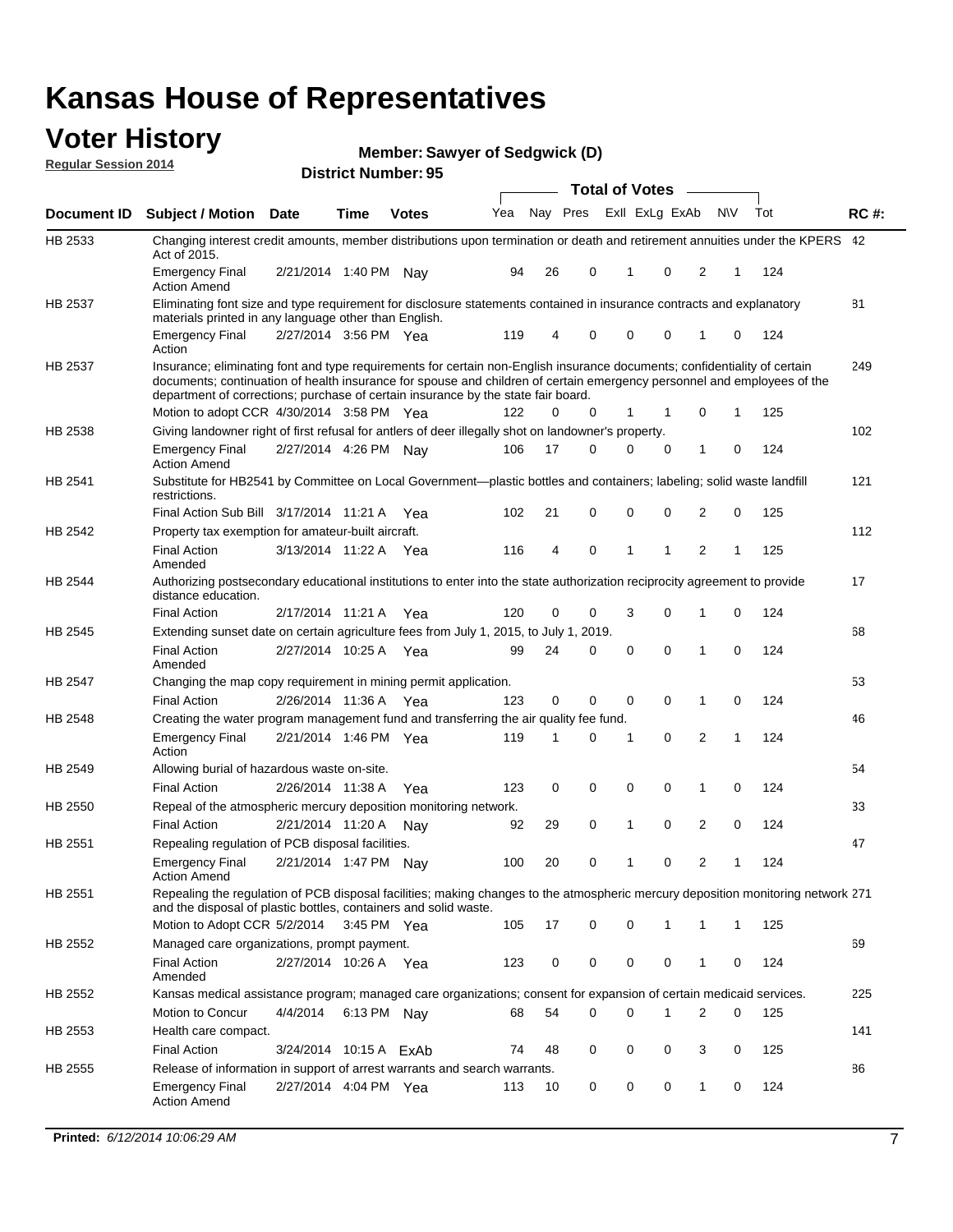### **Voter History**

**Regular Session 2014**

```
Member: Sawyer of Sedgwick (D)
```

|                    |                                                                                                                                                                                                                                                                                                                                                           |                       |             |              |     |          |   | <b>Total of Votes</b> |             |              |             |     |             |
|--------------------|-----------------------------------------------------------------------------------------------------------------------------------------------------------------------------------------------------------------------------------------------------------------------------------------------------------------------------------------------------------|-----------------------|-------------|--------------|-----|----------|---|-----------------------|-------------|--------------|-------------|-----|-------------|
| <b>Document ID</b> | <b>Subject / Motion Date</b>                                                                                                                                                                                                                                                                                                                              |                       | Time        | <b>Votes</b> | Yea | Nay Pres |   | Exll ExLg ExAb        |             |              | <b>NV</b>   | Tot | <b>RC#:</b> |
| <b>HB 2557</b>     | Changing penalties for certain taxpayers who file incorrect returns under Kansas income tax act.                                                                                                                                                                                                                                                          |                       |             |              |     |          |   |                       |             |              |             |     | 21          |
|                    | <b>Final Action</b><br>Amended                                                                                                                                                                                                                                                                                                                            | 2/19/2014 11:35 A     |             | Yea          | 122 | 0        | 0 | 0                     | 0           | 2            | $\mathbf 0$ | 124 |             |
| HB 2561            | Licensure of pharmacists and registration of pharmacy interns by board of pharmacy.                                                                                                                                                                                                                                                                       |                       |             |              |     |          |   |                       |             |              |             |     | 55          |
|                    | <b>Final Action</b>                                                                                                                                                                                                                                                                                                                                       | 2/26/2014 11:39 A Yea |             |              | 105 | 18       | 0 | 0                     | 0           | 1            | 0           | 124 |             |
| HB 2564            | Requiring 60-day wait before re-employment for retirement benefit eligibility.                                                                                                                                                                                                                                                                            |                       |             |              |     |          |   |                       |             |              |             |     | 43          |
|                    | <b>Emergency Final</b><br>Action                                                                                                                                                                                                                                                                                                                          | 2/21/2014 1:41 PM Yea |             |              | 120 | 0        | 0 | 1                     | 0           | 2            | 1           | 124 |             |
| HB 2566            | Requiring court fee for forensic audio and video examination services.                                                                                                                                                                                                                                                                                    |                       |             |              |     |          |   |                       |             |              |             |     | 93          |
|                    | <b>Emergency Final</b><br>Action                                                                                                                                                                                                                                                                                                                          | 2/27/2014 4:12 PM Yea |             |              | 123 | 0        | 0 | 0                     | $\mathbf 0$ | 1            | 0           | 124 |             |
| <b>HB 2568</b>     | Domestic relations; Kansas family law code; child support guidelines.                                                                                                                                                                                                                                                                                     |                       |             |              |     |          |   |                       |             |              |             |     | 70          |
|                    | <b>Final Action</b><br>Amended                                                                                                                                                                                                                                                                                                                            | 2/27/2014 10:27 A     |             | Yea          | 123 | 0        | 0 | 0                     | 0           | $\mathbf{1}$ | $\mathbf 0$ | 124 |             |
| HB 2568            | Domestic relations; Kansas family law code; child support guidelines.                                                                                                                                                                                                                                                                                     |                       |             |              |     |          |   |                       |             |              |             |     | 268         |
|                    | Motion to adopt CCR 5/2/2014                                                                                                                                                                                                                                                                                                                              |                       | 3:28 PM Yea |              | 123 | 0        | 0 | 0                     | 1           | 1            | 0           | 125 |             |
| HB 2576            | Employment security law; creation of "new employer rate."                                                                                                                                                                                                                                                                                                 |                       |             |              |     |          |   |                       |             |              |             |     | 71          |
|                    | <b>Final Action</b><br>Amended                                                                                                                                                                                                                                                                                                                            | 2/27/2014 10:28 A Yea |             |              | 123 | 0        | 0 | 0                     | 0           | $\mathbf{1}$ | 0           | 124 |             |
| HB 2576            | Employment security law; creation of "new employer rate."                                                                                                                                                                                                                                                                                                 |                       |             |              |     |          |   |                       |             |              |             |     | 159         |
|                    | Motion to Concur                                                                                                                                                                                                                                                                                                                                          | 3/25/2014 10:47 A     |             | Yea          | 122 | 0        | 0 | 1                     | 0           | 2            | 0           | 125 |             |
| <b>HB 2577</b>     | Allowing parents to remain anonymous when surrendering an infant under the newborn protection act.                                                                                                                                                                                                                                                        |                       |             |              |     |          |   |                       |             |              |             |     | 56          |
|                    | <b>Final Action</b><br>Amended                                                                                                                                                                                                                                                                                                                            | 2/26/2014 11:41 A Yea |             |              | 123 | $\Omega$ | 0 | 0                     | 0           | 1            | 0           | 124 |             |
| HB 2577            | Allowing parents to remain anonymous when surrendering an infant under the newborn protection act.                                                                                                                                                                                                                                                        |                       |             |              |     |          |   |                       |             |              |             |     | 220         |
|                    | Motion to Concur                                                                                                                                                                                                                                                                                                                                          | 4/4/2014              | 11:45 A     | Yea          | 121 | 0        | 0 | 1                     | 1           | 1            | 1           | 125 |             |
| HB 2578            | Certification by chief law enforcement officer for transfer of a firearm when required by federal law.                                                                                                                                                                                                                                                    |                       |             |              |     |          |   |                       |             |              |             |     | 122         |
|                    | <b>Final Action</b><br>Amended                                                                                                                                                                                                                                                                                                                            | 3/17/2014 11:22 A     |             | Yea          | 123 | 0        | 0 | 0                     | 0           | 2            | 0           | 125 |             |
| HB 2578            | Regulating the possession of weapons.                                                                                                                                                                                                                                                                                                                     |                       |             |              |     |          |   |                       |             |              |             |     | 235         |
|                    | Motion to Adopt CCR 4/5/2014 4:40 PM Yea                                                                                                                                                                                                                                                                                                                  |                       |             |              | 102 | 19       | 0 | 0                     | 0           | 4            | 0           | 125 |             |
| HB 2580            | Specifying the duties of the state fire marshal relating to regional emergency response teams for hazardous materials and<br>search and rescue incidents.                                                                                                                                                                                                 |                       |             |              |     |          |   |                       |             |              |             |     | 72          |
|                    | <b>Final Action</b><br>Amended                                                                                                                                                                                                                                                                                                                            | 2/27/2014 10:29 A     |             | Yea          | 113 | 10       | 0 | 0                     | 0           | 1            | 0           | 124 |             |
| <b>HB 2580</b>     | Kansas Real Estate Appraisal Board; licensee fingerprinting and criminal background checks.                                                                                                                                                                                                                                                               |                       |             |              |     |          |   |                       |             |              |             |     | 272         |
|                    | Motion to adopt CCR 5/2/2014                                                                                                                                                                                                                                                                                                                              |                       |             | 3:49 PM Yea  | 115 | 7        | 0 | 0                     | 1           | 1            | 1           | 125 |             |
| HB 2582            | Creating an exemption from food establishment licensing for churches.                                                                                                                                                                                                                                                                                     |                       |             |              |     |          |   |                       |             |              |             |     | 57          |
|                    | <b>Final Action</b>                                                                                                                                                                                                                                                                                                                                       | 2/26/2014 11:42 A Yea |             |              | 123 | 0        | 0 | 0                     | 0           |              | 0           | 124 |             |
| HB 2588            | Child in need of care; juvenile offenders; permanent custodians.                                                                                                                                                                                                                                                                                          |                       |             |              |     |          |   |                       |             |              |             |     | 94          |
|                    | <b>Emergency Final</b><br><b>Action Amend</b>                                                                                                                                                                                                                                                                                                             | 2/27/2014 4:14 PM Yea |             |              | 123 | 0        | 0 | 0                     | 0           | 1            | 0           | 124 |             |
| HB 2588            | Senate Substitute for HB 2588 by Committee on Judiciary - Concerning children and minors; relating to children in need of<br>care; placement in juvenile detention facilities; permanent custodians; relating to juvenile offenders; alternative adjudication;<br>youth residential centers and services; risk assessment; sentencing; good time credits. |                       |             |              |     |          |   |                       |             |              |             |     | 244         |
|                    | Motion to adopt CCR 4/30/2014 3:36 PM Yea                                                                                                                                                                                                                                                                                                                 |                       |             |              | 123 | 0        | 0 | 1                     | 1           | 0            | 0           | 125 |             |
| HB 2591            | Requiring certain audit reports to be filed electronically and to be filed only with the department of administration.                                                                                                                                                                                                                                    |                       |             |              |     |          |   |                       |             |              |             |     | 58          |
|                    | <b>Final Action</b>                                                                                                                                                                                                                                                                                                                                       | 2/26/2014 11:43 A Yea |             |              | 123 | 0        | 0 | 0                     | 0           | 1            | 0           | 124 |             |
| HB 2595            | State fossils; the tylosaurus and the pteranodon.                                                                                                                                                                                                                                                                                                         |                       |             |              |     |          |   |                       |             |              |             |     | 73          |
|                    | <b>Final Action</b><br>Amended                                                                                                                                                                                                                                                                                                                            | 2/27/2014 10:31 A Yea |             |              | 96  | 27       | 0 | 0                     | 0           | 1            | 0           | 124 |             |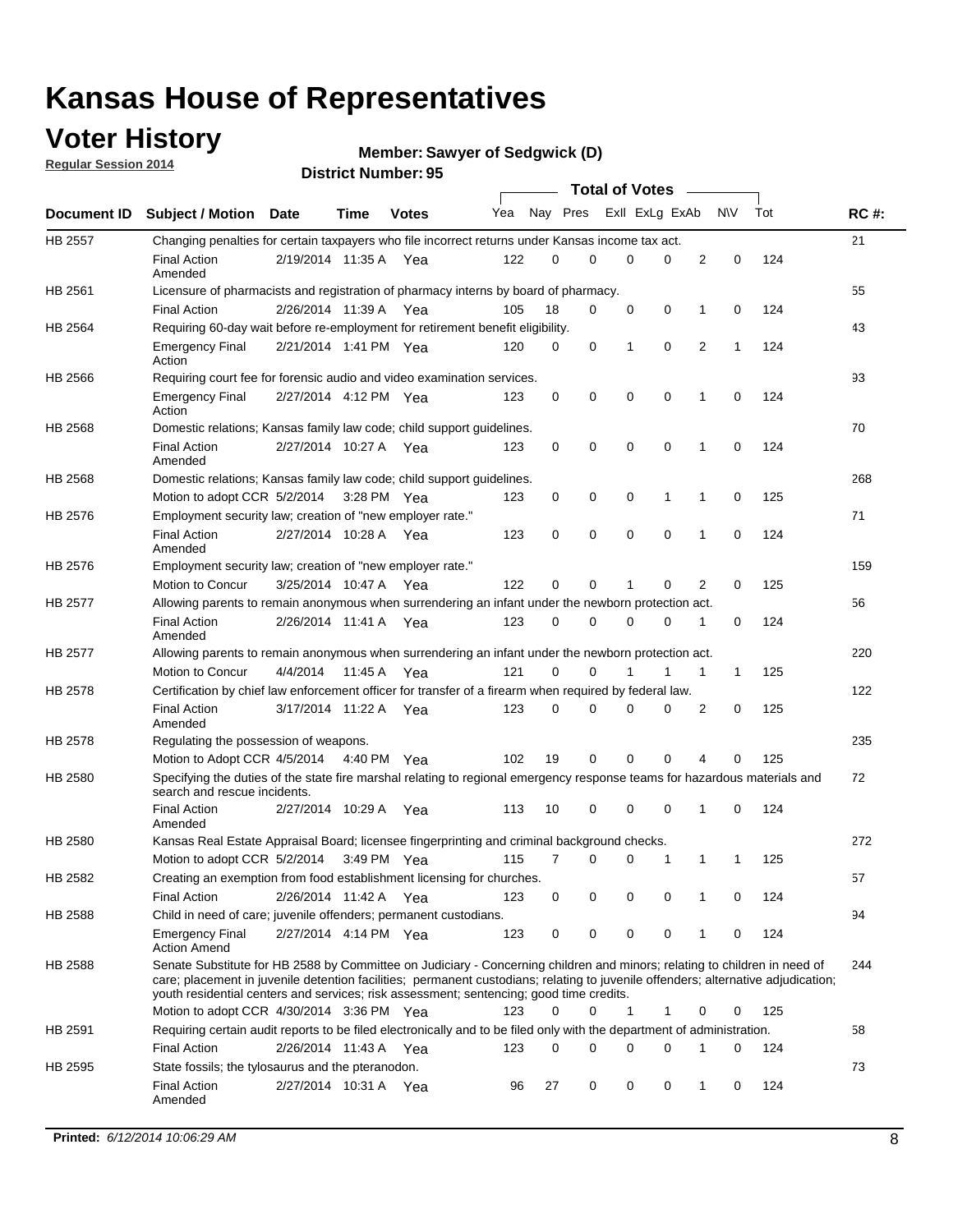### **Voter History**

**Regular Session 2014**

**Member: Sawyer of Sedgwick (D)** 

| Yea<br>123<br>Computation of retirement benefits when a state officer or employee is placed on furlough or has reduction in<br>123<br>105<br>Authorizing the secretary of state to grant an easement to the unified government of Wyandotte county.<br>120<br>Authorizing the secretary of state to grant an easement to the unified government of Wyandotte county.<br>118<br>Increasing the percentage of unclassified employees allowed to be employed by KPERS from 25% to 50%.<br>107<br>Increasing the percentage of unclassified employees allowed to be employed by KPERS from 25% to 50%.<br>108 | 0<br>0<br>18<br>$\overline{2}$<br>0<br>13 | Nay Pres ExII ExLg ExAb<br>$\Omega$<br>$\mathbf 0$<br>$\mathbf 0$<br>0<br>0                          | 0<br>1<br>$\mathbf 0$<br>$\mathbf 0$<br>$\overline{2}$ | 0<br>1<br>$\mathbf 0$<br>0                     | 0<br>1<br>2                                                                                                               | <b>NV</b><br>0<br>0<br>0                                                                                                                                                                                                                                                | Tot<br>Computation of retirement benefits when a state officer or employee is placed on furlough or has reduction in compensation.<br>124<br>125<br>124 | <b>RC#:</b><br>74<br>246<br>97                                                                                                                                                                                                                                                                                                                                                                                          |
|-----------------------------------------------------------------------------------------------------------------------------------------------------------------------------------------------------------------------------------------------------------------------------------------------------------------------------------------------------------------------------------------------------------------------------------------------------------------------------------------------------------------------------------------------------------------------------------------------------------|-------------------------------------------|------------------------------------------------------------------------------------------------------|--------------------------------------------------------|------------------------------------------------|---------------------------------------------------------------------------------------------------------------------------|-------------------------------------------------------------------------------------------------------------------------------------------------------------------------------------------------------------------------------------------------------------------------|---------------------------------------------------------------------------------------------------------------------------------------------------------|-------------------------------------------------------------------------------------------------------------------------------------------------------------------------------------------------------------------------------------------------------------------------------------------------------------------------------------------------------------------------------------------------------------------------|
|                                                                                                                                                                                                                                                                                                                                                                                                                                                                                                                                                                                                           |                                           |                                                                                                      |                                                        |                                                |                                                                                                                           |                                                                                                                                                                                                                                                                         |                                                                                                                                                         |                                                                                                                                                                                                                                                                                                                                                                                                                         |
|                                                                                                                                                                                                                                                                                                                                                                                                                                                                                                                                                                                                           |                                           |                                                                                                      |                                                        |                                                |                                                                                                                           |                                                                                                                                                                                                                                                                         |                                                                                                                                                         |                                                                                                                                                                                                                                                                                                                                                                                                                         |
|                                                                                                                                                                                                                                                                                                                                                                                                                                                                                                                                                                                                           |                                           |                                                                                                      |                                                        |                                                |                                                                                                                           |                                                                                                                                                                                                                                                                         |                                                                                                                                                         |                                                                                                                                                                                                                                                                                                                                                                                                                         |
|                                                                                                                                                                                                                                                                                                                                                                                                                                                                                                                                                                                                           |                                           |                                                                                                      |                                                        |                                                |                                                                                                                           |                                                                                                                                                                                                                                                                         |                                                                                                                                                         |                                                                                                                                                                                                                                                                                                                                                                                                                         |
|                                                                                                                                                                                                                                                                                                                                                                                                                                                                                                                                                                                                           |                                           |                                                                                                      |                                                        |                                                |                                                                                                                           |                                                                                                                                                                                                                                                                         |                                                                                                                                                         |                                                                                                                                                                                                                                                                                                                                                                                                                         |
|                                                                                                                                                                                                                                                                                                                                                                                                                                                                                                                                                                                                           |                                           |                                                                                                      |                                                        |                                                |                                                                                                                           |                                                                                                                                                                                                                                                                         |                                                                                                                                                         |                                                                                                                                                                                                                                                                                                                                                                                                                         |
|                                                                                                                                                                                                                                                                                                                                                                                                                                                                                                                                                                                                           |                                           |                                                                                                      |                                                        |                                                |                                                                                                                           |                                                                                                                                                                                                                                                                         |                                                                                                                                                         |                                                                                                                                                                                                                                                                                                                                                                                                                         |
|                                                                                                                                                                                                                                                                                                                                                                                                                                                                                                                                                                                                           |                                           |                                                                                                      |                                                        |                                                |                                                                                                                           |                                                                                                                                                                                                                                                                         |                                                                                                                                                         | 22                                                                                                                                                                                                                                                                                                                                                                                                                      |
|                                                                                                                                                                                                                                                                                                                                                                                                                                                                                                                                                                                                           |                                           |                                                                                                      |                                                        |                                                |                                                                                                                           | 0                                                                                                                                                                                                                                                                       | 124                                                                                                                                                     |                                                                                                                                                                                                                                                                                                                                                                                                                         |
|                                                                                                                                                                                                                                                                                                                                                                                                                                                                                                                                                                                                           |                                           |                                                                                                      |                                                        |                                                |                                                                                                                           |                                                                                                                                                                                                                                                                         |                                                                                                                                                         | 118                                                                                                                                                                                                                                                                                                                                                                                                                     |
|                                                                                                                                                                                                                                                                                                                                                                                                                                                                                                                                                                                                           |                                           |                                                                                                      |                                                        | 1                                              | 4                                                                                                                         | 0                                                                                                                                                                                                                                                                       | 125                                                                                                                                                     |                                                                                                                                                                                                                                                                                                                                                                                                                         |
|                                                                                                                                                                                                                                                                                                                                                                                                                                                                                                                                                                                                           |                                           |                                                                                                      |                                                        |                                                |                                                                                                                           |                                                                                                                                                                                                                                                                         |                                                                                                                                                         | 44                                                                                                                                                                                                                                                                                                                                                                                                                      |
|                                                                                                                                                                                                                                                                                                                                                                                                                                                                                                                                                                                                           |                                           | 0                                                                                                    | 1                                                      | 0                                              | 2                                                                                                                         | 1                                                                                                                                                                                                                                                                       | 124                                                                                                                                                     |                                                                                                                                                                                                                                                                                                                                                                                                                         |
|                                                                                                                                                                                                                                                                                                                                                                                                                                                                                                                                                                                                           |                                           |                                                                                                      |                                                        |                                                |                                                                                                                           |                                                                                                                                                                                                                                                                         |                                                                                                                                                         | 195                                                                                                                                                                                                                                                                                                                                                                                                                     |
|                                                                                                                                                                                                                                                                                                                                                                                                                                                                                                                                                                                                           | 15                                        | 0                                                                                                    | 1                                                      | 0                                              |                                                                                                                           | 0                                                                                                                                                                                                                                                                       | 125                                                                                                                                                     |                                                                                                                                                                                                                                                                                                                                                                                                                         |
|                                                                                                                                                                                                                                                                                                                                                                                                                                                                                                                                                                                                           |                                           |                                                                                                      |                                                        |                                                |                                                                                                                           |                                                                                                                                                                                                                                                                         |                                                                                                                                                         | 105                                                                                                                                                                                                                                                                                                                                                                                                                     |
| 123                                                                                                                                                                                                                                                                                                                                                                                                                                                                                                                                                                                                       | 0                                         | $\mathbf 0$                                                                                          | $\mathbf 0$                                            | 0                                              | 1                                                                                                                         | 0                                                                                                                                                                                                                                                                       | 124                                                                                                                                                     |                                                                                                                                                                                                                                                                                                                                                                                                                         |
|                                                                                                                                                                                                                                                                                                                                                                                                                                                                                                                                                                                                           |                                           |                                                                                                      |                                                        |                                                |                                                                                                                           |                                                                                                                                                                                                                                                                         |                                                                                                                                                         | 83                                                                                                                                                                                                                                                                                                                                                                                                                      |
| 123                                                                                                                                                                                                                                                                                                                                                                                                                                                                                                                                                                                                       | 0                                         | $\mathbf 0$                                                                                          | $\mathbf 0$                                            | $\mathbf 0$                                    | 1                                                                                                                         | 0                                                                                                                                                                                                                                                                       | 124                                                                                                                                                     |                                                                                                                                                                                                                                                                                                                                                                                                                         |
| Relating to district judge and district magistrate judge vacancies.                                                                                                                                                                                                                                                                                                                                                                                                                                                                                                                                       |                                           |                                                                                                      |                                                        |                                                |                                                                                                                           |                                                                                                                                                                                                                                                                         |                                                                                                                                                         | 75                                                                                                                                                                                                                                                                                                                                                                                                                      |
| 106                                                                                                                                                                                                                                                                                                                                                                                                                                                                                                                                                                                                       | 17                                        |                                                                                                      |                                                        | $\mathbf 0$                                    | 1                                                                                                                         | 0                                                                                                                                                                                                                                                                       | 124                                                                                                                                                     |                                                                                                                                                                                                                                                                                                                                                                                                                         |
|                                                                                                                                                                                                                                                                                                                                                                                                                                                                                                                                                                                                           |                                           |                                                                                                      |                                                        |                                                |                                                                                                                           |                                                                                                                                                                                                                                                                         |                                                                                                                                                         | 103                                                                                                                                                                                                                                                                                                                                                                                                                     |
| 122                                                                                                                                                                                                                                                                                                                                                                                                                                                                                                                                                                                                       | 1                                         |                                                                                                      |                                                        |                                                | 1                                                                                                                         | 0                                                                                                                                                                                                                                                                       |                                                                                                                                                         |                                                                                                                                                                                                                                                                                                                                                                                                                         |
|                                                                                                                                                                                                                                                                                                                                                                                                                                                                                                                                                                                                           |                                           |                                                                                                      |                                                        |                                                |                                                                                                                           |                                                                                                                                                                                                                                                                         |                                                                                                                                                         | 185                                                                                                                                                                                                                                                                                                                                                                                                                     |
|                                                                                                                                                                                                                                                                                                                                                                                                                                                                                                                                                                                                           |                                           |                                                                                                      |                                                        |                                                |                                                                                                                           |                                                                                                                                                                                                                                                                         |                                                                                                                                                         |                                                                                                                                                                                                                                                                                                                                                                                                                         |
|                                                                                                                                                                                                                                                                                                                                                                                                                                                                                                                                                                                                           |                                           |                                                                                                      |                                                        |                                                |                                                                                                                           |                                                                                                                                                                                                                                                                         |                                                                                                                                                         | 92                                                                                                                                                                                                                                                                                                                                                                                                                      |
|                                                                                                                                                                                                                                                                                                                                                                                                                                                                                                                                                                                                           |                                           |                                                                                                      |                                                        |                                                |                                                                                                                           |                                                                                                                                                                                                                                                                         |                                                                                                                                                         |                                                                                                                                                                                                                                                                                                                                                                                                                         |
|                                                                                                                                                                                                                                                                                                                                                                                                                                                                                                                                                                                                           |                                           |                                                                                                      |                                                        |                                                |                                                                                                                           |                                                                                                                                                                                                                                                                         |                                                                                                                                                         |                                                                                                                                                                                                                                                                                                                                                                                                                         |
|                                                                                                                                                                                                                                                                                                                                                                                                                                                                                                                                                                                                           |                                           |                                                                                                      |                                                        |                                                |                                                                                                                           |                                                                                                                                                                                                                                                                         |                                                                                                                                                         |                                                                                                                                                                                                                                                                                                                                                                                                                         |
|                                                                                                                                                                                                                                                                                                                                                                                                                                                                                                                                                                                                           |                                           |                                                                                                      |                                                        |                                                |                                                                                                                           |                                                                                                                                                                                                                                                                         |                                                                                                                                                         | 106                                                                                                                                                                                                                                                                                                                                                                                                                     |
|                                                                                                                                                                                                                                                                                                                                                                                                                                                                                                                                                                                                           |                                           |                                                                                                      |                                                        |                                                |                                                                                                                           |                                                                                                                                                                                                                                                                         |                                                                                                                                                         |                                                                                                                                                                                                                                                                                                                                                                                                                         |
| Secretary of health and environment and air quality standards.                                                                                                                                                                                                                                                                                                                                                                                                                                                                                                                                            |                                           |                                                                                                      |                                                        |                                                |                                                                                                                           |                                                                                                                                                                                                                                                                         |                                                                                                                                                         | 45                                                                                                                                                                                                                                                                                                                                                                                                                      |
| 89                                                                                                                                                                                                                                                                                                                                                                                                                                                                                                                                                                                                        | 31                                        |                                                                                                      | 1                                                      | 0                                              |                                                                                                                           | 1                                                                                                                                                                                                                                                                       |                                                                                                                                                         |                                                                                                                                                                                                                                                                                                                                                                                                                         |
| Secretary of health and environment and air quality standards.                                                                                                                                                                                                                                                                                                                                                                                                                                                                                                                                            |                                           |                                                                                                      |                                                        |                                                |                                                                                                                           |                                                                                                                                                                                                                                                                         |                                                                                                                                                         | 212                                                                                                                                                                                                                                                                                                                                                                                                                     |
| 121                                                                                                                                                                                                                                                                                                                                                                                                                                                                                                                                                                                                       | 3                                         | 0                                                                                                    | 0                                                      | 0                                              | 1                                                                                                                         | 0                                                                                                                                                                                                                                                                       | 125                                                                                                                                                     |                                                                                                                                                                                                                                                                                                                                                                                                                         |
|                                                                                                                                                                                                                                                                                                                                                                                                                                                                                                                                                                                                           |                                           |                                                                                                      |                                                        |                                                |                                                                                                                           |                                                                                                                                                                                                                                                                         |                                                                                                                                                         |                                                                                                                                                                                                                                                                                                                                                                                                                         |
|                                                                                                                                                                                                                                                                                                                                                                                                                                                                                                                                                                                                           |                                           |                                                                                                      |                                                        |                                                |                                                                                                                           |                                                                                                                                                                                                                                                                         |                                                                                                                                                         |                                                                                                                                                                                                                                                                                                                                                                                                                         |
|                                                                                                                                                                                                                                                                                                                                                                                                                                                                                                                                                                                                           | 98<br>93<br>94<br>122                     | Relating to the issuance of stillbirth and unborn child's death certificates.<br>25<br>30<br>30<br>1 | $\mathbf 0$<br>0<br>0<br>0<br>0<br>0<br>0              | $\mathbf 0$<br>$\mathbf 0$<br>1<br>0<br>0<br>0 | $\Omega$<br>0<br>Secretary of labor; explore agreement to allow state of Kansas to enforce OSHA standards.<br>0<br>1<br>0 | 1<br>1<br>0<br>services; risk assessment; raising the age for prosecution as an adult; sentencing; good time credits.<br>1<br>2<br>Income tax deduction for net gain on the sale of certain horses, cattle or livestock; income tax credit for expenditures to make 131 | 0<br>0<br>0<br>0                                                                                                                                        | 124<br>Substitute for HB 2615 by Committee on Commerce, Labor and Economic Development - Workers compensation assigned<br>125<br>124<br>Senate Substitute for HB 2616 by Committee on Commerce - Secretary of labor directed to study state enforcement of OSHA 261<br>125<br>Substitute for HB 2633 by Committee on Corrections and Juvenile Justice - Juvenile offenders; youth residential centers and<br>124<br>124 |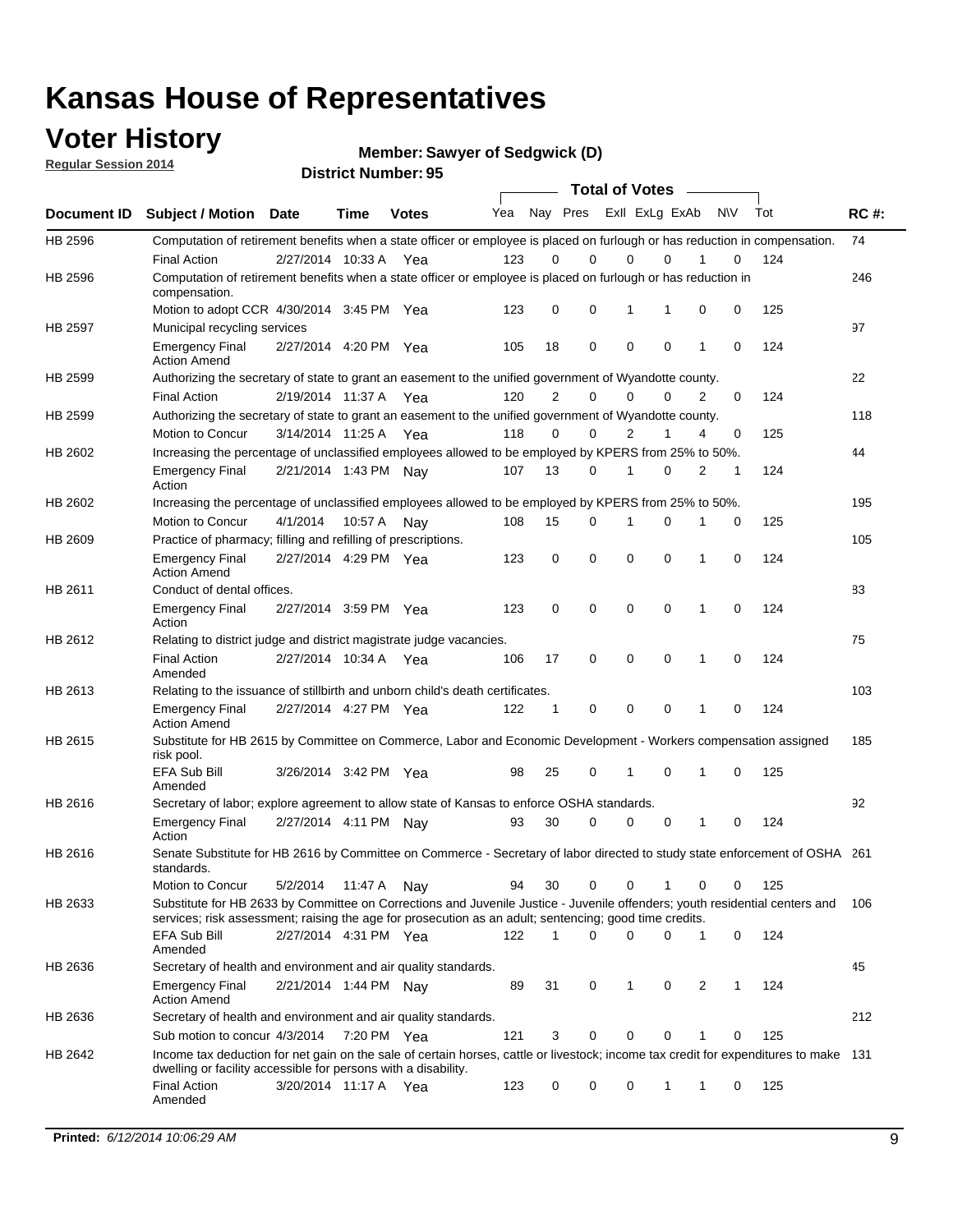### **Voter History**

|                             |                                                                                                                                                                                                                                                                                                                                                                                                                               |                       |             | Member: Sawyer of Sedgwick (D) |     |                       |               |  |                |             |   |     |     |       |  |
|-----------------------------|-------------------------------------------------------------------------------------------------------------------------------------------------------------------------------------------------------------------------------------------------------------------------------------------------------------------------------------------------------------------------------------------------------------------------------|-----------------------|-------------|--------------------------------|-----|-----------------------|---------------|--|----------------|-------------|---|-----|-----|-------|--|
| <b>Regular Session 2014</b> |                                                                                                                                                                                                                                                                                                                                                                                                                               |                       |             | <b>District Number: 95</b>     |     |                       |               |  |                |             |   |     |     |       |  |
|                             |                                                                                                                                                                                                                                                                                                                                                                                                                               |                       |             |                                |     | <b>Total of Votes</b> |               |  |                |             |   |     |     |       |  |
| Document ID                 | <b>Subject / Motion Date</b>                                                                                                                                                                                                                                                                                                                                                                                                  |                       | Time        | <b>Votes</b>                   | Yea |                       | Nay Pres      |  | Exll ExLg ExAb |             |   | N\V | Tot | RC #: |  |
| HB 2643                     | Property tax; classification of commercial and industrial machinery and equipment as personal property; reclassification of<br>property upon termination of IRB tax exemption; use of independent appraisers to appraiser certain                                                                                                                                                                                             |                       |             |                                |     |                       |               |  |                |             |   |     |     | 164   |  |
|                             | <b>Final Action</b><br>Amended                                                                                                                                                                                                                                                                                                                                                                                                | 3/26/2014 10:56 A Yea |             |                                | 123 |                       | $\Omega$<br>0 |  | 1              | 0           | 1 | 0   | 125 |       |  |
| HB 2643                     | Property tax; classification of commercial and industrial machinery and equipment as personal property; reclassification of<br>property upon termination of IRB tax exemption; use of independent appraisers to appraiser certain complex property; motor<br>vehicles, members of military; mortgage registration tax phase out and replacement with fees; county clerk technology fund;<br>county treasurer technology fund. |                       |             |                                |     |                       |               |  |                |             |   |     |     | 274   |  |
|                             | Motion to Concur                                                                                                                                                                                                                                                                                                                                                                                                              | 5/2/2014              |             | 5:12 PM Yea                    | 16  | 108                   | 0             |  | 0              | 0           |   | 0   | 125 |       |  |
| HB 2643                     | Property tax; classification of commercial and industrial machinery and equipment as personal property; reclassification of<br>property upon termination of IRB tax exemption; use of independent appraisers to appraiser certain complex property; motor<br>vehicles, members of military; mortgage registration tax phase out and replacement with fees; county clerk technology fund;<br>county treasurer technology fund. |                       |             |                                |     |                       |               |  |                |             |   |     |     | 286   |  |
|                             | Motion to adopt CCR 5/3/2014                                                                                                                                                                                                                                                                                                                                                                                                  |                       |             | 1:53 AM $Yea$                  | 70  | 53                    | 0             |  | 0              | 0           | 1 |     | 125 |       |  |
| HB 2648                     | Property tax exemption for levees.<br><b>Emergency Final</b><br><b>Action Amend</b>                                                                                                                                                                                                                                                                                                                                           | 2/27/2014 4:23 PM Yea |             |                                | 100 | 23                    | 0             |  | 0              | 0           | 1 | 0   | 124 | 100   |  |
| HB 2651                     | County law library.                                                                                                                                                                                                                                                                                                                                                                                                           |                       |             |                                |     |                       |               |  |                |             |   |     |     | 76    |  |
|                             | <b>Final Action</b><br>Amended                                                                                                                                                                                                                                                                                                                                                                                                | 2/27/2014 10:38 A     |             | Nav                            | 82  | 41                    | 0             |  | $\mathbf 0$    | $\mathbf 0$ | 1 | 0   | 124 |       |  |
| HB 2655                     | Allowing veterans with PTSD to seek mental health treatment upon certain convictions.                                                                                                                                                                                                                                                                                                                                         |                       |             |                                |     |                       |               |  |                |             |   |     |     | 77    |  |
|                             | <b>Final Action</b><br>Amended                                                                                                                                                                                                                                                                                                                                                                                                | 2/27/2014 10:40 A     |             | Yea                            | 123 |                       | 0<br>0        |  | $\mathbf 0$    | 0           | 1 | 0   | 124 |       |  |
| HB 2655                     | Senate Substitute for HB 2655 by Committee on Judiciary - Allowing veterans with PTSD to seek mental health treatment<br>upon certain convictions; also amending the crimes of interference with law enforcement and giving a false alarm.                                                                                                                                                                                    |                       |             |                                |     |                       |               |  |                |             |   |     |     | 224   |  |
|                             | Motion to Concur                                                                                                                                                                                                                                                                                                                                                                                                              | 4/4/2014              |             | 5:42 PM Yea                    | 122 |                       | 0<br>$\Omega$ |  | 0              |             | 2 | 0   | 125 |       |  |
| HB 2656                     | Authorizing the state of Kansas to pay the death gratuity benefit to the designated survivor of a Kansas service member during 48<br>a federal government shutdown and providing for reimbursement to the state                                                                                                                                                                                                               |                       |             |                                |     |                       |               |  |                |             |   |     |     |       |  |
|                             | <b>Final Action</b>                                                                                                                                                                                                                                                                                                                                                                                                           | 2/26/2014 11:27 A Yea |             |                                | 123 |                       | 0<br>0        |  | 0              | 0           |   | 0   | 124 |       |  |
| HB 2661                     | Substitute for HB 2661 by Committee on Energy and Environment - Siting of electric transmission lines; notice and hearing<br>requirements.                                                                                                                                                                                                                                                                                    |                       |             |                                |     |                       |               |  |                |             |   |     |     | 181   |  |
|                             | EFA Sub Bill                                                                                                                                                                                                                                                                                                                                                                                                                  | 3/26/2014 3:37 PM Yea |             |                                | 119 |                       | 4<br>0        |  | 1              | 0           | 1 | 0   | 125 |       |  |
| HB 2662                     | Expungment of driving under the influence convictions.                                                                                                                                                                                                                                                                                                                                                                        |                       |             |                                |     |                       |               |  |                |             |   |     |     | 116   |  |
|                             | <b>Final Action</b><br>Amended                                                                                                                                                                                                                                                                                                                                                                                                | 3/14/2014 11:22 A Yea |             |                                | 87  | 31                    | 0             |  | 2              | 1           | 4 | 0   | 125 |       |  |
| HB 2668                     | Health insurance for qualified professional associations.                                                                                                                                                                                                                                                                                                                                                                     |                       |             |                                |     |                       |               |  |                |             |   |     |     | 34    |  |
|                             | <b>Final Action</b><br>Amended                                                                                                                                                                                                                                                                                                                                                                                                | 2/21/2014 11:21 A Yea |             |                                | 114 |                       | 7<br>0        |  | 1              | 0           | 2 | 0   | 124 |       |  |
| HB 2668                     | Predetermination of health insurance benefits                                                                                                                                                                                                                                                                                                                                                                                 |                       |             |                                |     |                       |               |  |                |             |   |     |     | 262   |  |
|                             | Motion to Concur                                                                                                                                                                                                                                                                                                                                                                                                              | 5/2/2014              | 12:05 P Yea |                                | 97  | 27                    | 0             |  | 0              | 1           | 0 | 0   | 125 |       |  |
| HB 2669                     | State civil service board; transferred from the department of administration to the office of administrative hearings.                                                                                                                                                                                                                                                                                                        |                       |             |                                |     |                       |               |  |                |             |   |     |     | 87    |  |
|                             | <b>Emergency Final</b><br>Action                                                                                                                                                                                                                                                                                                                                                                                              | 2/27/2014 4:05 PM Nay |             |                                | 110 | 13                    | 0             |  | 0              | 0           | 1 | 0   | 124 |       |  |
| HB 2673                     | Kansas healing arts act; physician assistant licensure act.                                                                                                                                                                                                                                                                                                                                                                   |                       |             |                                |     |                       |               |  |                |             |   |     |     | 91    |  |
|                             | <b>Emergency Final</b>                                                                                                                                                                                                                                                                                                                                                                                                        | 2/27/2014 4:10 PM Yea |             |                                | 105 | 18                    | 0             |  | 0              | 0           | 1 | 0   | 124 |       |  |

Action Amend 270 Motion to adopt CCR 5/2/2014 3:39 PM Yea 111 11 0 0 1 1 1 125 HB 2673 Board of healing arts functions and duties, physician assistants licensure act and podiatry act. 165 Final Action 3/26/2014 10:57 A Yea 123 0 0 1 0 125 HB 2675 Amended Relating to procurement negotiating committees; certified businesses.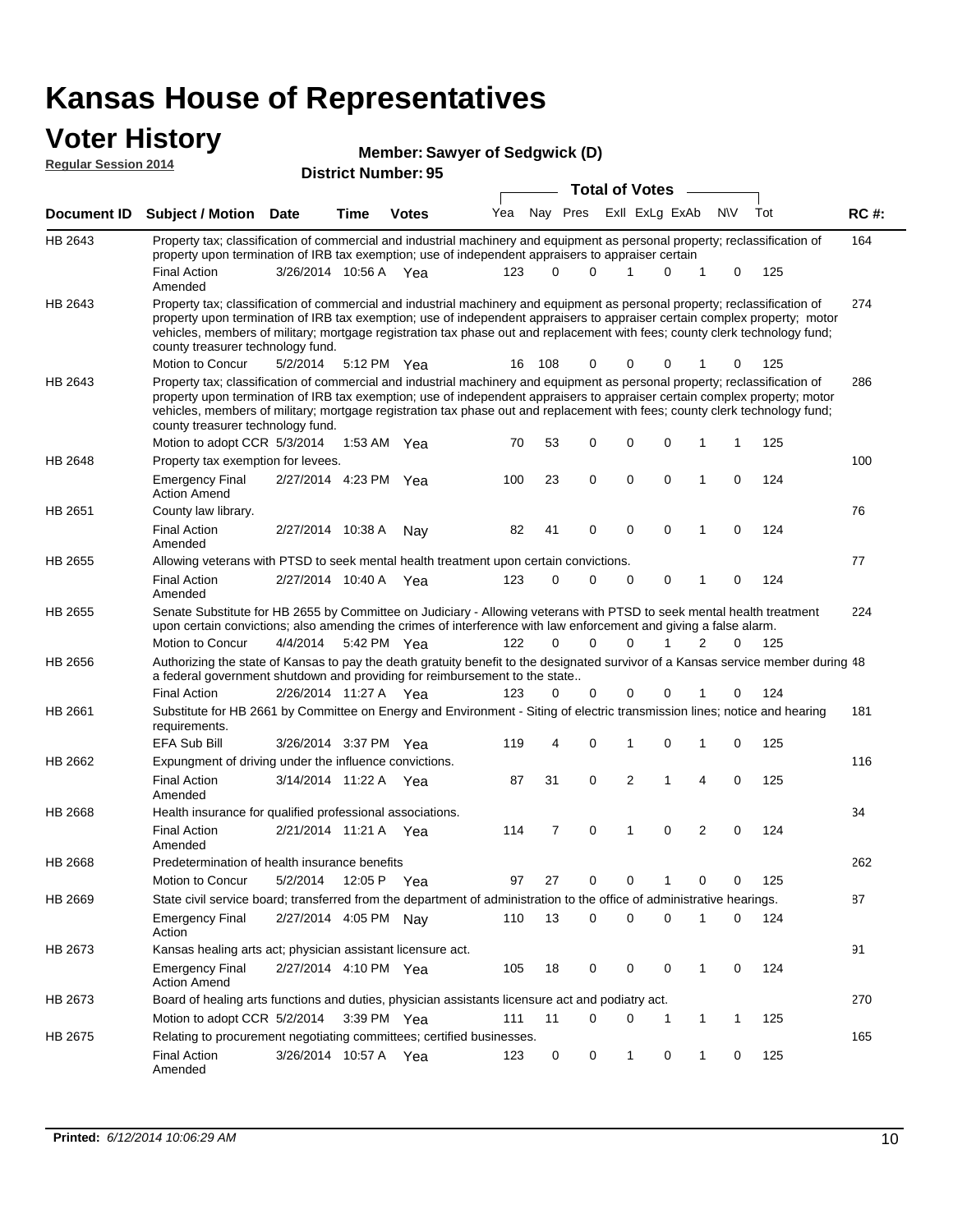#### **Voter History Regular Session 2014**

**Member: Sawyer of Sedgwick (D)** 

| <b>Total of Votes</b><br>Nay Pres ExII ExLg ExAb<br>Yea<br>N\V<br>Tot<br><b>Document ID</b><br><b>Subject / Motion Date</b><br><b>Time</b><br><b>Votes</b><br>HB 2681<br>Substitute for HB2681 by Committee on Veterans, Military, and Homeland Security--Abolishing the Kansas commission on<br>veterans affairs; creating the Kansas commission on veterans affairs office within the executive branch of government.<br>Final Action Sub Bill 3/20/2014 11:18 A Yea<br>123<br>$\Omega$<br>0<br>125<br>0<br>1<br>1<br>0<br>HB 2681<br>Substitute for HB2681 by Committee on Veterans, Military, and Homeland Security - Abolishing the Kansas commission on<br>veterans affairs; creating the Kansas commission on veterans affairs office within the executive branch of government.<br>Motion to Concur<br>4/4/2014<br>11:41 A<br>122<br>0<br>$\Omega$<br>1<br>1<br>0<br>125<br>1<br>Yea<br>Allocating moneys from driver's license fees to the judicial branch nonjudicial salary adjustment fund.<br>HB 2684<br>124<br><b>Final Action</b><br>2/27/2014 10:41 A Yea<br>30<br>$\Omega$<br>0<br>0<br>1<br>0<br>93<br>HB 2687<br>Unclaimed property act and hearings.<br>$\mathbf 0$<br>0<br><b>Final Action</b><br>2/26/2014 11:44 A<br>119<br>4<br>0<br>0<br>124<br>Yea<br>1<br><b>HB 2687</b><br>Unclaimed property act and hearings.<br>0<br>$\mathbf 0$<br>0<br>125<br>Motion to Concur<br>5/1/2014<br>1:56 PM Yea<br>125<br>0<br>0<br>0<br><b>HB 2689</b><br>Amending which convictions are counted for driving while license canceled, suspended or revoked.<br><b>Final Action</b><br>4/5/2014<br>10:23 A<br>121<br>0<br>0<br>0<br>0<br>4<br>0<br>125<br>Yea<br>Amended<br>Providing for testing by community colleges for commercial driver's licenses and allowing temporary commercial driver's<br>HB 2693<br>license holders the ability to drive class A commercial vehicles.<br>2/27/2014 4:28 PM Yea<br>123<br>0<br>0<br>0<br>0<br>0<br>124<br><b>Emergency Final</b><br>1<br><b>Action Amend</b><br>Senate Substitute for HB 2693 by Committee on Transportation - Providing for testing by community colleges for commercial<br>HB 2693<br>driver's licenses; entities serving as driver's licenses examiners.<br>Motion to adopt CCR 5/1/2014<br>0<br>0<br>125<br>4:42 PM Yea<br>125<br>0<br>$\Omega$<br>0<br>0<br>HB 2715<br>Farm machinery and equipment annual highway permits, commercial drivers' license.<br>2/27/2014 4:21 PM Yea<br>123<br>0<br>$\Omega$<br>0<br>0<br>124<br><b>Emergency Final</b><br>0<br>1<br><b>Action Amend</b><br>HB 2717<br>Registration of operators of assisted living, residential health care, home plus or adult day care facilities.<br>3/26/2014 3:29 PM Yea<br>114<br>9<br>$\Omega$<br>0<br>125<br><b>Emergency Final</b><br>1<br>0<br><b>Action Amend</b><br>HB 2721<br>Substitute for Substitute for HB 2721 by Committee on Commerce, Labor and Economic Development †Enacting the<br>business entity standard treatment act.<br>Final Action Sub Bill 3/14/2014 11:23 A Yea<br>118<br>0<br>0<br>2<br>0<br>125<br>1<br>4<br>HB 2721<br>Substitute for Substitute for HB 2721 by Committee on Commerce, Labor and Economic Development - Enacting the business 273<br>entity standard treatment act.<br>Motion to Concur<br>5/2/2014<br>122<br>0<br>0<br>125<br>3:59 PM Yea<br>0<br>1<br>1<br>1<br><b>HB 2724</b><br>Uniform commercial driver's license act; definition of tank vehicle.<br>2/27/2014 4:22 PM Yea<br>0<br>0<br>0<br>124<br><b>Emergency Final</b><br>122<br>1<br>1<br>0<br>Action<br>HB 2727<br>Expiration of license plates and placards for individuals with disability.<br><b>Emergency Final</b><br>2/27/2014 4:06 PM Yea<br>123<br>0<br>0<br>124<br>0<br>0<br>1<br>0<br>Action<br>HB 2728<br>Permits for the operation of salvage vehicles no longer required to be prepared in triplicate.<br>2/27/2014 4:07 PM Yea<br>122<br>$\Omega$<br>0<br>0<br>124<br><b>Emergency Final</b><br>1<br>0<br>1<br>Action<br>HB 2728<br>Permits for the operation of salvage vehicles no longer required to be prepared in triplicate.<br>Motion to Concur<br>3/31/2014 11:43 A Yea<br>122<br>0<br>0<br>0<br>2<br>0<br>125<br>1 |             |  |  |  |  |  | <b>District Number: 95</b> |  | noguidi ocoololi 4014 |
|-------------------------------------------------------------------------------------------------------------------------------------------------------------------------------------------------------------------------------------------------------------------------------------------------------------------------------------------------------------------------------------------------------------------------------------------------------------------------------------------------------------------------------------------------------------------------------------------------------------------------------------------------------------------------------------------------------------------------------------------------------------------------------------------------------------------------------------------------------------------------------------------------------------------------------------------------------------------------------------------------------------------------------------------------------------------------------------------------------------------------------------------------------------------------------------------------------------------------------------------------------------------------------------------------------------------------------------------------------------------------------------------------------------------------------------------------------------------------------------------------------------------------------------------------------------------------------------------------------------------------------------------------------------------------------------------------------------------------------------------------------------------------------------------------------------------------------------------------------------------------------------------------------------------------------------------------------------------------------------------------------------------------------------------------------------------------------------------------------------------------------------------------------------------------------------------------------------------------------------------------------------------------------------------------------------------------------------------------------------------------------------------------------------------------------------------------------------------------------------------------------------------------------------------------------------------------------------------------------------------------------------------------------------------------------------------------------------------------------------------------------------------------------------------------------------------------------------------------------------------------------------------------------------------------------------------------------------------------------------------------------------------------------------------------------------------------------------------------------------------------------------------------------------------------------------------------------------------------------------------------------------------------------------------------------------------------------------------------------------------------------------------------------------------------------------------------------------------------------------------------------------------------------------------------------------------------------------------------------------------------------------------------------------------------------------------------------------------------------------------------------------------------------------------------------------------------------------------------------------------------------------------------------------------------------------------------------------------------------------------------------------------------------------------------------------------------------------------------------------------------------------------------------------------------------------------------------|-------------|--|--|--|--|--|----------------------------|--|-----------------------|
|                                                                                                                                                                                                                                                                                                                                                                                                                                                                                                                                                                                                                                                                                                                                                                                                                                                                                                                                                                                                                                                                                                                                                                                                                                                                                                                                                                                                                                                                                                                                                                                                                                                                                                                                                                                                                                                                                                                                                                                                                                                                                                                                                                                                                                                                                                                                                                                                                                                                                                                                                                                                                                                                                                                                                                                                                                                                                                                                                                                                                                                                                                                                                                                                                                                                                                                                                                                                                                                                                                                                                                                                                                                                                                                                                                                                                                                                                                                                                                                                                                                                                                                                                                                                       |             |  |  |  |  |  |                            |  |                       |
|                                                                                                                                                                                                                                                                                                                                                                                                                                                                                                                                                                                                                                                                                                                                                                                                                                                                                                                                                                                                                                                                                                                                                                                                                                                                                                                                                                                                                                                                                                                                                                                                                                                                                                                                                                                                                                                                                                                                                                                                                                                                                                                                                                                                                                                                                                                                                                                                                                                                                                                                                                                                                                                                                                                                                                                                                                                                                                                                                                                                                                                                                                                                                                                                                                                                                                                                                                                                                                                                                                                                                                                                                                                                                                                                                                                                                                                                                                                                                                                                                                                                                                                                                                                                       | <b>RC#:</b> |  |  |  |  |  |                            |  |                       |
|                                                                                                                                                                                                                                                                                                                                                                                                                                                                                                                                                                                                                                                                                                                                                                                                                                                                                                                                                                                                                                                                                                                                                                                                                                                                                                                                                                                                                                                                                                                                                                                                                                                                                                                                                                                                                                                                                                                                                                                                                                                                                                                                                                                                                                                                                                                                                                                                                                                                                                                                                                                                                                                                                                                                                                                                                                                                                                                                                                                                                                                                                                                                                                                                                                                                                                                                                                                                                                                                                                                                                                                                                                                                                                                                                                                                                                                                                                                                                                                                                                                                                                                                                                                                       | 132         |  |  |  |  |  |                            |  |                       |
|                                                                                                                                                                                                                                                                                                                                                                                                                                                                                                                                                                                                                                                                                                                                                                                                                                                                                                                                                                                                                                                                                                                                                                                                                                                                                                                                                                                                                                                                                                                                                                                                                                                                                                                                                                                                                                                                                                                                                                                                                                                                                                                                                                                                                                                                                                                                                                                                                                                                                                                                                                                                                                                                                                                                                                                                                                                                                                                                                                                                                                                                                                                                                                                                                                                                                                                                                                                                                                                                                                                                                                                                                                                                                                                                                                                                                                                                                                                                                                                                                                                                                                                                                                                                       | 219         |  |  |  |  |  |                            |  |                       |
|                                                                                                                                                                                                                                                                                                                                                                                                                                                                                                                                                                                                                                                                                                                                                                                                                                                                                                                                                                                                                                                                                                                                                                                                                                                                                                                                                                                                                                                                                                                                                                                                                                                                                                                                                                                                                                                                                                                                                                                                                                                                                                                                                                                                                                                                                                                                                                                                                                                                                                                                                                                                                                                                                                                                                                                                                                                                                                                                                                                                                                                                                                                                                                                                                                                                                                                                                                                                                                                                                                                                                                                                                                                                                                                                                                                                                                                                                                                                                                                                                                                                                                                                                                                                       |             |  |  |  |  |  |                            |  |                       |
|                                                                                                                                                                                                                                                                                                                                                                                                                                                                                                                                                                                                                                                                                                                                                                                                                                                                                                                                                                                                                                                                                                                                                                                                                                                                                                                                                                                                                                                                                                                                                                                                                                                                                                                                                                                                                                                                                                                                                                                                                                                                                                                                                                                                                                                                                                                                                                                                                                                                                                                                                                                                                                                                                                                                                                                                                                                                                                                                                                                                                                                                                                                                                                                                                                                                                                                                                                                                                                                                                                                                                                                                                                                                                                                                                                                                                                                                                                                                                                                                                                                                                                                                                                                                       | 78          |  |  |  |  |  |                            |  |                       |
|                                                                                                                                                                                                                                                                                                                                                                                                                                                                                                                                                                                                                                                                                                                                                                                                                                                                                                                                                                                                                                                                                                                                                                                                                                                                                                                                                                                                                                                                                                                                                                                                                                                                                                                                                                                                                                                                                                                                                                                                                                                                                                                                                                                                                                                                                                                                                                                                                                                                                                                                                                                                                                                                                                                                                                                                                                                                                                                                                                                                                                                                                                                                                                                                                                                                                                                                                                                                                                                                                                                                                                                                                                                                                                                                                                                                                                                                                                                                                                                                                                                                                                                                                                                                       |             |  |  |  |  |  |                            |  |                       |
|                                                                                                                                                                                                                                                                                                                                                                                                                                                                                                                                                                                                                                                                                                                                                                                                                                                                                                                                                                                                                                                                                                                                                                                                                                                                                                                                                                                                                                                                                                                                                                                                                                                                                                                                                                                                                                                                                                                                                                                                                                                                                                                                                                                                                                                                                                                                                                                                                                                                                                                                                                                                                                                                                                                                                                                                                                                                                                                                                                                                                                                                                                                                                                                                                                                                                                                                                                                                                                                                                                                                                                                                                                                                                                                                                                                                                                                                                                                                                                                                                                                                                                                                                                                                       | 59          |  |  |  |  |  |                            |  |                       |
|                                                                                                                                                                                                                                                                                                                                                                                                                                                                                                                                                                                                                                                                                                                                                                                                                                                                                                                                                                                                                                                                                                                                                                                                                                                                                                                                                                                                                                                                                                                                                                                                                                                                                                                                                                                                                                                                                                                                                                                                                                                                                                                                                                                                                                                                                                                                                                                                                                                                                                                                                                                                                                                                                                                                                                                                                                                                                                                                                                                                                                                                                                                                                                                                                                                                                                                                                                                                                                                                                                                                                                                                                                                                                                                                                                                                                                                                                                                                                                                                                                                                                                                                                                                                       |             |  |  |  |  |  |                            |  |                       |
|                                                                                                                                                                                                                                                                                                                                                                                                                                                                                                                                                                                                                                                                                                                                                                                                                                                                                                                                                                                                                                                                                                                                                                                                                                                                                                                                                                                                                                                                                                                                                                                                                                                                                                                                                                                                                                                                                                                                                                                                                                                                                                                                                                                                                                                                                                                                                                                                                                                                                                                                                                                                                                                                                                                                                                                                                                                                                                                                                                                                                                                                                                                                                                                                                                                                                                                                                                                                                                                                                                                                                                                                                                                                                                                                                                                                                                                                                                                                                                                                                                                                                                                                                                                                       | 251         |  |  |  |  |  |                            |  |                       |
|                                                                                                                                                                                                                                                                                                                                                                                                                                                                                                                                                                                                                                                                                                                                                                                                                                                                                                                                                                                                                                                                                                                                                                                                                                                                                                                                                                                                                                                                                                                                                                                                                                                                                                                                                                                                                                                                                                                                                                                                                                                                                                                                                                                                                                                                                                                                                                                                                                                                                                                                                                                                                                                                                                                                                                                                                                                                                                                                                                                                                                                                                                                                                                                                                                                                                                                                                                                                                                                                                                                                                                                                                                                                                                                                                                                                                                                                                                                                                                                                                                                                                                                                                                                                       |             |  |  |  |  |  |                            |  |                       |
|                                                                                                                                                                                                                                                                                                                                                                                                                                                                                                                                                                                                                                                                                                                                                                                                                                                                                                                                                                                                                                                                                                                                                                                                                                                                                                                                                                                                                                                                                                                                                                                                                                                                                                                                                                                                                                                                                                                                                                                                                                                                                                                                                                                                                                                                                                                                                                                                                                                                                                                                                                                                                                                                                                                                                                                                                                                                                                                                                                                                                                                                                                                                                                                                                                                                                                                                                                                                                                                                                                                                                                                                                                                                                                                                                                                                                                                                                                                                                                                                                                                                                                                                                                                                       | 231         |  |  |  |  |  |                            |  |                       |
|                                                                                                                                                                                                                                                                                                                                                                                                                                                                                                                                                                                                                                                                                                                                                                                                                                                                                                                                                                                                                                                                                                                                                                                                                                                                                                                                                                                                                                                                                                                                                                                                                                                                                                                                                                                                                                                                                                                                                                                                                                                                                                                                                                                                                                                                                                                                                                                                                                                                                                                                                                                                                                                                                                                                                                                                                                                                                                                                                                                                                                                                                                                                                                                                                                                                                                                                                                                                                                                                                                                                                                                                                                                                                                                                                                                                                                                                                                                                                                                                                                                                                                                                                                                                       |             |  |  |  |  |  |                            |  |                       |
|                                                                                                                                                                                                                                                                                                                                                                                                                                                                                                                                                                                                                                                                                                                                                                                                                                                                                                                                                                                                                                                                                                                                                                                                                                                                                                                                                                                                                                                                                                                                                                                                                                                                                                                                                                                                                                                                                                                                                                                                                                                                                                                                                                                                                                                                                                                                                                                                                                                                                                                                                                                                                                                                                                                                                                                                                                                                                                                                                                                                                                                                                                                                                                                                                                                                                                                                                                                                                                                                                                                                                                                                                                                                                                                                                                                                                                                                                                                                                                                                                                                                                                                                                                                                       | 104         |  |  |  |  |  |                            |  |                       |
|                                                                                                                                                                                                                                                                                                                                                                                                                                                                                                                                                                                                                                                                                                                                                                                                                                                                                                                                                                                                                                                                                                                                                                                                                                                                                                                                                                                                                                                                                                                                                                                                                                                                                                                                                                                                                                                                                                                                                                                                                                                                                                                                                                                                                                                                                                                                                                                                                                                                                                                                                                                                                                                                                                                                                                                                                                                                                                                                                                                                                                                                                                                                                                                                                                                                                                                                                                                                                                                                                                                                                                                                                                                                                                                                                                                                                                                                                                                                                                                                                                                                                                                                                                                                       |             |  |  |  |  |  |                            |  |                       |
|                                                                                                                                                                                                                                                                                                                                                                                                                                                                                                                                                                                                                                                                                                                                                                                                                                                                                                                                                                                                                                                                                                                                                                                                                                                                                                                                                                                                                                                                                                                                                                                                                                                                                                                                                                                                                                                                                                                                                                                                                                                                                                                                                                                                                                                                                                                                                                                                                                                                                                                                                                                                                                                                                                                                                                                                                                                                                                                                                                                                                                                                                                                                                                                                                                                                                                                                                                                                                                                                                                                                                                                                                                                                                                                                                                                                                                                                                                                                                                                                                                                                                                                                                                                                       | 255         |  |  |  |  |  |                            |  |                       |
|                                                                                                                                                                                                                                                                                                                                                                                                                                                                                                                                                                                                                                                                                                                                                                                                                                                                                                                                                                                                                                                                                                                                                                                                                                                                                                                                                                                                                                                                                                                                                                                                                                                                                                                                                                                                                                                                                                                                                                                                                                                                                                                                                                                                                                                                                                                                                                                                                                                                                                                                                                                                                                                                                                                                                                                                                                                                                                                                                                                                                                                                                                                                                                                                                                                                                                                                                                                                                                                                                                                                                                                                                                                                                                                                                                                                                                                                                                                                                                                                                                                                                                                                                                                                       | 98          |  |  |  |  |  |                            |  |                       |
|                                                                                                                                                                                                                                                                                                                                                                                                                                                                                                                                                                                                                                                                                                                                                                                                                                                                                                                                                                                                                                                                                                                                                                                                                                                                                                                                                                                                                                                                                                                                                                                                                                                                                                                                                                                                                                                                                                                                                                                                                                                                                                                                                                                                                                                                                                                                                                                                                                                                                                                                                                                                                                                                                                                                                                                                                                                                                                                                                                                                                                                                                                                                                                                                                                                                                                                                                                                                                                                                                                                                                                                                                                                                                                                                                                                                                                                                                                                                                                                                                                                                                                                                                                                                       |             |  |  |  |  |  |                            |  |                       |
|                                                                                                                                                                                                                                                                                                                                                                                                                                                                                                                                                                                                                                                                                                                                                                                                                                                                                                                                                                                                                                                                                                                                                                                                                                                                                                                                                                                                                                                                                                                                                                                                                                                                                                                                                                                                                                                                                                                                                                                                                                                                                                                                                                                                                                                                                                                                                                                                                                                                                                                                                                                                                                                                                                                                                                                                                                                                                                                                                                                                                                                                                                                                                                                                                                                                                                                                                                                                                                                                                                                                                                                                                                                                                                                                                                                                                                                                                                                                                                                                                                                                                                                                                                                                       | 175         |  |  |  |  |  |                            |  |                       |
|                                                                                                                                                                                                                                                                                                                                                                                                                                                                                                                                                                                                                                                                                                                                                                                                                                                                                                                                                                                                                                                                                                                                                                                                                                                                                                                                                                                                                                                                                                                                                                                                                                                                                                                                                                                                                                                                                                                                                                                                                                                                                                                                                                                                                                                                                                                                                                                                                                                                                                                                                                                                                                                                                                                                                                                                                                                                                                                                                                                                                                                                                                                                                                                                                                                                                                                                                                                                                                                                                                                                                                                                                                                                                                                                                                                                                                                                                                                                                                                                                                                                                                                                                                                                       |             |  |  |  |  |  |                            |  |                       |
|                                                                                                                                                                                                                                                                                                                                                                                                                                                                                                                                                                                                                                                                                                                                                                                                                                                                                                                                                                                                                                                                                                                                                                                                                                                                                                                                                                                                                                                                                                                                                                                                                                                                                                                                                                                                                                                                                                                                                                                                                                                                                                                                                                                                                                                                                                                                                                                                                                                                                                                                                                                                                                                                                                                                                                                                                                                                                                                                                                                                                                                                                                                                                                                                                                                                                                                                                                                                                                                                                                                                                                                                                                                                                                                                                                                                                                                                                                                                                                                                                                                                                                                                                                                                       | 117         |  |  |  |  |  |                            |  |                       |
|                                                                                                                                                                                                                                                                                                                                                                                                                                                                                                                                                                                                                                                                                                                                                                                                                                                                                                                                                                                                                                                                                                                                                                                                                                                                                                                                                                                                                                                                                                                                                                                                                                                                                                                                                                                                                                                                                                                                                                                                                                                                                                                                                                                                                                                                                                                                                                                                                                                                                                                                                                                                                                                                                                                                                                                                                                                                                                                                                                                                                                                                                                                                                                                                                                                                                                                                                                                                                                                                                                                                                                                                                                                                                                                                                                                                                                                                                                                                                                                                                                                                                                                                                                                                       |             |  |  |  |  |  |                            |  |                       |
|                                                                                                                                                                                                                                                                                                                                                                                                                                                                                                                                                                                                                                                                                                                                                                                                                                                                                                                                                                                                                                                                                                                                                                                                                                                                                                                                                                                                                                                                                                                                                                                                                                                                                                                                                                                                                                                                                                                                                                                                                                                                                                                                                                                                                                                                                                                                                                                                                                                                                                                                                                                                                                                                                                                                                                                                                                                                                                                                                                                                                                                                                                                                                                                                                                                                                                                                                                                                                                                                                                                                                                                                                                                                                                                                                                                                                                                                                                                                                                                                                                                                                                                                                                                                       |             |  |  |  |  |  |                            |  |                       |
|                                                                                                                                                                                                                                                                                                                                                                                                                                                                                                                                                                                                                                                                                                                                                                                                                                                                                                                                                                                                                                                                                                                                                                                                                                                                                                                                                                                                                                                                                                                                                                                                                                                                                                                                                                                                                                                                                                                                                                                                                                                                                                                                                                                                                                                                                                                                                                                                                                                                                                                                                                                                                                                                                                                                                                                                                                                                                                                                                                                                                                                                                                                                                                                                                                                                                                                                                                                                                                                                                                                                                                                                                                                                                                                                                                                                                                                                                                                                                                                                                                                                                                                                                                                                       |             |  |  |  |  |  |                            |  |                       |
|                                                                                                                                                                                                                                                                                                                                                                                                                                                                                                                                                                                                                                                                                                                                                                                                                                                                                                                                                                                                                                                                                                                                                                                                                                                                                                                                                                                                                                                                                                                                                                                                                                                                                                                                                                                                                                                                                                                                                                                                                                                                                                                                                                                                                                                                                                                                                                                                                                                                                                                                                                                                                                                                                                                                                                                                                                                                                                                                                                                                                                                                                                                                                                                                                                                                                                                                                                                                                                                                                                                                                                                                                                                                                                                                                                                                                                                                                                                                                                                                                                                                                                                                                                                                       | 99          |  |  |  |  |  |                            |  |                       |
|                                                                                                                                                                                                                                                                                                                                                                                                                                                                                                                                                                                                                                                                                                                                                                                                                                                                                                                                                                                                                                                                                                                                                                                                                                                                                                                                                                                                                                                                                                                                                                                                                                                                                                                                                                                                                                                                                                                                                                                                                                                                                                                                                                                                                                                                                                                                                                                                                                                                                                                                                                                                                                                                                                                                                                                                                                                                                                                                                                                                                                                                                                                                                                                                                                                                                                                                                                                                                                                                                                                                                                                                                                                                                                                                                                                                                                                                                                                                                                                                                                                                                                                                                                                                       | 88          |  |  |  |  |  |                            |  |                       |
|                                                                                                                                                                                                                                                                                                                                                                                                                                                                                                                                                                                                                                                                                                                                                                                                                                                                                                                                                                                                                                                                                                                                                                                                                                                                                                                                                                                                                                                                                                                                                                                                                                                                                                                                                                                                                                                                                                                                                                                                                                                                                                                                                                                                                                                                                                                                                                                                                                                                                                                                                                                                                                                                                                                                                                                                                                                                                                                                                                                                                                                                                                                                                                                                                                                                                                                                                                                                                                                                                                                                                                                                                                                                                                                                                                                                                                                                                                                                                                                                                                                                                                                                                                                                       |             |  |  |  |  |  |                            |  |                       |
|                                                                                                                                                                                                                                                                                                                                                                                                                                                                                                                                                                                                                                                                                                                                                                                                                                                                                                                                                                                                                                                                                                                                                                                                                                                                                                                                                                                                                                                                                                                                                                                                                                                                                                                                                                                                                                                                                                                                                                                                                                                                                                                                                                                                                                                                                                                                                                                                                                                                                                                                                                                                                                                                                                                                                                                                                                                                                                                                                                                                                                                                                                                                                                                                                                                                                                                                                                                                                                                                                                                                                                                                                                                                                                                                                                                                                                                                                                                                                                                                                                                                                                                                                                                                       | 89          |  |  |  |  |  |                            |  |                       |
|                                                                                                                                                                                                                                                                                                                                                                                                                                                                                                                                                                                                                                                                                                                                                                                                                                                                                                                                                                                                                                                                                                                                                                                                                                                                                                                                                                                                                                                                                                                                                                                                                                                                                                                                                                                                                                                                                                                                                                                                                                                                                                                                                                                                                                                                                                                                                                                                                                                                                                                                                                                                                                                                                                                                                                                                                                                                                                                                                                                                                                                                                                                                                                                                                                                                                                                                                                                                                                                                                                                                                                                                                                                                                                                                                                                                                                                                                                                                                                                                                                                                                                                                                                                                       |             |  |  |  |  |  |                            |  |                       |
|                                                                                                                                                                                                                                                                                                                                                                                                                                                                                                                                                                                                                                                                                                                                                                                                                                                                                                                                                                                                                                                                                                                                                                                                                                                                                                                                                                                                                                                                                                                                                                                                                                                                                                                                                                                                                                                                                                                                                                                                                                                                                                                                                                                                                                                                                                                                                                                                                                                                                                                                                                                                                                                                                                                                                                                                                                                                                                                                                                                                                                                                                                                                                                                                                                                                                                                                                                                                                                                                                                                                                                                                                                                                                                                                                                                                                                                                                                                                                                                                                                                                                                                                                                                                       | 192         |  |  |  |  |  |                            |  |                       |
|                                                                                                                                                                                                                                                                                                                                                                                                                                                                                                                                                                                                                                                                                                                                                                                                                                                                                                                                                                                                                                                                                                                                                                                                                                                                                                                                                                                                                                                                                                                                                                                                                                                                                                                                                                                                                                                                                                                                                                                                                                                                                                                                                                                                                                                                                                                                                                                                                                                                                                                                                                                                                                                                                                                                                                                                                                                                                                                                                                                                                                                                                                                                                                                                                                                                                                                                                                                                                                                                                                                                                                                                                                                                                                                                                                                                                                                                                                                                                                                                                                                                                                                                                                                                       |             |  |  |  |  |  |                            |  |                       |
| Sales tax authority for Rooks county for constructing or remodeling a jail facility.                                                                                                                                                                                                                                                                                                                                                                                                                                                                                                                                                                                                                                                                                                                                                                                                                                                                                                                                                                                                                                                                                                                                                                                                                                                                                                                                                                                                                                                                                                                                                                                                                                                                                                                                                                                                                                                                                                                                                                                                                                                                                                                                                                                                                                                                                                                                                                                                                                                                                                                                                                                                                                                                                                                                                                                                                                                                                                                                                                                                                                                                                                                                                                                                                                                                                                                                                                                                                                                                                                                                                                                                                                                                                                                                                                                                                                                                                                                                                                                                                                                                                                                  | 232         |  |  |  |  |  |                            |  | HB 2732               |
| <b>Final Action</b><br>4/5/2014<br>10:24 A Yea<br>0<br>0<br>0<br>125<br>121<br>0<br>0<br>4                                                                                                                                                                                                                                                                                                                                                                                                                                                                                                                                                                                                                                                                                                                                                                                                                                                                                                                                                                                                                                                                                                                                                                                                                                                                                                                                                                                                                                                                                                                                                                                                                                                                                                                                                                                                                                                                                                                                                                                                                                                                                                                                                                                                                                                                                                                                                                                                                                                                                                                                                                                                                                                                                                                                                                                                                                                                                                                                                                                                                                                                                                                                                                                                                                                                                                                                                                                                                                                                                                                                                                                                                                                                                                                                                                                                                                                                                                                                                                                                                                                                                                            |             |  |  |  |  |  |                            |  |                       |
| Insurance; coverage for autism spectrum disorder.<br>HB 2744                                                                                                                                                                                                                                                                                                                                                                                                                                                                                                                                                                                                                                                                                                                                                                                                                                                                                                                                                                                                                                                                                                                                                                                                                                                                                                                                                                                                                                                                                                                                                                                                                                                                                                                                                                                                                                                                                                                                                                                                                                                                                                                                                                                                                                                                                                                                                                                                                                                                                                                                                                                                                                                                                                                                                                                                                                                                                                                                                                                                                                                                                                                                                                                                                                                                                                                                                                                                                                                                                                                                                                                                                                                                                                                                                                                                                                                                                                                                                                                                                                                                                                                                          | 137         |  |  |  |  |  |                            |  |                       |
| <b>Final Action</b><br>3/21/2014 10:14 A ExAb<br>114<br>3<br>0<br>0<br>$\mathbf{1}$<br>6<br>$\mathbf{1}$<br>125<br>Amended                                                                                                                                                                                                                                                                                                                                                                                                                                                                                                                                                                                                                                                                                                                                                                                                                                                                                                                                                                                                                                                                                                                                                                                                                                                                                                                                                                                                                                                                                                                                                                                                                                                                                                                                                                                                                                                                                                                                                                                                                                                                                                                                                                                                                                                                                                                                                                                                                                                                                                                                                                                                                                                                                                                                                                                                                                                                                                                                                                                                                                                                                                                                                                                                                                                                                                                                                                                                                                                                                                                                                                                                                                                                                                                                                                                                                                                                                                                                                                                                                                                                            |             |  |  |  |  |  |                            |  |                       |
| HB 2745<br>Tax lien on property voluntarily transferred.                                                                                                                                                                                                                                                                                                                                                                                                                                                                                                                                                                                                                                                                                                                                                                                                                                                                                                                                                                                                                                                                                                                                                                                                                                                                                                                                                                                                                                                                                                                                                                                                                                                                                                                                                                                                                                                                                                                                                                                                                                                                                                                                                                                                                                                                                                                                                                                                                                                                                                                                                                                                                                                                                                                                                                                                                                                                                                                                                                                                                                                                                                                                                                                                                                                                                                                                                                                                                                                                                                                                                                                                                                                                                                                                                                                                                                                                                                                                                                                                                                                                                                                                              | 166         |  |  |  |  |  |                            |  |                       |
| <b>Final Action</b><br>3/26/2014 10:58 A<br>0<br>0<br>125<br>123<br>$\mathbf{1}$<br>0<br>1<br>0<br>Yea                                                                                                                                                                                                                                                                                                                                                                                                                                                                                                                                                                                                                                                                                                                                                                                                                                                                                                                                                                                                                                                                                                                                                                                                                                                                                                                                                                                                                                                                                                                                                                                                                                                                                                                                                                                                                                                                                                                                                                                                                                                                                                                                                                                                                                                                                                                                                                                                                                                                                                                                                                                                                                                                                                                                                                                                                                                                                                                                                                                                                                                                                                                                                                                                                                                                                                                                                                                                                                                                                                                                                                                                                                                                                                                                                                                                                                                                                                                                                                                                                                                                                                |             |  |  |  |  |  |                            |  |                       |
| Printed: 6/12/2014 10:06:29 AM                                                                                                                                                                                                                                                                                                                                                                                                                                                                                                                                                                                                                                                                                                                                                                                                                                                                                                                                                                                                                                                                                                                                                                                                                                                                                                                                                                                                                                                                                                                                                                                                                                                                                                                                                                                                                                                                                                                                                                                                                                                                                                                                                                                                                                                                                                                                                                                                                                                                                                                                                                                                                                                                                                                                                                                                                                                                                                                                                                                                                                                                                                                                                                                                                                                                                                                                                                                                                                                                                                                                                                                                                                                                                                                                                                                                                                                                                                                                                                                                                                                                                                                                                                        | 11          |  |  |  |  |  |                            |  |                       |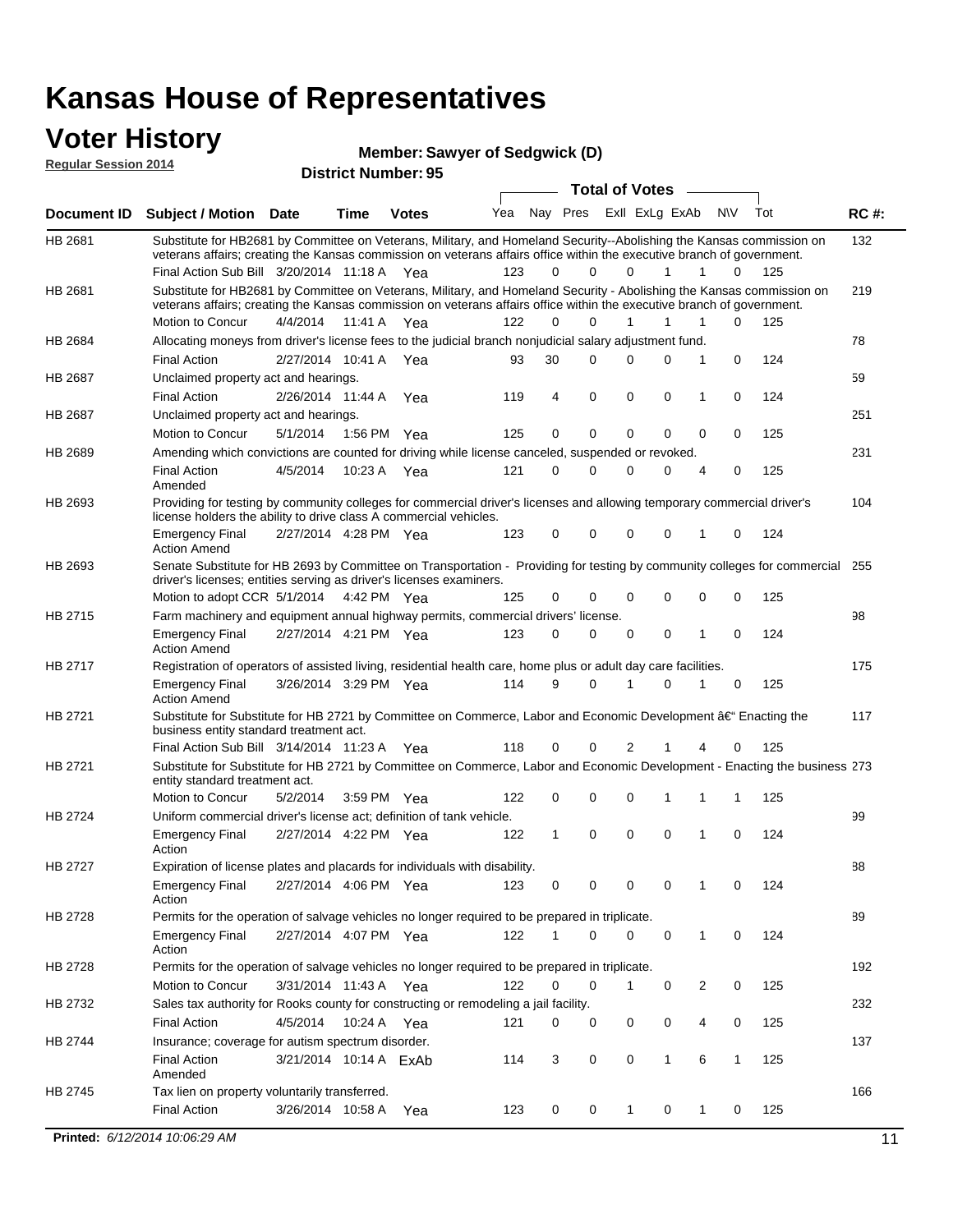### **Voter History**

**Regular Session 2014**

#### **Member: Sawyer of Sedgwick (D)**

| Exll ExLg ExAb<br>Nay Pres<br>N\V<br>Tot<br>Yea<br><b>RC#:</b><br><b>Document ID</b><br><b>Subject / Motion Date</b><br>Time<br><b>Votes</b><br>HB 2755<br>140<br>Repealing the sunset on the Kansas taxpayer transparency act.<br>122<br>0<br>0<br>0<br>3<br>0<br>125<br><b>Final Action</b><br>3/24/2014 10:13 A ExAb<br>0<br>HB 2767<br>State child death review board.<br>167<br><b>Final Action</b><br>3/26/2014 10:59 A<br>123<br>0<br>0<br>1<br>$\mathbf 0$<br>1<br>0<br>125<br>Yea<br>Amended<br>95<br><b>HCR 5029</b><br>Urging the Kansas bureau of investigation to establish a blue alert system for the state of Kansas.<br>2/27/2014 4:15 PM Yea<br>121<br>2<br>0<br>1<br>0<br>124<br><b>Emergency Final</b><br>0<br>0<br><b>Action Amend</b><br>125<br><b>HCR 5031</b><br>Urging Congress to provide for the prompt payment of disability compensation to U.S. Veterans.<br><b>Final Action</b><br>122<br>$\Omega$<br>$\Omega$<br>0<br>1<br>2<br>125<br>3/19/2014 11:21 A Yea<br>0<br>109<br>HR 6049<br>Resolution encouraging the creation of a Kansas plan for comprehensive treatment of chronic obstruction pulmonary<br>disease.<br>$\overline{2}$<br>$\overline{2}$<br>120<br>0<br>0<br>$\mathbf 0$<br>125<br><b>Emergency Final</b><br>3/6/2014<br>11:24 A<br>Yea<br>1<br><b>Action Amend</b><br>HR 6063<br>143<br>Urging the President to extend the qualifications for the Women's Army Corps Service Medal.<br>123<br>$\Omega$<br>$\Omega$<br>$\Omega$<br>1<br>125<br><b>Final Action</b><br>3/25/2014 10:11 A Yea<br>1<br>0<br>House Substitute for SB 40 by Committee on Corrections and Juvenile Justice †Secretary of corrections; including juvenile<br>SB 40<br>123<br>offenders in the prison made goods act; authorizing use of correctional industries funds for payment of<br>Final Action Sub Bill 3/17/2014 11:23 A Yea<br>0<br>0<br>125<br>123<br>0<br>0<br>$\Omega$<br>2<br>174<br>SB 54<br>Medical assistance recovery program; rules and regulations.<br>3/26/2014 3:28 PM Yea<br>95<br>28<br>0<br>1<br>0<br>1<br>0<br>125<br><b>Emergency Final</b><br><b>Action Amend</b><br>214<br>SB 54<br>Amendments to statutes regulating abortions.<br>Motion to Adopt CCR 4/4/2014<br>112<br>11<br>0<br>$\mathbf 0$<br>0<br>125<br>9:59 AM Yea<br>1<br>State use law; purchases by municipalities; committee sunset date and chairperson selection.<br>280<br>SB 63<br>0<br>0<br>0<br>0<br>0<br>125<br>Motion to adopt CCR 5/2/2014<br>8:52 PM Yea<br>124<br>1<br>184<br>SB 99<br>Lobbyists defined.<br>6<br>0<br>0<br>0<br>125<br><b>Emergency Final</b><br>3/26/2014 3:41 PM Yea<br>117<br>1<br>1<br>Action<br>House Substitute for SB 147 by Committee on Agriculture and Natural Resources †Amending the powers and duties of the 133<br>SB 147<br>Kansas department of agriculture division of conservation and the state conservation commission.<br>$\Omega$<br>125<br>Final Action Sub Bill 3/20/2014 11:19 A Yea<br>123<br>0<br>0<br>1<br>1<br>0<br>Amended<br><b>SB 218</b><br>House Substitute for SB 218 by Committee on Appropriations-Education; relating to the financing and instruction thereof;<br>226<br>making and concerning appropriations for the fiscal years ending June 30, 2014, and June 30, 2015, for certain agencies.<br>Final Action Sub Bill 4/4/2014<br>$\Omega$<br>0<br>2<br>$\Omega$<br>125<br>6:17 PM Yea<br>91<br>31<br>1<br>Amended<br><b>SB 218</b><br>House Substitute for SB 218 by Committee on Appropriations-Education; relating to the financing and instruction thereof;<br>237<br>making and concerning appropriations for the fiscal years ending June 30, 2014, and June 30, 2015, for certain agencies.<br>0<br>Sub Motion to Adopt 4/6/2014 12:51 A Nay<br>55<br>67<br>0<br>0<br>3<br>0<br>125<br><b>CCR</b><br>SB 231<br>House Substitute for SB 231 †Concerning valuation and appeals; renaming the state court of tax appeals; timing of<br>134<br>decisions.<br>Final Action Sub Bill 3/20/2014 11:21 A Yea<br>0<br>0<br>0<br>125<br>123<br>1<br>1<br>0<br>Amended<br>SB 231<br>House Substitute for SB 231 - Concerning valuation and appeals; renaming the state court of tax appeals; timing of<br>281<br>decisions<br>Motion to Adopt CCR 5/2/2014<br>124<br>0<br>0<br>$\mathbf 0$<br>125<br>8:56 PM Yea<br>0<br>1<br>0<br>House Substitute for SB 245 by Committee on Appropriations - Appropriations for FY 2014, FY 2015, and FY 2016 for the<br>SB 245<br>13<br>department of corrections; capital improvement projects.<br>Final Action Sub Bill 2/13/2014 11:34 A Nay<br>124<br>79<br>41<br>0<br>3<br>0<br>0<br>1<br>Amended |  |  |  |  | <b>Total of Votes</b> |  |  |  |
|----------------------------------------------------------------------------------------------------------------------------------------------------------------------------------------------------------------------------------------------------------------------------------------------------------------------------------------------------------------------------------------------------------------------------------------------------------------------------------------------------------------------------------------------------------------------------------------------------------------------------------------------------------------------------------------------------------------------------------------------------------------------------------------------------------------------------------------------------------------------------------------------------------------------------------------------------------------------------------------------------------------------------------------------------------------------------------------------------------------------------------------------------------------------------------------------------------------------------------------------------------------------------------------------------------------------------------------------------------------------------------------------------------------------------------------------------------------------------------------------------------------------------------------------------------------------------------------------------------------------------------------------------------------------------------------------------------------------------------------------------------------------------------------------------------------------------------------------------------------------------------------------------------------------------------------------------------------------------------------------------------------------------------------------------------------------------------------------------------------------------------------------------------------------------------------------------------------------------------------------------------------------------------------------------------------------------------------------------------------------------------------------------------------------------------------------------------------------------------------------------------------------------------------------------------------------------------------------------------------------------------------------------------------------------------------------------------------------------------------------------------------------------------------------------------------------------------------------------------------------------------------------------------------------------------------------------------------------------------------------------------------------------------------------------------------------------------------------------------------------------------------------------------------------------------------------------------------------------------------------------------------------------------------------------------------------------------------------------------------------------------------------------------------------------------------------------------------------------------------------------------------------------------------------------------------------------------------------------------------------------------------------------------------------------------------------------------------------------------------------------------------------------------------------------------------------------------------------------------------------------------------------------------------------------------------------------------------------------------------------------------------------------------------------------------------------------------------------------------------------------------------------------------------------------------------------------------------------------------------------------------------------------------------------------------------------------------------------------------------------------------------------------------------------------------------------------------------------------------------------------------------------------------------------------------------------------------------------------------------------------------|--|--|--|--|-----------------------|--|--|--|
|                                                                                                                                                                                                                                                                                                                                                                                                                                                                                                                                                                                                                                                                                                                                                                                                                                                                                                                                                                                                                                                                                                                                                                                                                                                                                                                                                                                                                                                                                                                                                                                                                                                                                                                                                                                                                                                                                                                                                                                                                                                                                                                                                                                                                                                                                                                                                                                                                                                                                                                                                                                                                                                                                                                                                                                                                                                                                                                                                                                                                                                                                                                                                                                                                                                                                                                                                                                                                                                                                                                                                                                                                                                                                                                                                                                                                                                                                                                                                                                                                                                                                                                                                                                                                                                                                                                                                                                                                                                                                                                                                                                                                                  |  |  |  |  |                       |  |  |  |
|                                                                                                                                                                                                                                                                                                                                                                                                                                                                                                                                                                                                                                                                                                                                                                                                                                                                                                                                                                                                                                                                                                                                                                                                                                                                                                                                                                                                                                                                                                                                                                                                                                                                                                                                                                                                                                                                                                                                                                                                                                                                                                                                                                                                                                                                                                                                                                                                                                                                                                                                                                                                                                                                                                                                                                                                                                                                                                                                                                                                                                                                                                                                                                                                                                                                                                                                                                                                                                                                                                                                                                                                                                                                                                                                                                                                                                                                                                                                                                                                                                                                                                                                                                                                                                                                                                                                                                                                                                                                                                                                                                                                                                  |  |  |  |  |                       |  |  |  |
|                                                                                                                                                                                                                                                                                                                                                                                                                                                                                                                                                                                                                                                                                                                                                                                                                                                                                                                                                                                                                                                                                                                                                                                                                                                                                                                                                                                                                                                                                                                                                                                                                                                                                                                                                                                                                                                                                                                                                                                                                                                                                                                                                                                                                                                                                                                                                                                                                                                                                                                                                                                                                                                                                                                                                                                                                                                                                                                                                                                                                                                                                                                                                                                                                                                                                                                                                                                                                                                                                                                                                                                                                                                                                                                                                                                                                                                                                                                                                                                                                                                                                                                                                                                                                                                                                                                                                                                                                                                                                                                                                                                                                                  |  |  |  |  |                       |  |  |  |
|                                                                                                                                                                                                                                                                                                                                                                                                                                                                                                                                                                                                                                                                                                                                                                                                                                                                                                                                                                                                                                                                                                                                                                                                                                                                                                                                                                                                                                                                                                                                                                                                                                                                                                                                                                                                                                                                                                                                                                                                                                                                                                                                                                                                                                                                                                                                                                                                                                                                                                                                                                                                                                                                                                                                                                                                                                                                                                                                                                                                                                                                                                                                                                                                                                                                                                                                                                                                                                                                                                                                                                                                                                                                                                                                                                                                                                                                                                                                                                                                                                                                                                                                                                                                                                                                                                                                                                                                                                                                                                                                                                                                                                  |  |  |  |  |                       |  |  |  |
|                                                                                                                                                                                                                                                                                                                                                                                                                                                                                                                                                                                                                                                                                                                                                                                                                                                                                                                                                                                                                                                                                                                                                                                                                                                                                                                                                                                                                                                                                                                                                                                                                                                                                                                                                                                                                                                                                                                                                                                                                                                                                                                                                                                                                                                                                                                                                                                                                                                                                                                                                                                                                                                                                                                                                                                                                                                                                                                                                                                                                                                                                                                                                                                                                                                                                                                                                                                                                                                                                                                                                                                                                                                                                                                                                                                                                                                                                                                                                                                                                                                                                                                                                                                                                                                                                                                                                                                                                                                                                                                                                                                                                                  |  |  |  |  |                       |  |  |  |
|                                                                                                                                                                                                                                                                                                                                                                                                                                                                                                                                                                                                                                                                                                                                                                                                                                                                                                                                                                                                                                                                                                                                                                                                                                                                                                                                                                                                                                                                                                                                                                                                                                                                                                                                                                                                                                                                                                                                                                                                                                                                                                                                                                                                                                                                                                                                                                                                                                                                                                                                                                                                                                                                                                                                                                                                                                                                                                                                                                                                                                                                                                                                                                                                                                                                                                                                                                                                                                                                                                                                                                                                                                                                                                                                                                                                                                                                                                                                                                                                                                                                                                                                                                                                                                                                                                                                                                                                                                                                                                                                                                                                                                  |  |  |  |  |                       |  |  |  |
|                                                                                                                                                                                                                                                                                                                                                                                                                                                                                                                                                                                                                                                                                                                                                                                                                                                                                                                                                                                                                                                                                                                                                                                                                                                                                                                                                                                                                                                                                                                                                                                                                                                                                                                                                                                                                                                                                                                                                                                                                                                                                                                                                                                                                                                                                                                                                                                                                                                                                                                                                                                                                                                                                                                                                                                                                                                                                                                                                                                                                                                                                                                                                                                                                                                                                                                                                                                                                                                                                                                                                                                                                                                                                                                                                                                                                                                                                                                                                                                                                                                                                                                                                                                                                                                                                                                                                                                                                                                                                                                                                                                                                                  |  |  |  |  |                       |  |  |  |
|                                                                                                                                                                                                                                                                                                                                                                                                                                                                                                                                                                                                                                                                                                                                                                                                                                                                                                                                                                                                                                                                                                                                                                                                                                                                                                                                                                                                                                                                                                                                                                                                                                                                                                                                                                                                                                                                                                                                                                                                                                                                                                                                                                                                                                                                                                                                                                                                                                                                                                                                                                                                                                                                                                                                                                                                                                                                                                                                                                                                                                                                                                                                                                                                                                                                                                                                                                                                                                                                                                                                                                                                                                                                                                                                                                                                                                                                                                                                                                                                                                                                                                                                                                                                                                                                                                                                                                                                                                                                                                                                                                                                                                  |  |  |  |  |                       |  |  |  |
|                                                                                                                                                                                                                                                                                                                                                                                                                                                                                                                                                                                                                                                                                                                                                                                                                                                                                                                                                                                                                                                                                                                                                                                                                                                                                                                                                                                                                                                                                                                                                                                                                                                                                                                                                                                                                                                                                                                                                                                                                                                                                                                                                                                                                                                                                                                                                                                                                                                                                                                                                                                                                                                                                                                                                                                                                                                                                                                                                                                                                                                                                                                                                                                                                                                                                                                                                                                                                                                                                                                                                                                                                                                                                                                                                                                                                                                                                                                                                                                                                                                                                                                                                                                                                                                                                                                                                                                                                                                                                                                                                                                                                                  |  |  |  |  |                       |  |  |  |
|                                                                                                                                                                                                                                                                                                                                                                                                                                                                                                                                                                                                                                                                                                                                                                                                                                                                                                                                                                                                                                                                                                                                                                                                                                                                                                                                                                                                                                                                                                                                                                                                                                                                                                                                                                                                                                                                                                                                                                                                                                                                                                                                                                                                                                                                                                                                                                                                                                                                                                                                                                                                                                                                                                                                                                                                                                                                                                                                                                                                                                                                                                                                                                                                                                                                                                                                                                                                                                                                                                                                                                                                                                                                                                                                                                                                                                                                                                                                                                                                                                                                                                                                                                                                                                                                                                                                                                                                                                                                                                                                                                                                                                  |  |  |  |  |                       |  |  |  |
|                                                                                                                                                                                                                                                                                                                                                                                                                                                                                                                                                                                                                                                                                                                                                                                                                                                                                                                                                                                                                                                                                                                                                                                                                                                                                                                                                                                                                                                                                                                                                                                                                                                                                                                                                                                                                                                                                                                                                                                                                                                                                                                                                                                                                                                                                                                                                                                                                                                                                                                                                                                                                                                                                                                                                                                                                                                                                                                                                                                                                                                                                                                                                                                                                                                                                                                                                                                                                                                                                                                                                                                                                                                                                                                                                                                                                                                                                                                                                                                                                                                                                                                                                                                                                                                                                                                                                                                                                                                                                                                                                                                                                                  |  |  |  |  |                       |  |  |  |
|                                                                                                                                                                                                                                                                                                                                                                                                                                                                                                                                                                                                                                                                                                                                                                                                                                                                                                                                                                                                                                                                                                                                                                                                                                                                                                                                                                                                                                                                                                                                                                                                                                                                                                                                                                                                                                                                                                                                                                                                                                                                                                                                                                                                                                                                                                                                                                                                                                                                                                                                                                                                                                                                                                                                                                                                                                                                                                                                                                                                                                                                                                                                                                                                                                                                                                                                                                                                                                                                                                                                                                                                                                                                                                                                                                                                                                                                                                                                                                                                                                                                                                                                                                                                                                                                                                                                                                                                                                                                                                                                                                                                                                  |  |  |  |  |                       |  |  |  |
|                                                                                                                                                                                                                                                                                                                                                                                                                                                                                                                                                                                                                                                                                                                                                                                                                                                                                                                                                                                                                                                                                                                                                                                                                                                                                                                                                                                                                                                                                                                                                                                                                                                                                                                                                                                                                                                                                                                                                                                                                                                                                                                                                                                                                                                                                                                                                                                                                                                                                                                                                                                                                                                                                                                                                                                                                                                                                                                                                                                                                                                                                                                                                                                                                                                                                                                                                                                                                                                                                                                                                                                                                                                                                                                                                                                                                                                                                                                                                                                                                                                                                                                                                                                                                                                                                                                                                                                                                                                                                                                                                                                                                                  |  |  |  |  |                       |  |  |  |
|                                                                                                                                                                                                                                                                                                                                                                                                                                                                                                                                                                                                                                                                                                                                                                                                                                                                                                                                                                                                                                                                                                                                                                                                                                                                                                                                                                                                                                                                                                                                                                                                                                                                                                                                                                                                                                                                                                                                                                                                                                                                                                                                                                                                                                                                                                                                                                                                                                                                                                                                                                                                                                                                                                                                                                                                                                                                                                                                                                                                                                                                                                                                                                                                                                                                                                                                                                                                                                                                                                                                                                                                                                                                                                                                                                                                                                                                                                                                                                                                                                                                                                                                                                                                                                                                                                                                                                                                                                                                                                                                                                                                                                  |  |  |  |  |                       |  |  |  |
|                                                                                                                                                                                                                                                                                                                                                                                                                                                                                                                                                                                                                                                                                                                                                                                                                                                                                                                                                                                                                                                                                                                                                                                                                                                                                                                                                                                                                                                                                                                                                                                                                                                                                                                                                                                                                                                                                                                                                                                                                                                                                                                                                                                                                                                                                                                                                                                                                                                                                                                                                                                                                                                                                                                                                                                                                                                                                                                                                                                                                                                                                                                                                                                                                                                                                                                                                                                                                                                                                                                                                                                                                                                                                                                                                                                                                                                                                                                                                                                                                                                                                                                                                                                                                                                                                                                                                                                                                                                                                                                                                                                                                                  |  |  |  |  |                       |  |  |  |
|                                                                                                                                                                                                                                                                                                                                                                                                                                                                                                                                                                                                                                                                                                                                                                                                                                                                                                                                                                                                                                                                                                                                                                                                                                                                                                                                                                                                                                                                                                                                                                                                                                                                                                                                                                                                                                                                                                                                                                                                                                                                                                                                                                                                                                                                                                                                                                                                                                                                                                                                                                                                                                                                                                                                                                                                                                                                                                                                                                                                                                                                                                                                                                                                                                                                                                                                                                                                                                                                                                                                                                                                                                                                                                                                                                                                                                                                                                                                                                                                                                                                                                                                                                                                                                                                                                                                                                                                                                                                                                                                                                                                                                  |  |  |  |  |                       |  |  |  |
|                                                                                                                                                                                                                                                                                                                                                                                                                                                                                                                                                                                                                                                                                                                                                                                                                                                                                                                                                                                                                                                                                                                                                                                                                                                                                                                                                                                                                                                                                                                                                                                                                                                                                                                                                                                                                                                                                                                                                                                                                                                                                                                                                                                                                                                                                                                                                                                                                                                                                                                                                                                                                                                                                                                                                                                                                                                                                                                                                                                                                                                                                                                                                                                                                                                                                                                                                                                                                                                                                                                                                                                                                                                                                                                                                                                                                                                                                                                                                                                                                                                                                                                                                                                                                                                                                                                                                                                                                                                                                                                                                                                                                                  |  |  |  |  |                       |  |  |  |
|                                                                                                                                                                                                                                                                                                                                                                                                                                                                                                                                                                                                                                                                                                                                                                                                                                                                                                                                                                                                                                                                                                                                                                                                                                                                                                                                                                                                                                                                                                                                                                                                                                                                                                                                                                                                                                                                                                                                                                                                                                                                                                                                                                                                                                                                                                                                                                                                                                                                                                                                                                                                                                                                                                                                                                                                                                                                                                                                                                                                                                                                                                                                                                                                                                                                                                                                                                                                                                                                                                                                                                                                                                                                                                                                                                                                                                                                                                                                                                                                                                                                                                                                                                                                                                                                                                                                                                                                                                                                                                                                                                                                                                  |  |  |  |  |                       |  |  |  |
|                                                                                                                                                                                                                                                                                                                                                                                                                                                                                                                                                                                                                                                                                                                                                                                                                                                                                                                                                                                                                                                                                                                                                                                                                                                                                                                                                                                                                                                                                                                                                                                                                                                                                                                                                                                                                                                                                                                                                                                                                                                                                                                                                                                                                                                                                                                                                                                                                                                                                                                                                                                                                                                                                                                                                                                                                                                                                                                                                                                                                                                                                                                                                                                                                                                                                                                                                                                                                                                                                                                                                                                                                                                                                                                                                                                                                                                                                                                                                                                                                                                                                                                                                                                                                                                                                                                                                                                                                                                                                                                                                                                                                                  |  |  |  |  |                       |  |  |  |
|                                                                                                                                                                                                                                                                                                                                                                                                                                                                                                                                                                                                                                                                                                                                                                                                                                                                                                                                                                                                                                                                                                                                                                                                                                                                                                                                                                                                                                                                                                                                                                                                                                                                                                                                                                                                                                                                                                                                                                                                                                                                                                                                                                                                                                                                                                                                                                                                                                                                                                                                                                                                                                                                                                                                                                                                                                                                                                                                                                                                                                                                                                                                                                                                                                                                                                                                                                                                                                                                                                                                                                                                                                                                                                                                                                                                                                                                                                                                                                                                                                                                                                                                                                                                                                                                                                                                                                                                                                                                                                                                                                                                                                  |  |  |  |  |                       |  |  |  |
|                                                                                                                                                                                                                                                                                                                                                                                                                                                                                                                                                                                                                                                                                                                                                                                                                                                                                                                                                                                                                                                                                                                                                                                                                                                                                                                                                                                                                                                                                                                                                                                                                                                                                                                                                                                                                                                                                                                                                                                                                                                                                                                                                                                                                                                                                                                                                                                                                                                                                                                                                                                                                                                                                                                                                                                                                                                                                                                                                                                                                                                                                                                                                                                                                                                                                                                                                                                                                                                                                                                                                                                                                                                                                                                                                                                                                                                                                                                                                                                                                                                                                                                                                                                                                                                                                                                                                                                                                                                                                                                                                                                                                                  |  |  |  |  |                       |  |  |  |
|                                                                                                                                                                                                                                                                                                                                                                                                                                                                                                                                                                                                                                                                                                                                                                                                                                                                                                                                                                                                                                                                                                                                                                                                                                                                                                                                                                                                                                                                                                                                                                                                                                                                                                                                                                                                                                                                                                                                                                                                                                                                                                                                                                                                                                                                                                                                                                                                                                                                                                                                                                                                                                                                                                                                                                                                                                                                                                                                                                                                                                                                                                                                                                                                                                                                                                                                                                                                                                                                                                                                                                                                                                                                                                                                                                                                                                                                                                                                                                                                                                                                                                                                                                                                                                                                                                                                                                                                                                                                                                                                                                                                                                  |  |  |  |  |                       |  |  |  |
|                                                                                                                                                                                                                                                                                                                                                                                                                                                                                                                                                                                                                                                                                                                                                                                                                                                                                                                                                                                                                                                                                                                                                                                                                                                                                                                                                                                                                                                                                                                                                                                                                                                                                                                                                                                                                                                                                                                                                                                                                                                                                                                                                                                                                                                                                                                                                                                                                                                                                                                                                                                                                                                                                                                                                                                                                                                                                                                                                                                                                                                                                                                                                                                                                                                                                                                                                                                                                                                                                                                                                                                                                                                                                                                                                                                                                                                                                                                                                                                                                                                                                                                                                                                                                                                                                                                                                                                                                                                                                                                                                                                                                                  |  |  |  |  |                       |  |  |  |
|                                                                                                                                                                                                                                                                                                                                                                                                                                                                                                                                                                                                                                                                                                                                                                                                                                                                                                                                                                                                                                                                                                                                                                                                                                                                                                                                                                                                                                                                                                                                                                                                                                                                                                                                                                                                                                                                                                                                                                                                                                                                                                                                                                                                                                                                                                                                                                                                                                                                                                                                                                                                                                                                                                                                                                                                                                                                                                                                                                                                                                                                                                                                                                                                                                                                                                                                                                                                                                                                                                                                                                                                                                                                                                                                                                                                                                                                                                                                                                                                                                                                                                                                                                                                                                                                                                                                                                                                                                                                                                                                                                                                                                  |  |  |  |  |                       |  |  |  |
|                                                                                                                                                                                                                                                                                                                                                                                                                                                                                                                                                                                                                                                                                                                                                                                                                                                                                                                                                                                                                                                                                                                                                                                                                                                                                                                                                                                                                                                                                                                                                                                                                                                                                                                                                                                                                                                                                                                                                                                                                                                                                                                                                                                                                                                                                                                                                                                                                                                                                                                                                                                                                                                                                                                                                                                                                                                                                                                                                                                                                                                                                                                                                                                                                                                                                                                                                                                                                                                                                                                                                                                                                                                                                                                                                                                                                                                                                                                                                                                                                                                                                                                                                                                                                                                                                                                                                                                                                                                                                                                                                                                                                                  |  |  |  |  |                       |  |  |  |
|                                                                                                                                                                                                                                                                                                                                                                                                                                                                                                                                                                                                                                                                                                                                                                                                                                                                                                                                                                                                                                                                                                                                                                                                                                                                                                                                                                                                                                                                                                                                                                                                                                                                                                                                                                                                                                                                                                                                                                                                                                                                                                                                                                                                                                                                                                                                                                                                                                                                                                                                                                                                                                                                                                                                                                                                                                                                                                                                                                                                                                                                                                                                                                                                                                                                                                                                                                                                                                                                                                                                                                                                                                                                                                                                                                                                                                                                                                                                                                                                                                                                                                                                                                                                                                                                                                                                                                                                                                                                                                                                                                                                                                  |  |  |  |  |                       |  |  |  |
|                                                                                                                                                                                                                                                                                                                                                                                                                                                                                                                                                                                                                                                                                                                                                                                                                                                                                                                                                                                                                                                                                                                                                                                                                                                                                                                                                                                                                                                                                                                                                                                                                                                                                                                                                                                                                                                                                                                                                                                                                                                                                                                                                                                                                                                                                                                                                                                                                                                                                                                                                                                                                                                                                                                                                                                                                                                                                                                                                                                                                                                                                                                                                                                                                                                                                                                                                                                                                                                                                                                                                                                                                                                                                                                                                                                                                                                                                                                                                                                                                                                                                                                                                                                                                                                                                                                                                                                                                                                                                                                                                                                                                                  |  |  |  |  |                       |  |  |  |
|                                                                                                                                                                                                                                                                                                                                                                                                                                                                                                                                                                                                                                                                                                                                                                                                                                                                                                                                                                                                                                                                                                                                                                                                                                                                                                                                                                                                                                                                                                                                                                                                                                                                                                                                                                                                                                                                                                                                                                                                                                                                                                                                                                                                                                                                                                                                                                                                                                                                                                                                                                                                                                                                                                                                                                                                                                                                                                                                                                                                                                                                                                                                                                                                                                                                                                                                                                                                                                                                                                                                                                                                                                                                                                                                                                                                                                                                                                                                                                                                                                                                                                                                                                                                                                                                                                                                                                                                                                                                                                                                                                                                                                  |  |  |  |  |                       |  |  |  |
|                                                                                                                                                                                                                                                                                                                                                                                                                                                                                                                                                                                                                                                                                                                                                                                                                                                                                                                                                                                                                                                                                                                                                                                                                                                                                                                                                                                                                                                                                                                                                                                                                                                                                                                                                                                                                                                                                                                                                                                                                                                                                                                                                                                                                                                                                                                                                                                                                                                                                                                                                                                                                                                                                                                                                                                                                                                                                                                                                                                                                                                                                                                                                                                                                                                                                                                                                                                                                                                                                                                                                                                                                                                                                                                                                                                                                                                                                                                                                                                                                                                                                                                                                                                                                                                                                                                                                                                                                                                                                                                                                                                                                                  |  |  |  |  |                       |  |  |  |
|                                                                                                                                                                                                                                                                                                                                                                                                                                                                                                                                                                                                                                                                                                                                                                                                                                                                                                                                                                                                                                                                                                                                                                                                                                                                                                                                                                                                                                                                                                                                                                                                                                                                                                                                                                                                                                                                                                                                                                                                                                                                                                                                                                                                                                                                                                                                                                                                                                                                                                                                                                                                                                                                                                                                                                                                                                                                                                                                                                                                                                                                                                                                                                                                                                                                                                                                                                                                                                                                                                                                                                                                                                                                                                                                                                                                                                                                                                                                                                                                                                                                                                                                                                                                                                                                                                                                                                                                                                                                                                                                                                                                                                  |  |  |  |  |                       |  |  |  |
|                                                                                                                                                                                                                                                                                                                                                                                                                                                                                                                                                                                                                                                                                                                                                                                                                                                                                                                                                                                                                                                                                                                                                                                                                                                                                                                                                                                                                                                                                                                                                                                                                                                                                                                                                                                                                                                                                                                                                                                                                                                                                                                                                                                                                                                                                                                                                                                                                                                                                                                                                                                                                                                                                                                                                                                                                                                                                                                                                                                                                                                                                                                                                                                                                                                                                                                                                                                                                                                                                                                                                                                                                                                                                                                                                                                                                                                                                                                                                                                                                                                                                                                                                                                                                                                                                                                                                                                                                                                                                                                                                                                                                                  |  |  |  |  |                       |  |  |  |
|                                                                                                                                                                                                                                                                                                                                                                                                                                                                                                                                                                                                                                                                                                                                                                                                                                                                                                                                                                                                                                                                                                                                                                                                                                                                                                                                                                                                                                                                                                                                                                                                                                                                                                                                                                                                                                                                                                                                                                                                                                                                                                                                                                                                                                                                                                                                                                                                                                                                                                                                                                                                                                                                                                                                                                                                                                                                                                                                                                                                                                                                                                                                                                                                                                                                                                                                                                                                                                                                                                                                                                                                                                                                                                                                                                                                                                                                                                                                                                                                                                                                                                                                                                                                                                                                                                                                                                                                                                                                                                                                                                                                                                  |  |  |  |  |                       |  |  |  |
|                                                                                                                                                                                                                                                                                                                                                                                                                                                                                                                                                                                                                                                                                                                                                                                                                                                                                                                                                                                                                                                                                                                                                                                                                                                                                                                                                                                                                                                                                                                                                                                                                                                                                                                                                                                                                                                                                                                                                                                                                                                                                                                                                                                                                                                                                                                                                                                                                                                                                                                                                                                                                                                                                                                                                                                                                                                                                                                                                                                                                                                                                                                                                                                                                                                                                                                                                                                                                                                                                                                                                                                                                                                                                                                                                                                                                                                                                                                                                                                                                                                                                                                                                                                                                                                                                                                                                                                                                                                                                                                                                                                                                                  |  |  |  |  |                       |  |  |  |
|                                                                                                                                                                                                                                                                                                                                                                                                                                                                                                                                                                                                                                                                                                                                                                                                                                                                                                                                                                                                                                                                                                                                                                                                                                                                                                                                                                                                                                                                                                                                                                                                                                                                                                                                                                                                                                                                                                                                                                                                                                                                                                                                                                                                                                                                                                                                                                                                                                                                                                                                                                                                                                                                                                                                                                                                                                                                                                                                                                                                                                                                                                                                                                                                                                                                                                                                                                                                                                                                                                                                                                                                                                                                                                                                                                                                                                                                                                                                                                                                                                                                                                                                                                                                                                                                                                                                                                                                                                                                                                                                                                                                                                  |  |  |  |  |                       |  |  |  |
|                                                                                                                                                                                                                                                                                                                                                                                                                                                                                                                                                                                                                                                                                                                                                                                                                                                                                                                                                                                                                                                                                                                                                                                                                                                                                                                                                                                                                                                                                                                                                                                                                                                                                                                                                                                                                                                                                                                                                                                                                                                                                                                                                                                                                                                                                                                                                                                                                                                                                                                                                                                                                                                                                                                                                                                                                                                                                                                                                                                                                                                                                                                                                                                                                                                                                                                                                                                                                                                                                                                                                                                                                                                                                                                                                                                                                                                                                                                                                                                                                                                                                                                                                                                                                                                                                                                                                                                                                                                                                                                                                                                                                                  |  |  |  |  |                       |  |  |  |
|                                                                                                                                                                                                                                                                                                                                                                                                                                                                                                                                                                                                                                                                                                                                                                                                                                                                                                                                                                                                                                                                                                                                                                                                                                                                                                                                                                                                                                                                                                                                                                                                                                                                                                                                                                                                                                                                                                                                                                                                                                                                                                                                                                                                                                                                                                                                                                                                                                                                                                                                                                                                                                                                                                                                                                                                                                                                                                                                                                                                                                                                                                                                                                                                                                                                                                                                                                                                                                                                                                                                                                                                                                                                                                                                                                                                                                                                                                                                                                                                                                                                                                                                                                                                                                                                                                                                                                                                                                                                                                                                                                                                                                  |  |  |  |  |                       |  |  |  |
|                                                                                                                                                                                                                                                                                                                                                                                                                                                                                                                                                                                                                                                                                                                                                                                                                                                                                                                                                                                                                                                                                                                                                                                                                                                                                                                                                                                                                                                                                                                                                                                                                                                                                                                                                                                                                                                                                                                                                                                                                                                                                                                                                                                                                                                                                                                                                                                                                                                                                                                                                                                                                                                                                                                                                                                                                                                                                                                                                                                                                                                                                                                                                                                                                                                                                                                                                                                                                                                                                                                                                                                                                                                                                                                                                                                                                                                                                                                                                                                                                                                                                                                                                                                                                                                                                                                                                                                                                                                                                                                                                                                                                                  |  |  |  |  |                       |  |  |  |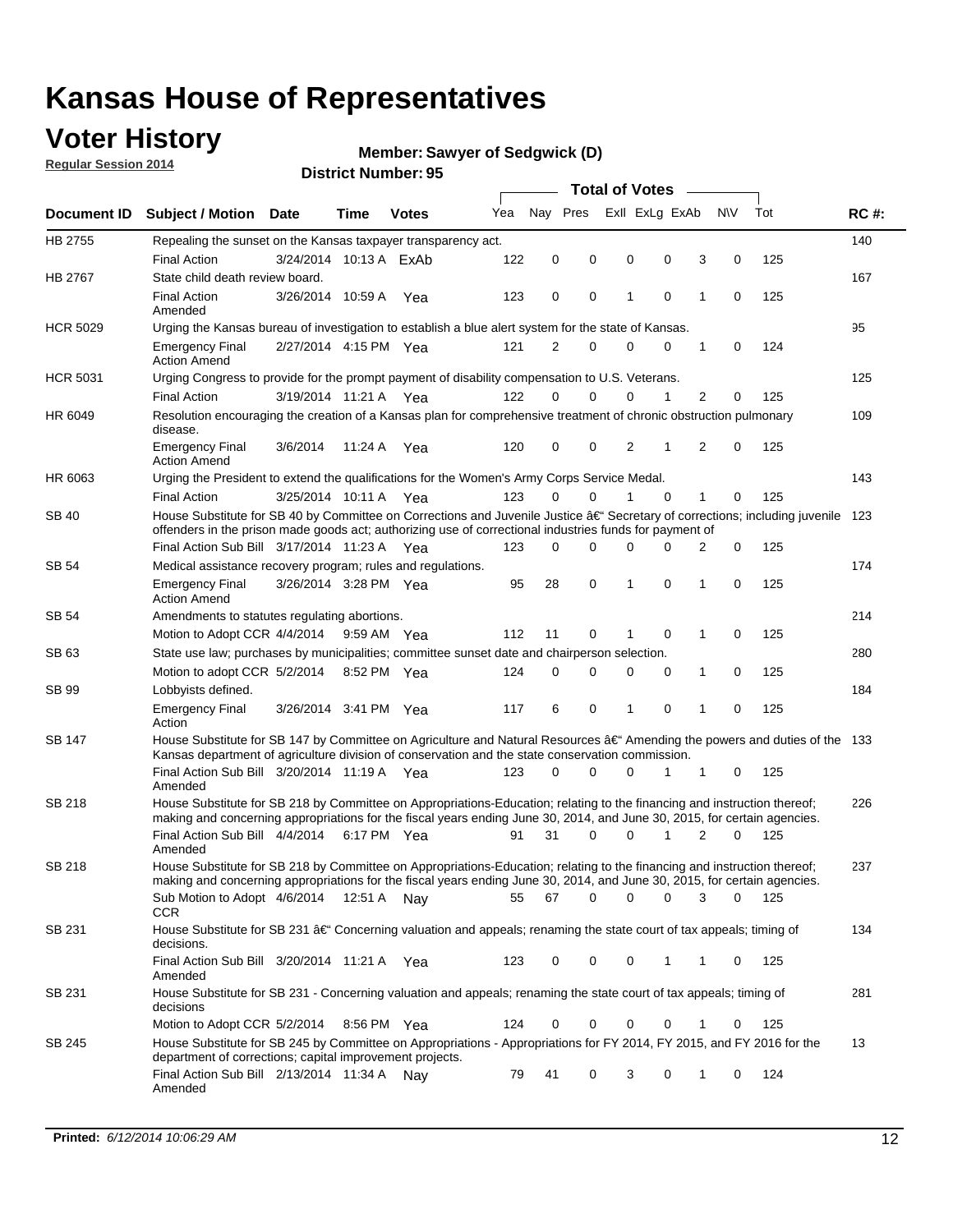### **Voter History**

#### **Member: Sawyer of Sedgwick (D)**

**Regular Session 2014**

|               |                                                                                                                                                                                                                                                                                                                                                                                                                                                                                                                                                                                                                                                                                                                                                                                                                   |                       |                       | DISUILU NUIIIDEI . JJ |     |    | <b>Total of Votes</b>       |             | $\sim$      |              |             |     |             |
|---------------|-------------------------------------------------------------------------------------------------------------------------------------------------------------------------------------------------------------------------------------------------------------------------------------------------------------------------------------------------------------------------------------------------------------------------------------------------------------------------------------------------------------------------------------------------------------------------------------------------------------------------------------------------------------------------------------------------------------------------------------------------------------------------------------------------------------------|-----------------------|-----------------------|-----------------------|-----|----|-----------------------------|-------------|-------------|--------------|-------------|-----|-------------|
|               | Document ID Subject / Motion Date                                                                                                                                                                                                                                                                                                                                                                                                                                                                                                                                                                                                                                                                                                                                                                                 |                       | <b>Time</b>           | <b>Votes</b>          |     |    | Yea Nay Pres ExII ExLg ExAb |             |             |              | N\V         | Tot | <b>RC#:</b> |
| <b>SB 245</b> | House Substitute for SB 245 by Committee on Appropriations - Education funding; relating to mineral production; creating the 258<br>mineral production education fund, crediting 20% of remainder from oil and gas tax into such fund, moneys expended on<br>education; abolishing the oil and gas valuation depletion trust fund; allowing the counties to retain funds already in such<br>county's oil and gas valuation depletion trust fund; concerning school financing sources; proceeds from the tax levied by a<br>school district under authority of K.S.A. 2013 Supp. 72-6431, remitted to the state treasury to the credit of the state school<br>district finance fund not to the district's general fund; making and concerning appropriations for fiscal year 2017.<br>Motion to adopt CCR 5/1/2014 |                       | 5:06 PM Nay           |                       | 88  | 37 | 0                           | 0           | 0           | 0            | 0           | 125 |             |
| <b>SB 248</b> | Victim notification prior to release of certain inmates.                                                                                                                                                                                                                                                                                                                                                                                                                                                                                                                                                                                                                                                                                                                                                          |                       |                       |                       |     |    |                             |             |             |              |             |     | 119         |
|               | <b>Final Action</b>                                                                                                                                                                                                                                                                                                                                                                                                                                                                                                                                                                                                                                                                                                                                                                                               | 3/17/2014 11:18 A     |                       | Yea                   | 122 | 0  | 0                           | 0           | 0           | 2            | 1           | 125 |             |
| SB 254        | Medical assistance recovery program; rules and regulations.                                                                                                                                                                                                                                                                                                                                                                                                                                                                                                                                                                                                                                                                                                                                                       |                       |                       |                       |     |    |                             |             |             |              |             |     | 179         |
|               | <b>Emergency Final</b><br>Action                                                                                                                                                                                                                                                                                                                                                                                                                                                                                                                                                                                                                                                                                                                                                                                  | 3/26/2014 3:34 PM Yea |                       |                       | 123 | 0  | 0                           | 1           | $\mathbf 0$ | 1            | $\mathbf 0$ | 125 |             |
| SB 256        | Attorney general; costs in criminal appeals.                                                                                                                                                                                                                                                                                                                                                                                                                                                                                                                                                                                                                                                                                                                                                                      |                       |                       |                       |     |    |                             |             |             |              |             |     | 147         |
|               | <b>Final Action</b><br>Amended                                                                                                                                                                                                                                                                                                                                                                                                                                                                                                                                                                                                                                                                                                                                                                                    | 3/25/2014 10:16 A     |                       | Yea                   | 119 | 4  | 0                           | 1           | 0           | 1            | 0           | 125 |             |
| SB 256        | Amending the crime of mistreatment of a dependent adult; creating the crime of mistreatment of an elder person; amending<br>the crime of unlawful sexual relations; amending provisions relating to appearance bonds and surety regulation; amending<br>violations of the Kansas racketeer influenced and corrupt organization act; also concerning the attorney general, costs in<br>criminal appeals.                                                                                                                                                                                                                                                                                                                                                                                                           |                       |                       |                       |     |    |                             |             |             |              |             |     | 236         |
|               | Motion to Adopt CCR 4/5/2014                                                                                                                                                                                                                                                                                                                                                                                                                                                                                                                                                                                                                                                                                                                                                                                      |                       | 6:52 PM Yea           |                       | 118 | 4  | 0                           | 0           | 0           | 3            | 0           | 125 |             |
| SB 258        | Amending the juvenile statute of limitations to match adult time limitations for sex crimes.                                                                                                                                                                                                                                                                                                                                                                                                                                                                                                                                                                                                                                                                                                                      |                       |                       |                       |     |    |                             |             |             |              |             |     | 135         |
|               | <b>Final Action</b><br>Amended                                                                                                                                                                                                                                                                                                                                                                                                                                                                                                                                                                                                                                                                                                                                                                                    | 3/20/2014 11:21 A Yea |                       |                       | 123 | 0  | 0                           | 0           | 1           | 1            | 0           | 125 |             |
| <b>SB 258</b> | Relating to issuance of certificates of birth resulting in stillbirth.                                                                                                                                                                                                                                                                                                                                                                                                                                                                                                                                                                                                                                                                                                                                            |                       |                       |                       |     |    |                             |             |             |              |             |     | 259         |
|               | Motion to Adopt CCR 5/1/2014 5:12 PM Yea                                                                                                                                                                                                                                                                                                                                                                                                                                                                                                                                                                                                                                                                                                                                                                          |                       |                       |                       | 121 | 4  | 0                           | 0           | 0           | 0            | 0           | 125 |             |
| SB 263        | Establishing the military funeral honors fund under the adjutant general's office.                                                                                                                                                                                                                                                                                                                                                                                                                                                                                                                                                                                                                                                                                                                                |                       |                       |                       |     |    |                             |             |             |              |             |     | 148         |
|               | <b>Final Action</b><br>Amended                                                                                                                                                                                                                                                                                                                                                                                                                                                                                                                                                                                                                                                                                                                                                                                    | 3/25/2014 10:17 A Yea |                       |                       | 123 | 0  | 0                           | 1           | 0           | $\mathbf{1}$ | 0           | 125 |             |
| SB 263        | Veterans and military matters; military honors fund; death gratuity; disabled veterans preference, state jobs and contracts;<br>schools on military reservations, funding.                                                                                                                                                                                                                                                                                                                                                                                                                                                                                                                                                                                                                                        |                       |                       |                       |     |    |                             |             |             |              |             |     | 256         |
|               | Motion to adopt CCR 5/1/2014 4:47 PM Yea                                                                                                                                                                                                                                                                                                                                                                                                                                                                                                                                                                                                                                                                                                                                                                          |                       |                       |                       | 124 | 0  | 0                           | 0           | 0           | $\mathbf 0$  | 1           | 125 |             |
| SB 265        | Income definition for Homestead Refund eligibility.                                                                                                                                                                                                                                                                                                                                                                                                                                                                                                                                                                                                                                                                                                                                                               |                       |                       |                       |     |    |                             |             |             |              |             |     | 113         |
|               | <b>Final Action</b><br>Amended                                                                                                                                                                                                                                                                                                                                                                                                                                                                                                                                                                                                                                                                                                                                                                                    | 3/13/2014 11:23 A Yea |                       |                       | 121 | 0  | 0                           | 1           | 1           | 2            | 0           | 125 |             |
| SB 265        | Definition of income for homestead refund and SAFESR eligibility; income tax credits for adoption expenses and expenses to<br>make dwelling or facility accessible to persons with a disability; income tax deductions, self-employment taxes, expenses<br>related to organ donations, net gain on the sale of certain livestock; withholding, non-resident pass-through entity income;<br>Kansas taxpayer transparency act, sunset; sales tax exemptions.<br>Motion to Adopt CCR 4/4/2014 6:29 PM Yea                                                                                                                                                                                                                                                                                                            |                       |                       |                       | 122 | 0  | 0                           | 0           | 1           | 2            | 0           | 125 | 227         |
| SB 266        | Mineral severance tax return file date.                                                                                                                                                                                                                                                                                                                                                                                                                                                                                                                                                                                                                                                                                                                                                                           |                       |                       |                       |     |    |                             |             |             |              |             |     | 114         |
|               | <b>Final Action</b><br>Amended                                                                                                                                                                                                                                                                                                                                                                                                                                                                                                                                                                                                                                                                                                                                                                                    | 3/13/2014 11:24 A     |                       | Yea                   | 121 | 0  | 0                           | 1           | 1           | 2            | 0           | 125 |             |
| SB 266        | Severance tax return and payment dates; sales tax authority for Rooks county; property tax exemptions for certain donations<br>of land to the state and for amateur-built aircraft; sales tax exemptions for surface mining equipment and certain charitable<br>organizations.                                                                                                                                                                                                                                                                                                                                                                                                                                                                                                                                    |                       |                       |                       |     |    |                             |             |             |              |             |     | 266         |
|               | Motion to Adopt CCR 5/2/2014                                                                                                                                                                                                                                                                                                                                                                                                                                                                                                                                                                                                                                                                                                                                                                                      |                       | $3:19 \text{ PM}$ Yea |                       | 122 | 1  | 0                           | $\mathbf 0$ |             | 1            | 0           | 125 |             |
| SB 267        | Insurance; excluding real estate from acceptable security deposits with the commissioner and requiring original handwritten<br>signatures on deposit forms.                                                                                                                                                                                                                                                                                                                                                                                                                                                                                                                                                                                                                                                       |                       |                       |                       |     |    |                             |             |             |              |             |     | 144         |
|               | <b>Final Action</b>                                                                                                                                                                                                                                                                                                                                                                                                                                                                                                                                                                                                                                                                                                                                                                                               | 3/25/2014 10:12 A     |                       | Yea                   | 123 | 0  | 0                           | 1           | 0           | $\mathbf{1}$ | 0           | 125 |             |
| SB 268        | Insurance; Risk-based capital requirements.                                                                                                                                                                                                                                                                                                                                                                                                                                                                                                                                                                                                                                                                                                                                                                       |                       |                       |                       |     |    |                             |             |             |              |             |     | 145         |
|               | <b>Final Action</b>                                                                                                                                                                                                                                                                                                                                                                                                                                                                                                                                                                                                                                                                                                                                                                                               | 3/25/2014 10:13 A     |                       | Yea                   | 123 | 0  | 0                           | 1           | 0           | $\mathbf{1}$ | 0           | 125 |             |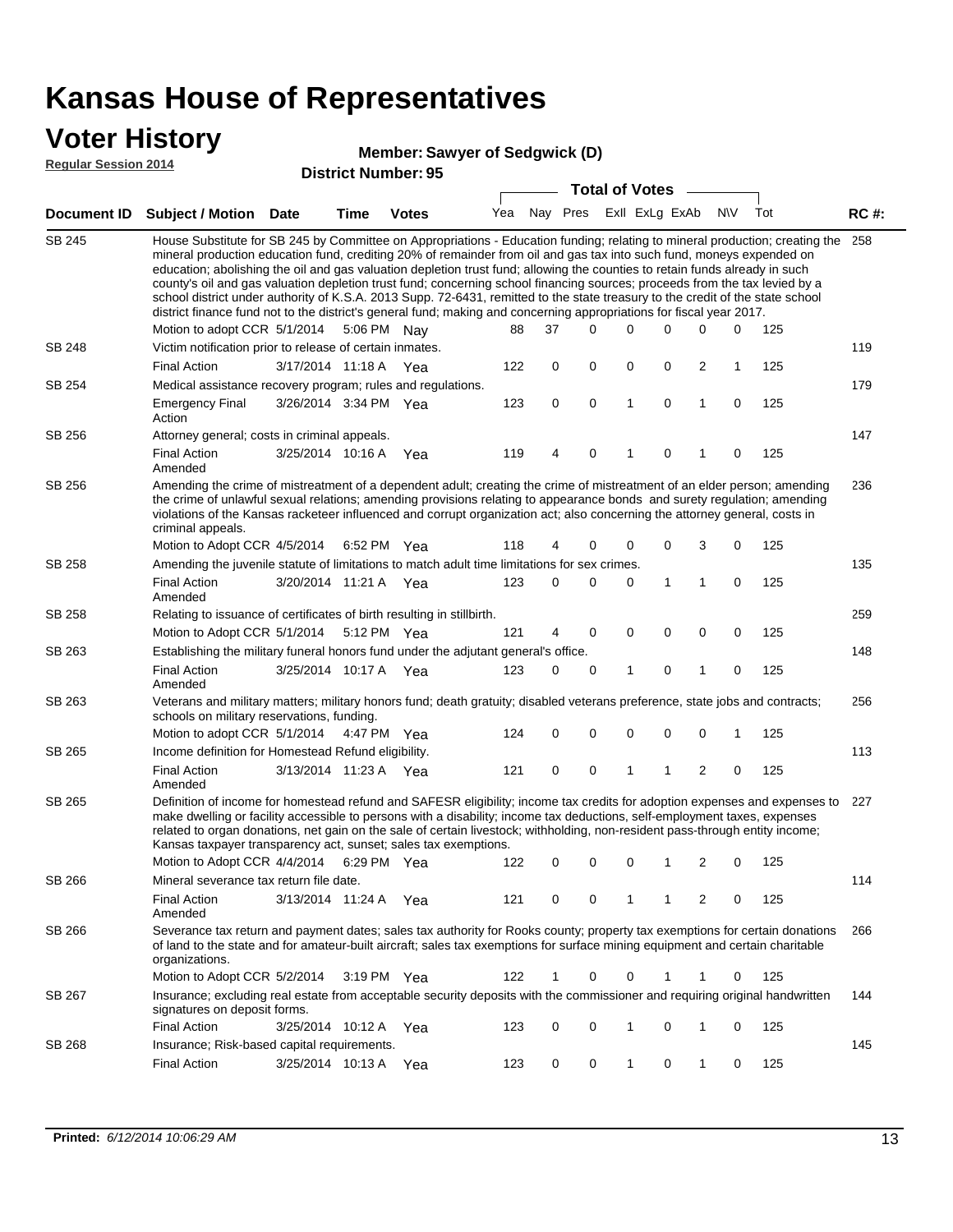### **Voter History**

**Regular Session 2014**

#### **Member: Sawyer of Sedgwick (D)**

|               |                                                                                                                                                                                    |                        |             |              | <b>Total of Votes</b> |                |  |          |             |                         |                |             |     |             |
|---------------|------------------------------------------------------------------------------------------------------------------------------------------------------------------------------------|------------------------|-------------|--------------|-----------------------|----------------|--|----------|-------------|-------------------------|----------------|-------------|-----|-------------|
| Document ID   | <b>Subject / Motion Date</b>                                                                                                                                                       |                        | Time        | <b>Votes</b> | Yea                   |                |  |          |             | Nay Pres Exll ExLg ExAb |                | <b>NV</b>   | Tot | <b>RC#:</b> |
| SB 271        | Amending the Kansas medicaid fraud control act.                                                                                                                                    |                        |             |              |                       |                |  |          |             |                         |                |             |     | 176         |
|               | <b>Emergency Final</b><br><b>Action Amend</b>                                                                                                                                      | 3/26/2014 3:30 PM Yea  |             |              | 123                   | 0              |  | 0        | 1           | $\mathbf 0$             | 1              | $\mathbf 0$ | 125 |             |
| SB 271        | Amending the Kansas medicaid fraud control act.                                                                                                                                    |                        |             |              |                       |                |  |          |             |                         |                |             |     | 228         |
|               | Motion to Adopt CCR 4/4/2014 6:33 PM Yea                                                                                                                                           |                        |             |              | 122                   | 0              |  | 0        | $\mathbf 0$ | 1                       | 2              | 0           | 125 |             |
| SB 272        | Eliminating the 3% limit on controlled shooting area acreage in a county.                                                                                                          |                        |             |              |                       |                |  |          |             |                         |                |             |     | 149         |
|               | <b>Final Action</b>                                                                                                                                                                | 3/25/2014 10:19 A Yea  |             |              | 123                   | 0              |  | 0        | 1           | $\mathbf 0$             | 1              | 0           | 125 |             |
| SB 273        | House Substitute for SB 273 by Committee on Transportation †Commercial vehicles; regulation and registration thereof.                                                              |                        |             |              |                       |                |  |          |             |                         |                |             |     | 168         |
|               | Final Action Sub Bill 3/26/2014 11:00 A Yea<br>Amended                                                                                                                             |                        |             |              | 122                   | 1              |  | 0        | 1           | $\mathbf 0$             | 1              | 0           | 125 |             |
| SB 273        | Regulation of commercial motor vehicles; exemption from rules and regulations of the Kansas corporation commission.                                                                |                        |             |              |                       |                |  |          |             |                         |                |             |     | 265         |
|               | Motion to Adopt CCR 5/2/2014                                                                                                                                                       |                        | 3:10 PM Yea |              | 101                   | 22             |  | 0        | 0           |                         |                | 0           | 125 |             |
| SB 274        | Political action committees, legislative leadership.                                                                                                                               |                        |             |              |                       |                |  |          |             |                         |                |             |     | 169         |
|               | <b>Final Action</b><br>Amended                                                                                                                                                     | 3/26/2014 11:01 A Yea  |             |              | 108                   | 15             |  | 0        | 1           | $\mathbf 0$             | 1              | 0           | 125 |             |
| SB 278        | Establishing the state board of veterinary examiners within the animal health division of the Kansas department of agriculture<br>for a two-year period.                           |                        |             |              |                       |                |  |          |             |                         |                |             |     | 127         |
|               | <b>Final Action</b>                                                                                                                                                                | 3/19/2014 11:24 A      |             | Yea          | 122                   | 0              |  | 0        | 0           | 1                       | 2              | 0           | 125 |             |
| SB 284        | Amending the Kansas 911 act.                                                                                                                                                       |                        |             |              |                       |                |  |          |             |                         |                |             |     | 124         |
|               | <b>Final Action</b>                                                                                                                                                                | 3/17/2014 11:24 A      |             | Yea          | 121                   | $\overline{2}$ |  | 0        | $\mathbf 0$ | $\mathbf 0$             | $\overline{2}$ | $\mathbf 0$ | 125 |             |
| SB 285        | Optometrists; prohibition against limiting payment for covered services to insurance plan amounts.                                                                                 |                        |             |              |                       |                |  |          |             |                         |                |             |     | 150         |
|               | <b>Final Action</b><br>Amended                                                                                                                                                     | 3/25/2014 10:20 A Yea  |             |              | 123                   | 0              |  | 0        | 1           | 0                       | 1              | 0           | 125 |             |
| SB 286        | Extending sunset date on certain agriculture fees from July 1, 2015, to July 1, 2019.                                                                                              |                        |             |              |                       |                |  |          |             |                         |                |             |     | 151         |
|               | <b>Final Action</b><br>Amended                                                                                                                                                     | 3/25/2014 10:23 A Yea  |             |              | 76                    | 47             |  | 0        | 1           | $\mathbf 0$             | 1              | $\mathbf 0$ | 125 |             |
| SB 286        | Agriculture; extending sunset date on certain agriculture fees from July 1, 2015, to July 1, 2018; national day of the cowboy;<br>establishing the local food and farm task force. |                        |             |              |                       |                |  |          |             |                         |                |             |     | 264         |
|               | Motion to adopt CCR 5/2/2014 3:04 PM Yea                                                                                                                                           |                        |             |              | 102                   | 21             |  | 0        | 0           | 1                       | 1              | 0           | 125 |             |
| SB 306        | Modernizing certain insurance laws to allow use of additional investments.                                                                                                         |                        |             |              |                       |                |  |          |             |                         |                |             |     | 173         |
|               | <b>Emergency Final</b><br>Action                                                                                                                                                   | 3/26/2014 3:26 PM Yea  |             |              | 123                   | 0              |  | 0        | 1           | 0                       | 1              | $\mathbf 0$ | 125 |             |
| <b>SB 308</b> | Updating the Kansas no-call act.                                                                                                                                                   |                        |             |              |                       |                |  |          |             |                         |                |             |     | 138         |
|               | <b>Final Action</b>                                                                                                                                                                | 3/21/2014 10:15 A ExAb |             |              | 117                   | 0              |  | 0        | 0           | 1                       | 6              | 1           | 125 |             |
| SB 309        | Health insurance coverage for qualified professional associations.                                                                                                                 |                        |             |              |                       |                |  |          |             |                         |                |             |     | 182         |
|               | <b>Emergency Final</b><br>Action                                                                                                                                                   | 3/26/2014 3:38 PM Yea  |             |              | 122                   | 1              |  | 0        | 1           | $\mathbf 0$             | 1              | $\mathbf 0$ | 125 |             |
| SB 310        | Grand juries; crimes to consider; amendment of indictment.                                                                                                                         |                        |             |              |                       |                |  |          |             |                         |                |             |     | 180         |
|               | <b>Emergency Final</b><br>Action                                                                                                                                                   | 3/26/2014 3:35 PM Yea  |             |              | 122                   | 1              |  | 0        | 1           | 0                       | 1              | 0           | 125 |             |
| SB 311        | Increasing the noneconomic damages cap and changing rules related to expert evidence.                                                                                              |                        |             |              |                       |                |  |          |             |                         |                |             |     | 142         |
|               | <b>Final Action</b><br>Amended                                                                                                                                                     | 3/24/2014 10:17 A ExAb |             |              | 119                   | 3              |  | $\Omega$ | 0           | 0                       | 3              | 0           | 125 |             |
| SB 311        | Increasing the noneconomic damages cap, changing rules related to expert evidence and repealing statutes pertaining to<br>collateral source benefits.                              |                        |             |              |                       |                |  |          |             |                         |                |             |     | 203         |
|               | Motion to adopt CCR 4/3/2014 6:15 PM Yea                                                                                                                                           |                        |             |              | 120                   | 4              |  | 0        | 0           | 0                       | 1              | 0           | 125 |             |
| SB 321        | Return of premiums separate from notice of denial of coverage.                                                                                                                     |                        |             |              |                       |                |  |          |             |                         |                |             |     | 146         |
|               | <b>Final Action</b>                                                                                                                                                                | 3/25/2014 10:15 A Yea  |             |              | 123                   | 0              |  | 0        | 1           | 0                       | 1              | 0           | 125 |             |
| SB 329        | Clarifying court orders relating to parents in juvenile offender cases.<br><b>Final Action</b>                                                                                     | 3/20/2014 11:23 A Yea  |             |              | 123                   | 0              |  | 0        | 0           | 1                       | $\mathbf{1}$   | 0           | 125 | 136         |
|               | Amended                                                                                                                                                                            |                        |             |              |                       |                |  |          |             |                         |                |             |     |             |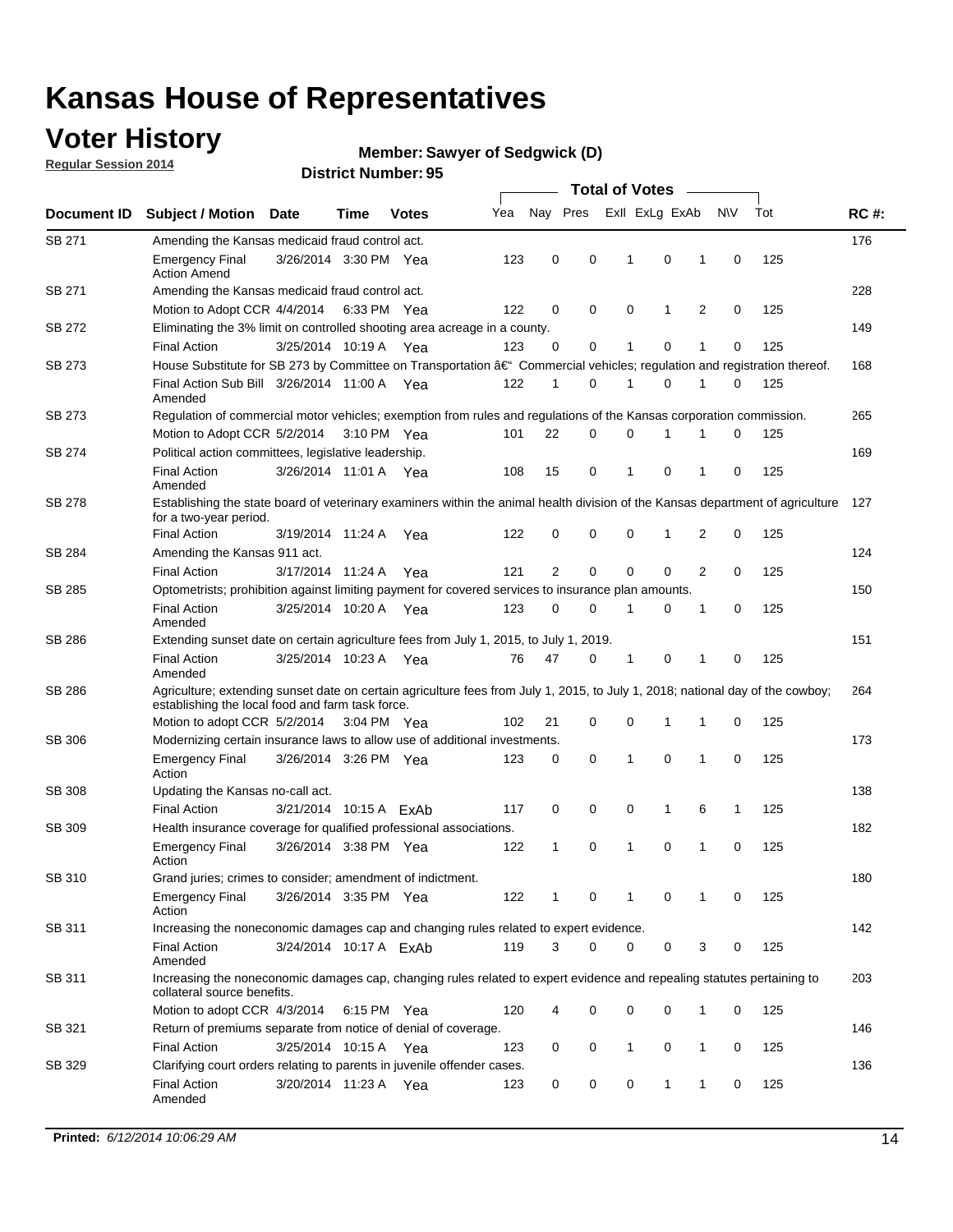### **Voter History**

**Regular Session 2014**

**Member: Sawyer of Sedgwick (D)** 

|                 |                                                                                                                                                                    |                       | ul Ituliiwu . |              |     |              |             | <b>Total of Votes</b> |                |                |           |     |             |
|-----------------|--------------------------------------------------------------------------------------------------------------------------------------------------------------------|-----------------------|---------------|--------------|-----|--------------|-------------|-----------------------|----------------|----------------|-----------|-----|-------------|
| Document ID     | Subject / Motion Date                                                                                                                                              |                       | <b>Time</b>   | <b>Votes</b> | Yea | Nay Pres     |             |                       | Exll ExLg ExAb |                | <b>NV</b> | Tot | <b>RC#:</b> |
| SB 329          | Clarifying court orders relating to parents in juvenile offender cases and changing the statute of limitations on certain juvenile<br>offenses.                    |                       |               |              |     |              |             |                       |                |                |           |     | 242         |
|                 | Motion to adopt CCR 4/30/2014 3:23 PM Yea                                                                                                                          |                       |               |              | 122 | 1            | 0           | 1                     | 1              | 0              | 0         | 125 |             |
| SB 344          | Special permits, oversized loads, transportation of hay or feed stuffs.                                                                                            |                       |               |              |     |              |             |                       |                |                |           |     | 152         |
|                 | <b>Final Action</b><br>Amended                                                                                                                                     | 3/25/2014 10:24 A     |               | Yea          | 122 | $\mathbf{1}$ | 0           | 1                     | $\mathbf 0$    | 1              | 0         | 125 |             |
| SB 349          | Boiler safety act; deputy inspectors.                                                                                                                              |                       |               |              |     |              |             |                       |                |                |           |     | 128         |
|                 | <b>Final Action</b><br>Amended                                                                                                                                     | 3/19/2014 11:25 A     |               | Yea          | 119 | 3            | 0           | 0                     | 1              | $\overline{2}$ | 0         | 125 |             |
| SB 349          | Board of technical professions; recodification of professions and scope of practice, other; boiler safety act, deputy<br>inspectors.                               |                       |               |              |     |              |             |                       |                |                |           |     | 215         |
|                 | Motion to Adopt CCR 4/4/2014                                                                                                                                       |                       | 10:02 A       | Yea          | 112 | 11           | 0           | 1                     | $\mathbf 0$    | 1              | 0         | 125 |             |
| SB 351          | Vehicle identification numbers; penalties; damages.                                                                                                                |                       |               |              |     |              |             |                       |                |                |           |     | 153         |
|                 | <b>Final Action</b>                                                                                                                                                | 3/25/2014 10:25 A     |               | Yea          | 123 | 0            | 0           | 1                     | $\mathbf 0$    | 1              | 0         | 125 |             |
| SB 357          | Increasing the number of allowable hunter education deferrals.                                                                                                     |                       |               |              |     |              |             |                       |                |                |           |     | 154         |
|                 | <b>Final Action</b><br>Amended                                                                                                                                     | 3/25/2014 10:26 A     |               | Yea          | 97  | 26           | 0           | 1                     | $\mathbf 0$    | 1              | 0         | 125 |             |
| <b>SB 357</b>   | Authorizing land purchases by the state; amending process state uses to address seized wildlife; increasing the number of<br>allowable hunter education deferrals. |                       |               |              |     |              |             |                       |                |                |           |     | 275         |
|                 | Motion to Adopt CCR 5/2/2014                                                                                                                                       |                       | 7:53 PM Yea   |              | 113 | 11           | 0           | 0                     | $\mathbf 0$    | 1              | 0         | 125 |             |
| SB 359          | Relating to asbestos-related liability.                                                                                                                            |                       |               |              |     |              |             |                       |                |                |           |     | 177         |
|                 | <b>Emergency Final</b><br>Action                                                                                                                                   | 3/26/2014 3:32 PM     |               | Nav          | 94  | 29           | 0           | 1                     | $\mathbf 0$    | 1              | 0         | 125 |             |
| SB 367          | Creating the student data privacy act.                                                                                                                             |                       |               |              |     |              |             |                       |                |                |           |     | 186         |
|                 | <b>Emergency Final</b><br><b>Action Amend</b>                                                                                                                      | 3/26/2014 3:43 PM Yea |               |              | 119 | 4            | $\mathbf 0$ | 1                     | $\mathbf 0$    | 1              | 0         | 125 |             |
| SB 367          | Creating the student data privacy act.                                                                                                                             |                       |               |              |     |              |             |                       |                |                |           |     | 245         |
|                 | Motion to adopt CCR 4/30/2014 3:41 PM Yea                                                                                                                          |                       |               |              | 123 | 0            | $\Omega$    | 1                     | 1              | 0              | 0         | 125 |             |
| SB 371          | Amending employment security law regarding disposition of penalty funds and disclosure of confidential information.                                                |                       |               |              |     |              |             |                       |                |                |           |     | 129         |
|                 | <b>Final Action</b>                                                                                                                                                | 3/19/2014 11:27 A     |               | . Nav        | 90  | 32           | $\mathbf 0$ | $\mathbf 0$           | 1              | 2              | 0         | 125 |             |
| <b>SB 372</b>   | Amending the shared work unemployment compensation program; layoff aversion.                                                                                       |                       |               |              |     |              |             |                       |                |                |           |     | 155         |
|                 | <b>Final Action</b>                                                                                                                                                | 3/25/2014 10:28 A     |               | Yea          | 123 | 0            | 0           | $\mathbf{1}$          | $\mathbf 0$    | 1              | 0         | 125 |             |
| SB 402          | Amending statutes related to the Kansas criminal justice information system committee.                                                                             |                       |               |              |     |              |             |                       |                |                |           |     | 178         |
|                 | <b>Emergency Final</b><br>Action                                                                                                                                   | 3/26/2014 3:33 PM Yea |               |              | 123 | 0            | 0           | 1                     | 0              | 1              | 0         | 125 |             |
| SB 423          | Authorizing Department of Administration to sell Landon and Eisenhower state office buildings.                                                                     |                       |               |              |     |              |             |                       |                |                |           |     | 233         |
|                 | <b>Final Action</b><br>Amended                                                                                                                                     | 4/5/2014              | 10:28 A       | Nay          | 66  | 55           | 0           | 0                     | 0              | 4              | 0         | 125 |             |
| SB 424          | Amending the statutory requirements for a valid hospital lien.                                                                                                     |                       |               |              |     |              |             |                       |                |                |           |     | 183         |
|                 | <b>Emergency Final</b><br>Action                                                                                                                                   | 3/26/2014 3:39 PM Yea |               |              | 115 | 8            | 0           | 1                     | 0              | 1              | 0         | 125 |             |
| <b>SCR 1618</b> | Substitute for SCR 1618 by Committee on Federal and State Affairs -- State constitutional amendment authorizing raffles.                                           |                       |               |              |     |              |             |                       |                |                |           |     | 170         |
|                 | Final Action Sub Bill 3/26/2014 11:06 A Yea                                                                                                                        |                       |               |              | 102 | 19           | 2           | 1                     | $\mathbf 0$    | $\mathbf 1$    | 0         | 125 |             |
| <b>SCR 1620</b> | Port authority; creation in Stafford, Kansas.                                                                                                                      |                       |               |              |     |              |             |                       |                |                |           |     | 234         |
|                 | <b>Final Action</b>                                                                                                                                                | 4/5/2014              | 10:29 A       | Yea          | 121 | 0            | 0           | 0                     | 0              | 4              | 0         | 125 |             |